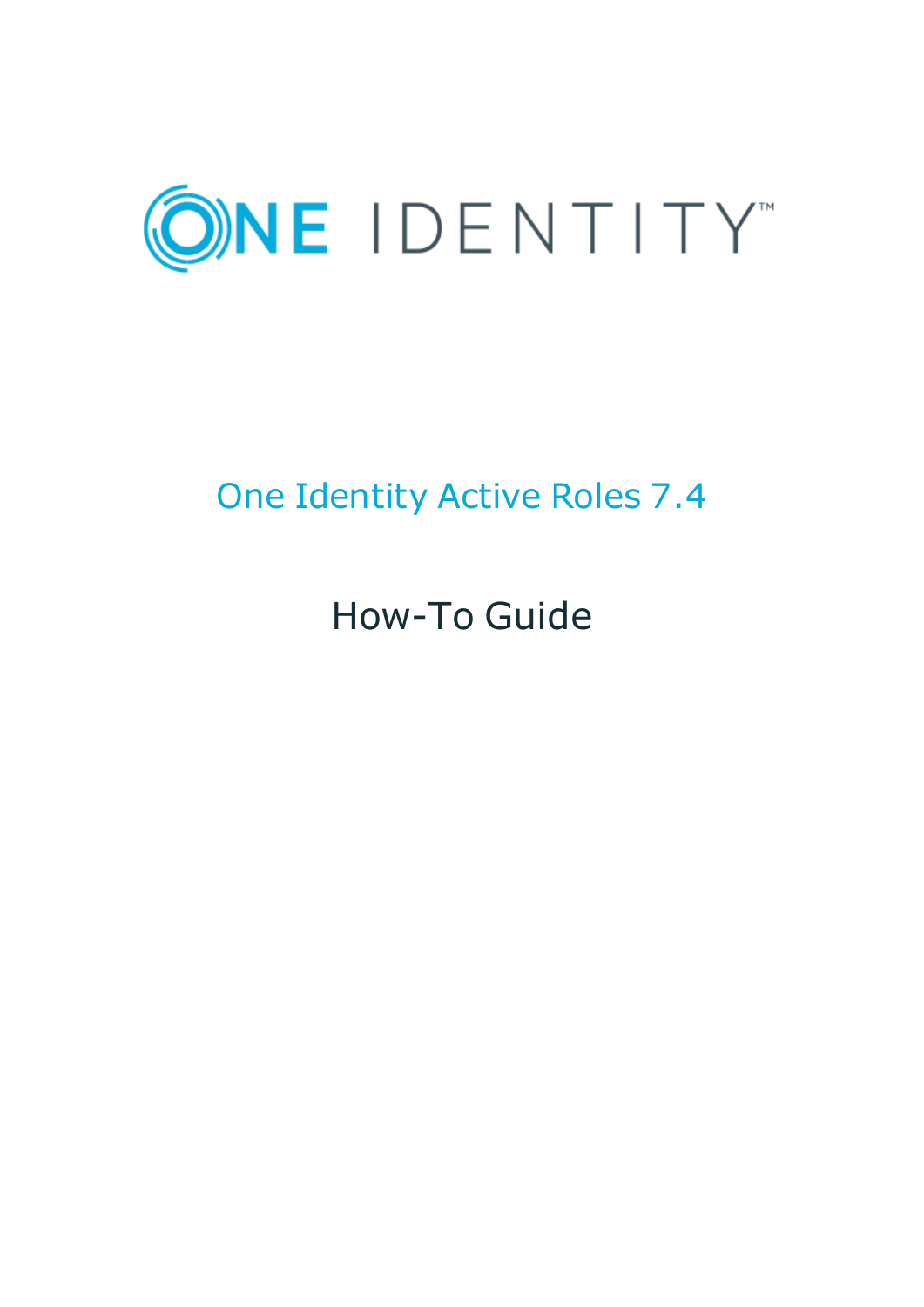#### **Copyright 2020 One Identity LLC.**

#### **ALL RIGHTS RESERVED.**

This guide contains proprietary information protected by copyright. The software described in this guide is furnished under a software license or nondisclosure agreement. This software may be used or copied only in accordance with the terms of the applicable agreement. No part of this guide may be reproduced or transmitted in any form or by any means, electronic or mechanical, including photocopying and recording for any purpose other than the purchaser's personal use without the written permission of One Identity LLC .

The information in this document is provided in connection with One Identity products. No license, express or implied, by estoppel or otherwise, to any intellectual property right is granted by this document or in connection with the sale of One Identity LLC products. EXCEPT AS SET FORTH IN THE TERMS AND CONDITIONS AS SPECIFIED IN THE LICENSE AGREEMENT FOR THIS PRODUCT, ONE IDENTITY ASSUMES NO LIABILITY WHATSOEVER AND DISCLAIMS ANY EXPRESS, IMPLIED OR STATUTORY WARRANTY RELATING TO ITS PRODUCTS INCLUDING, BUT NOT LIMITED TO, THE IMPLIED WARRANTY OF MERCHANTABILITY, FITNESS FOR A PARTICULAR PURPOSE, OR NON-INFRINGEMENT. IN NO EVENT SHALL ONE IDENTITY BE LIABLE FOR ANY DIRECT, INDIRECT, CONSEQUENTIAL, PUNITIVE, SPECIAL OR INCIDENTAL DAMAGES (INCLUDING, WITHOUT LIMITATION, DAMAGES FOR LOSS OF PROFITS, BUSINESS INTERRUPTION OR LOSS OF INFORMATION) ARISING OUT OF THE USE OR INABILITY TO USE THIS DOCUMENT, EVEN IF ONE IDENTITY HAS BEEN ADVISED OF THE POSSIBILITY OF SUCH DAMAGES. One Identity makes no representations or warranties with respect to the accuracy or completeness of the contents of this document and reserves the right to make changes to specifications and product descriptions at any time without notice. One Identity does not make any commitment to update the information contained in this document.

If you have any questions regarding your potential use of this material, contact:

One Identity LLC. Attn: LEGAL Dept 4 Polaris Way Aliso Viejo, CA 92656

Refer to our Web site ([http://www.OneIdentity.com](http://www.oneidentity.com/)) for regional and international office information.

#### **Patents**

One Identity is proud of our advanced technology. Patents and pending patents may apply to this product. For the most current information about applicable patents for this product, please visit our website at [http://www.OneIdentity.com/legal/patents.aspx](http://www.oneidentity.com/legal/patents.aspx).

#### **Trademarks**

One Identity and the One Identity logo are trademarks and registered trademarks of One Identity LLC. in the U.S.A. and other countries. For a complete list of One Identity trademarks, please visit our website at [www.OneIdentity.com/legal](http://www.oneidentity.com/legal). All other trademarks are the property of their respective owners.

#### **Legend**

- **WARNING: A WARNING icon indicates a potential for property damage, personal injury, or death.**
- **CAUTION: A CAUTION icon indicates potential damage to hardware or loss of data if instructions are not followed.**
- IMPORTANT, NOTE, TIP, MOBILE, or VIDEO: An information icon indicates supporting Œ information.

Active Roles How-To Guide Updated - February 2020 Version - 7.4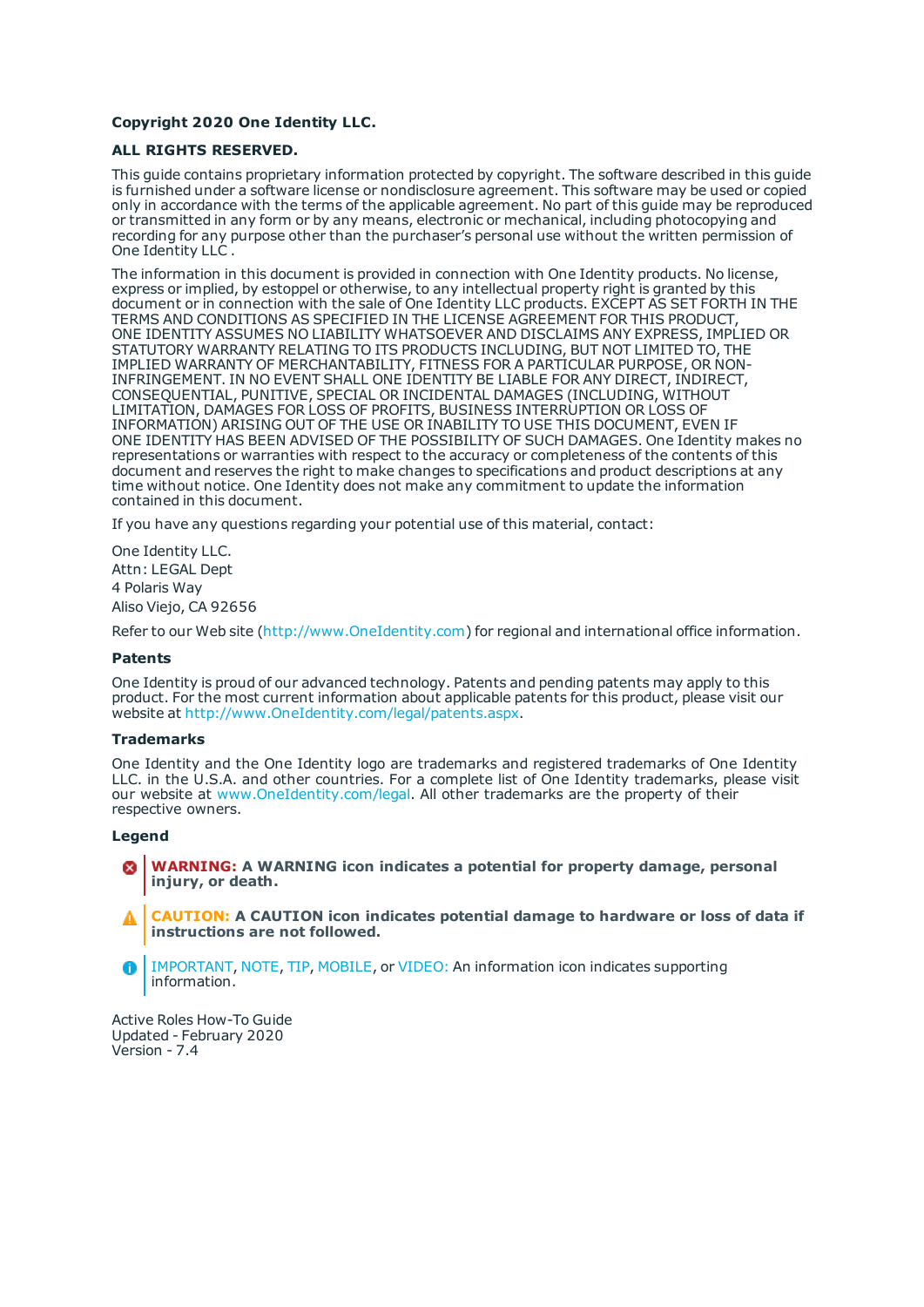## **Contents**

| Changes to System requirements and Supported platforms  8 |    |
|-----------------------------------------------------------|----|
|                                                           |    |
|                                                           |    |
|                                                           |    |
|                                                           |    |
|                                                           |    |
|                                                           |    |
|                                                           |    |
|                                                           |    |
|                                                           |    |
|                                                           |    |
|                                                           |    |
|                                                           |    |
|                                                           |    |
|                                                           |    |
|                                                           |    |
|                                                           | 29 |
|                                                           |    |
|                                                           |    |
|                                                           |    |
|                                                           |    |
|                                                           |    |

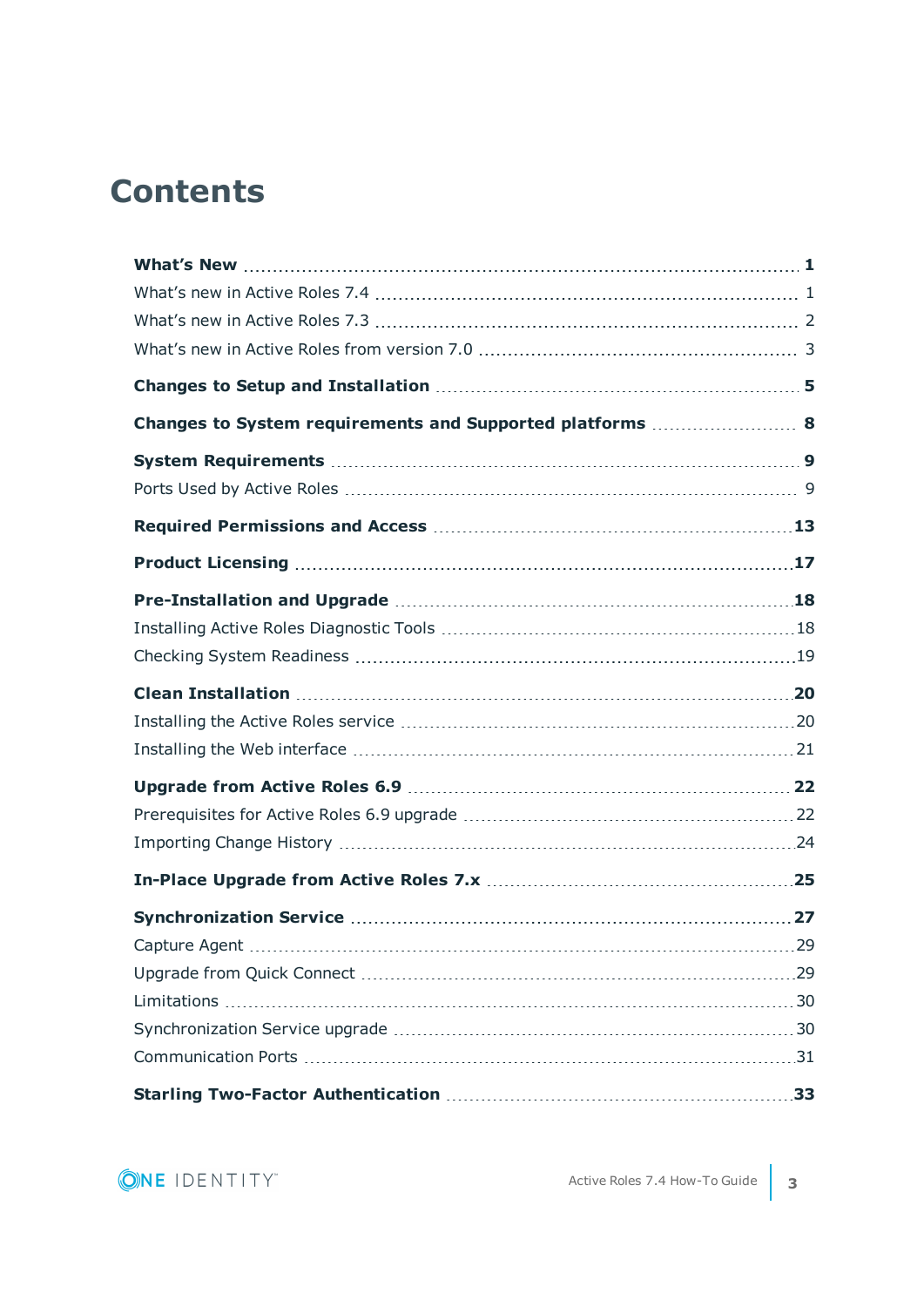| Changing Service account credentials for SQL database connection 47 |  |
|---------------------------------------------------------------------|--|
|                                                                     |  |
|                                                                     |  |
|                                                                     |  |

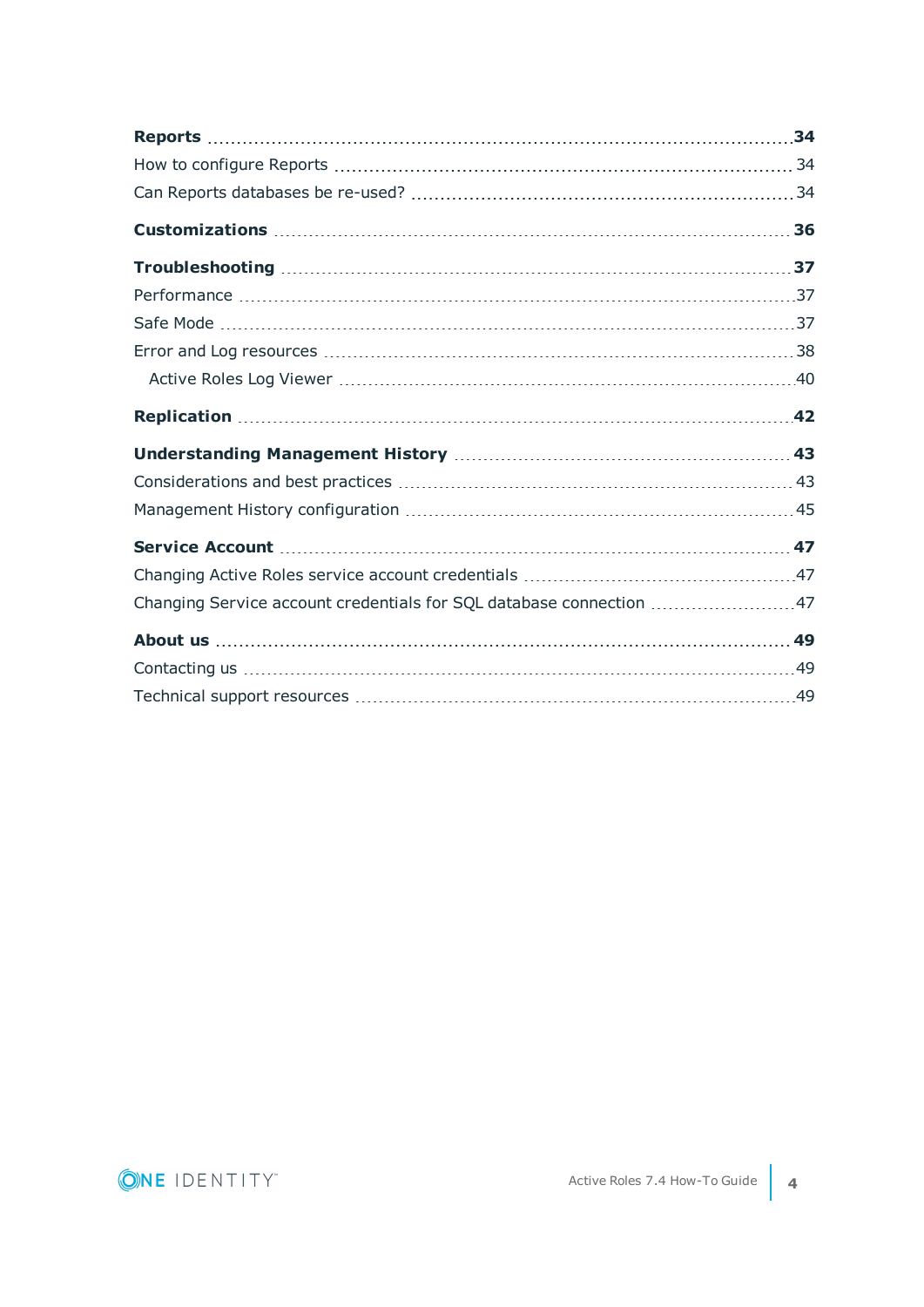# **What's New**

**1**

<span id="page-4-1"></span><span id="page-4-0"></span>For detailed information about new features, see the *Active Roles 7.4 What's New Guide*.

## **What's new in Active Roles 7.4**

This section provides a summary of the new features included in Active Roles Version 7.4. For detailed information about new features, see the *Active Roles 7.4 What's New Guide*.

Major new features in Active Roles Version 7.4:

- Additional Hybrid Directory features:
	- Support for Office 365 Group CRUD activities.
	- Support for Office 365 roles and reporting for Office 365 users.
	- Support for Exchange Online Mailbox Properties for Office 365 users in Federated and Synchronized environment.
- Support for provisioning objects in SaaS products.
- Separate configuration and management history databases during installation or inplace upgrade, confirming to Microsoft standards and best practices for replication.
- Support for Azure AD Graph 1.6 for Active Roles Synchronization Services.
- Use of Group Managed Service Account (gMSA) for Active Roles Service account.
- Bulk attribute operations for multiple users.
- Reset the password for multiple users at one time.
- Solution Intelligence for Active Roles.
- Log in to MMC interface through 2FA authentication.
- Support for remote mailbox creation and modification.

NOTE: The 'Remote mailbox migration (RemoteMailbox.ps1)' script has been provided as a sample script only, to illustrate the steps required, and should not be used as-is in a production situation without modification and enhancement. The use of security credentials within a script in clear text should never be considered appropriate or secure. In testing this script, care and consideration

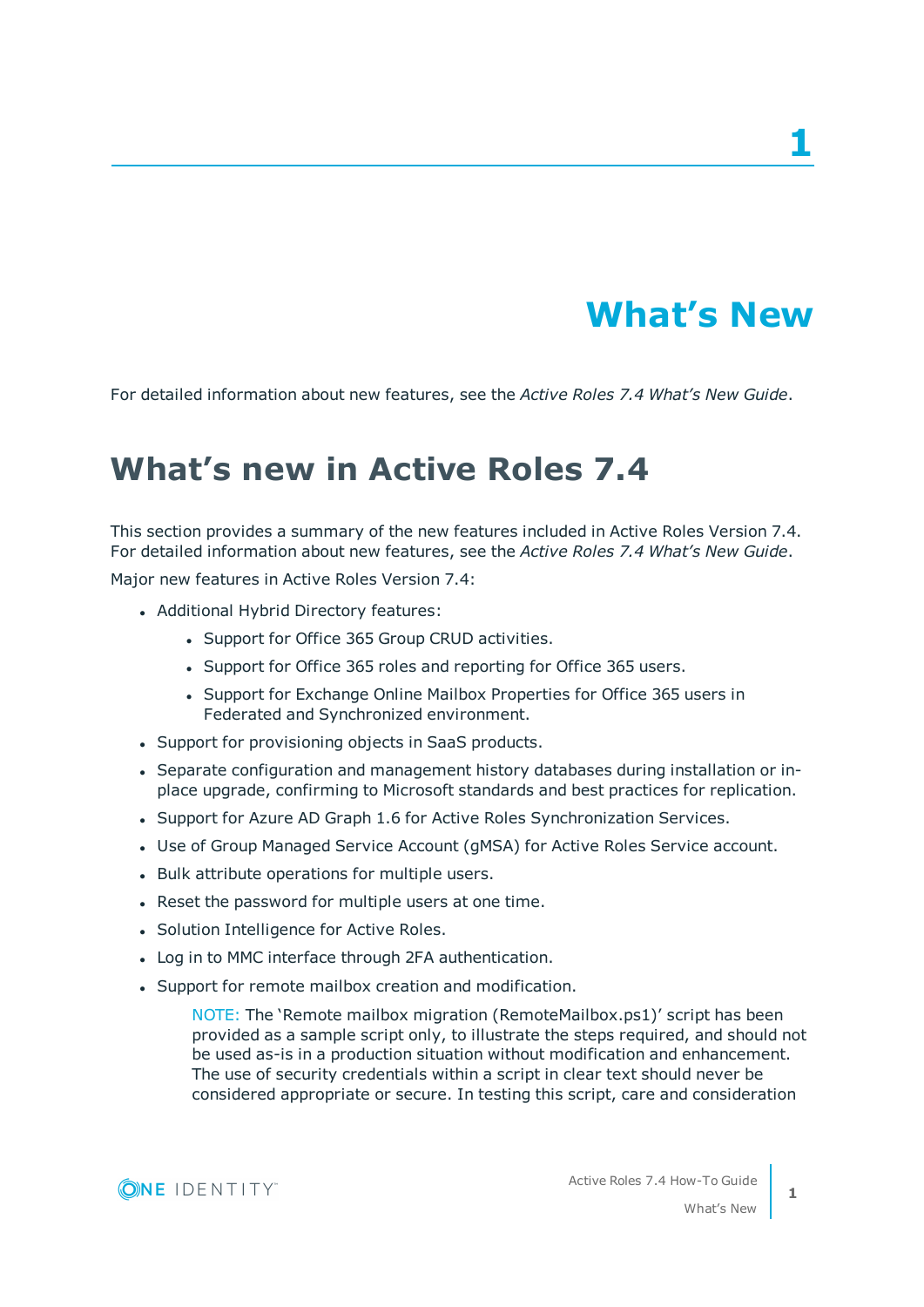should be given to the authentication and use of credentials, and clear text credentials should not be left in the script once testing is complete.

For more details refer the KB article: https://support.oneidentity.com/kb/310525 .

- Support for Federated authentication feature.
- Support to provide product feedback from the Web Interface.

### **Enhancements**

- **.** Support for the **multiSubnetFailOver** feature of MS SQL Server to maximize internal availability.
- Support for Archive Mailbox-Exchange Online functionality.
- Support for the Security Identity Mappings functionality as available in Active Directory Users and Computers (ADUC) Snap-in.
- Workflow enhancements that enable you to add Azure or Office 365 modules in PowerShell and run the Office 365 services such as Skype for Business, Azure AD, Azure RM, AZ, and Sharepoint Powershell scripts within existing Active Roles workflows.
- Restrict MMC interface access to users, by enabling the MMC Interface access settings using the Configuration Center. By default, on installing Active Roles, all users are enabled to log in to the MMC interface. You can now enable the MMC interface access setting to restrict users from accessing the MMC interface.
- <sup>l</sup> Enhancement of SPML operation to get ObjectSid to retrieve the value in the SID format along with the base64Binary format.
- Creation of OneDrive for Azure AD users using OneDrive Provisioning Policy.
- Configuring secure communication for Active Roles Web interface using Force SSL Redirection.

## <span id="page-5-0"></span>**What's new in Active Roles 7.3**

This section provides a summary of the new features included in Active Roles Version 7.3. For detailed information about new features, see the *Active Roles 7.3 What's New Guide*.

Major new features in Active Roles Version 7.3:

- Support for One Identity Hybrid Subscription
- Support for Hybrid Directory Mailbox Management
- Support for Microsoft SQL Server 2017
- Support for connecting to One Identity Starling, the Software as a Service (SaaS) solution of One Identity through Active Roles
- Integration of Starling Two-factor Authentication with Active Roles through the Web



What's New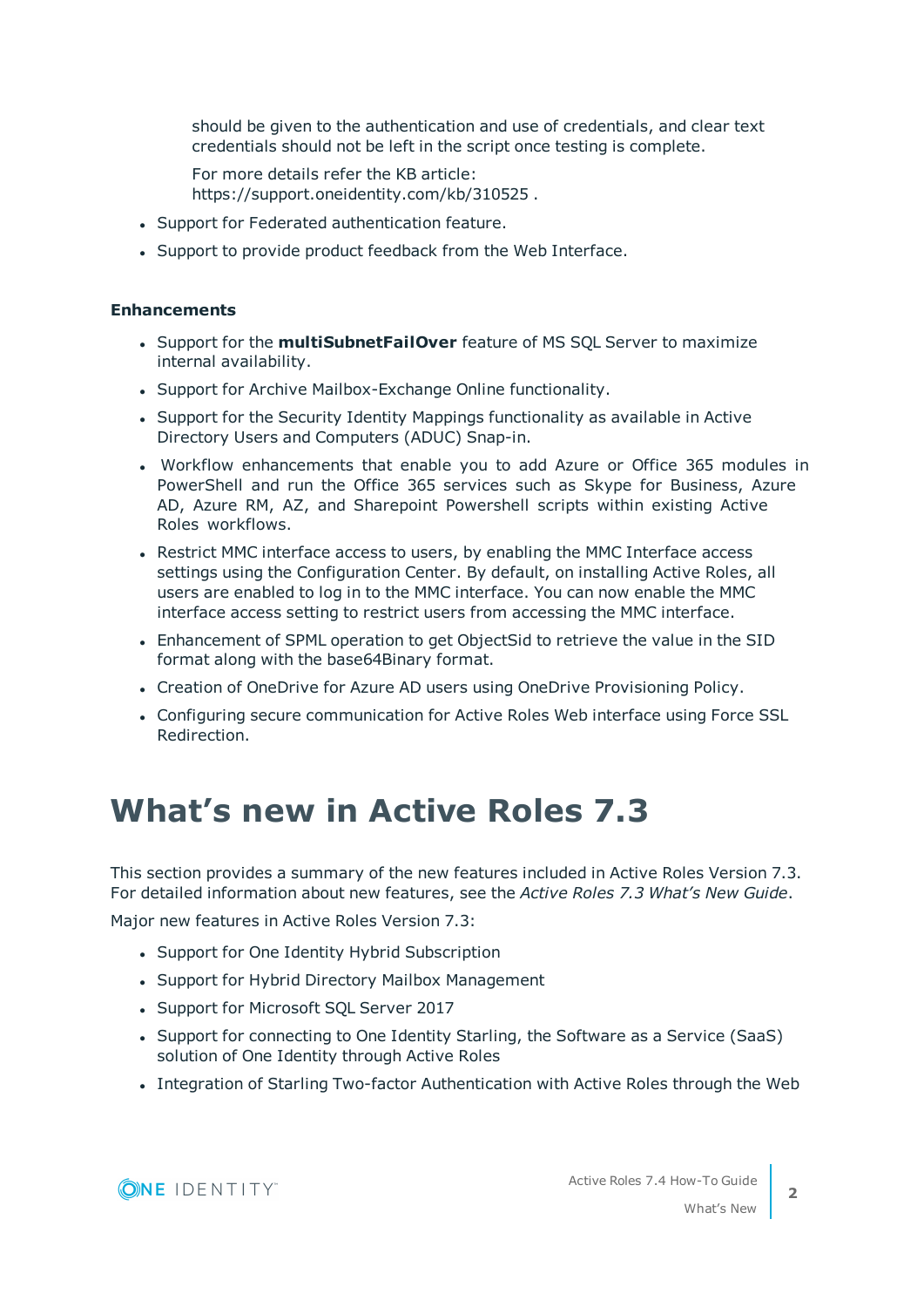interface

- Support for customizing Microsoft Office 365 license related operations on User provisioning and deprovisioning
- Enhancements
	- Display the number of members in a Group in the Web interface
	- SPML Extension Enhancement to Modify Shared Mailbox User permissions
	- Back Sync Improvements
	- Sync Service enhancements
	- Password generation policy enhancement
	- Web interface security enhancements
	- Enhanced Web interface accessibility for disabled users

## <span id="page-6-0"></span>**What's new in Active Roles from version 7.0**

The following features are new in Active Roles as of version 7.0

- Web Interface has been redesigned for greater clarity and ease of use, to ensure consistent look and feel, improve user experience, and simplify and streamline management tasks.
- A new component, Synchronization Service, performs data synchronization and replication tasks to enable user, group, or recipient management across various onpremises systems and in the cloud.
- Integrated administration of users and mailboxes in Exchange resource forest environments, with the ability to create and administer mailboxes by managing mailbox users in external forests.
- Integrated administration of Lync Server users in single and multi-forest environments, with the ability to enable, disable or re-enable users for Lync Server and administer Lync Server user properties.
- Various improvements to Active Roles workflow, including new activities to help access and modify workflow data context at run time, new activity options, and workflow scripting capabilities.
- Support for Exchange 2010 remote Shell removes the need to install the Exchange 2010 Management Tools on the computer running the Active Roles Administration Service.
- Active Roles Configuration for Hybrid Environment.
- Azure AD / Office 365 Object Management in Hybrid Environment.
- Microsoft Office 365 License Management.
- Support for Microsoft Windows Server 2016.

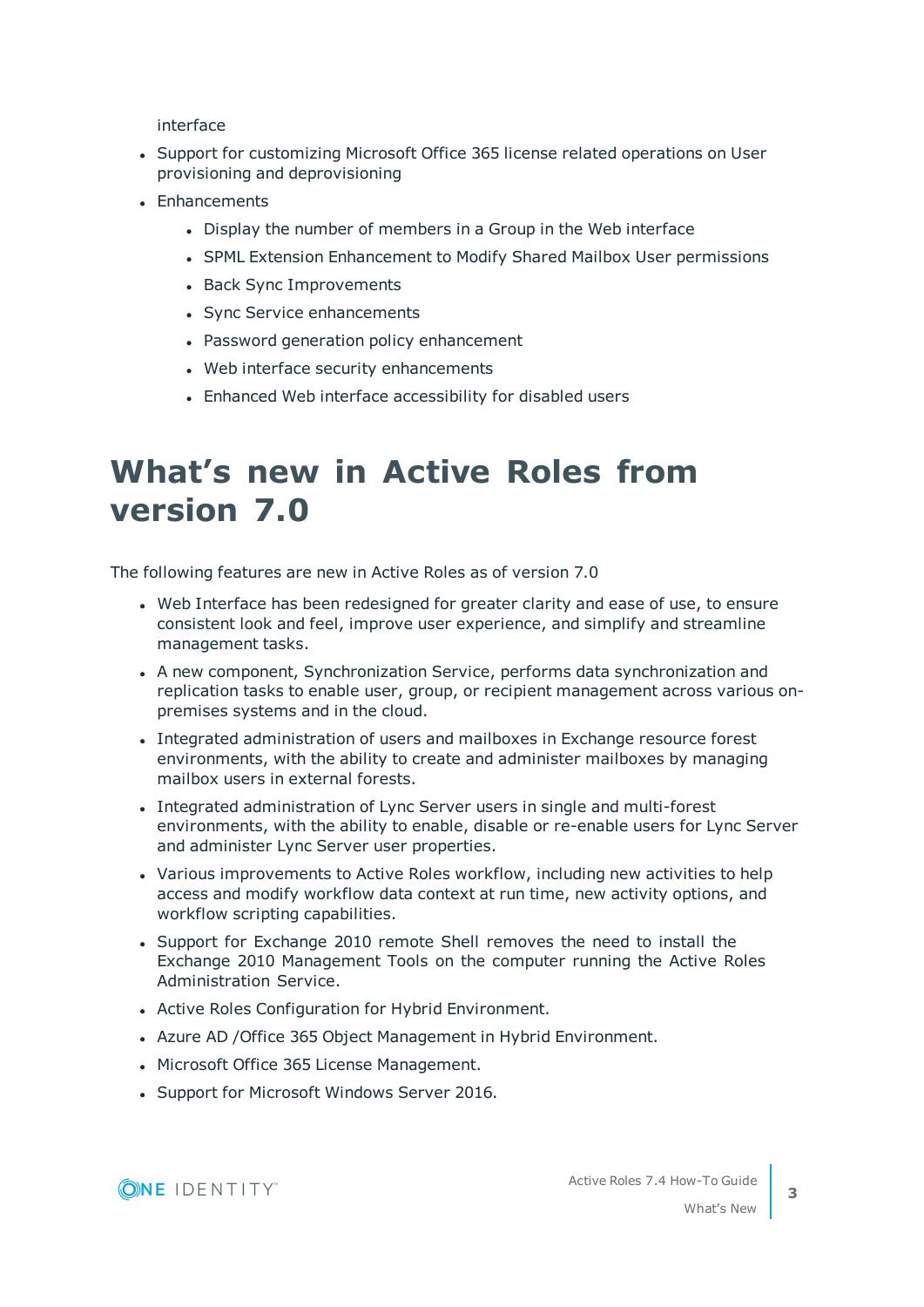- Support for Microsoft SQL Server 2016.
- Support for Microsoft Exchange 2016.
- Support for Microsoft .Net 4.6.2.
- <sup>l</sup> Active Roles facilities a new attribute namely '**OperationInitiatorSid**' under the \$Request object, which provide the SID of the initiator who requested the operation. This enhances the current Active Roles - Change Auditor integration capability to display the correct initiator information.
- Support for managing Skype for Business through Active Roles.
- Active Roles in-place upgrade enhancements.
- Limited support for Exchange Online.
- Management of Azure AD Contacts.
- Management of Azure AD Distribution groups.
- Enhancements to Azure Active Directory and Office 365 functionality:
	- Azure License Reporting.
	- Visual indicator for Azure configuration status.
	- Granular license customization.
	- Support for synchronized identity environments.
	- Azure Application permissions enhancements.
	- Support for creating users, groups, and contacts in Azure/Office 365 through SPML.

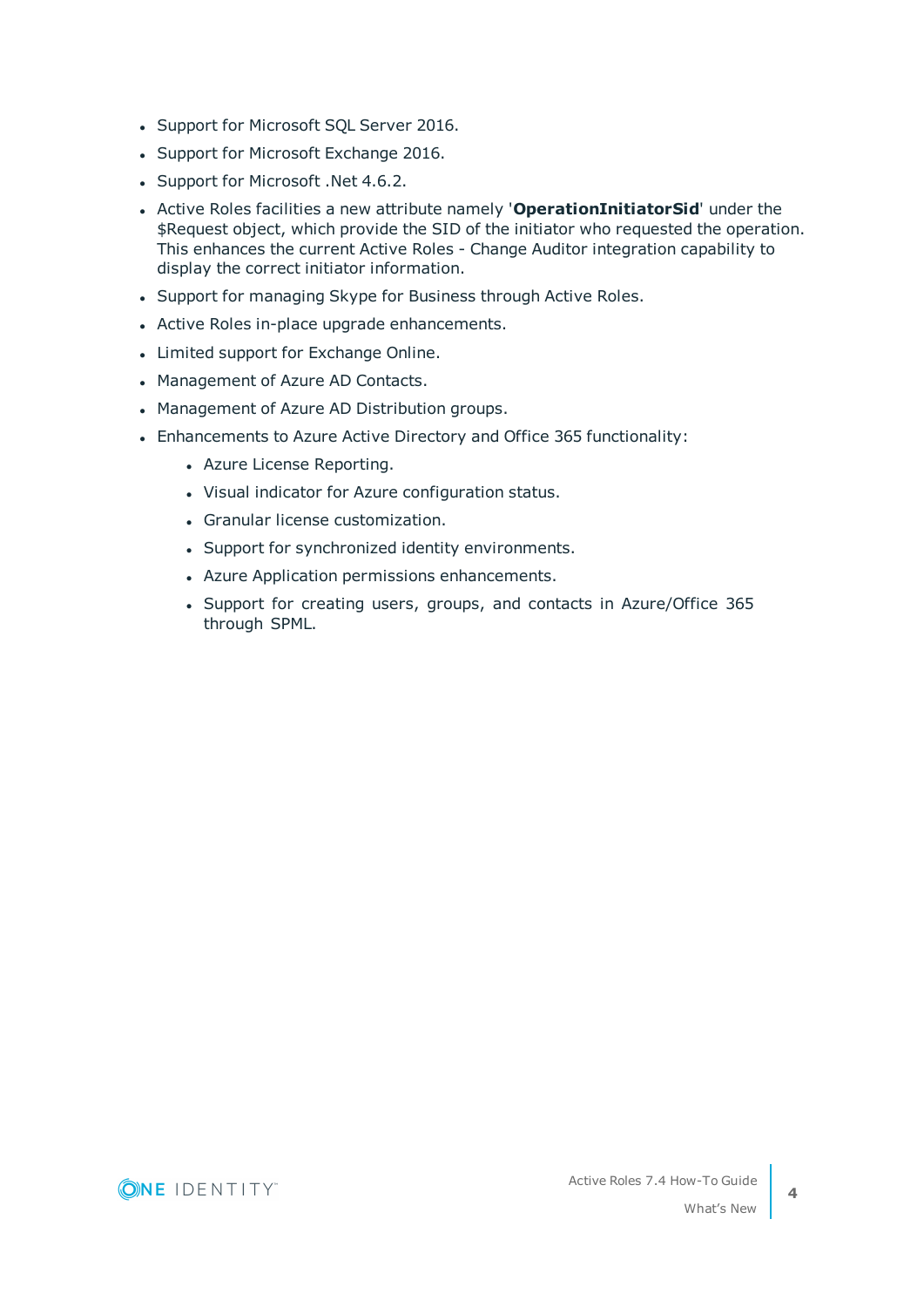# <span id="page-8-0"></span>**Changes to Setup and Installation**

Active Roles 7.4 introduces the following changes to Setup and Installation:

## **Unified Setup Wizard**

### **Table 1: Changes to Unified Setup wizard**

| Version 6.9 and earlier | <b>Version 7.3 or later</b> |
|-------------------------|-----------------------------|
| Numerous MSI files      | Single ActiveRoles.EXE      |
| .                       |                             |

The components must be installed in the correct order.

## **Silent Install**

The Active Roles installer, **Setup.exe** has command-line options for a silent installation. For more details, refer to KB 185799

Example:

Setup.exe /quiet /install ADDLOCAL=Service,Console /IAcceptActiveRolesLicenseTerms

## **Configuration Center**

The Configuration Center unifies management of core configuration for the Active Roles Administration Service and Web Interface, which allows administrators to perform the core configuration tasks from a single location.

Highlights include:

- Initial configuration tasks such as creation of Administration Service instances and default Web Interface sites.
- <sup>l</sup> Import of configuration and management history from earlier Active Roles versions.
- Management of core Administration Service settings, such as the Active Roles Admin account, service account, and database connection.

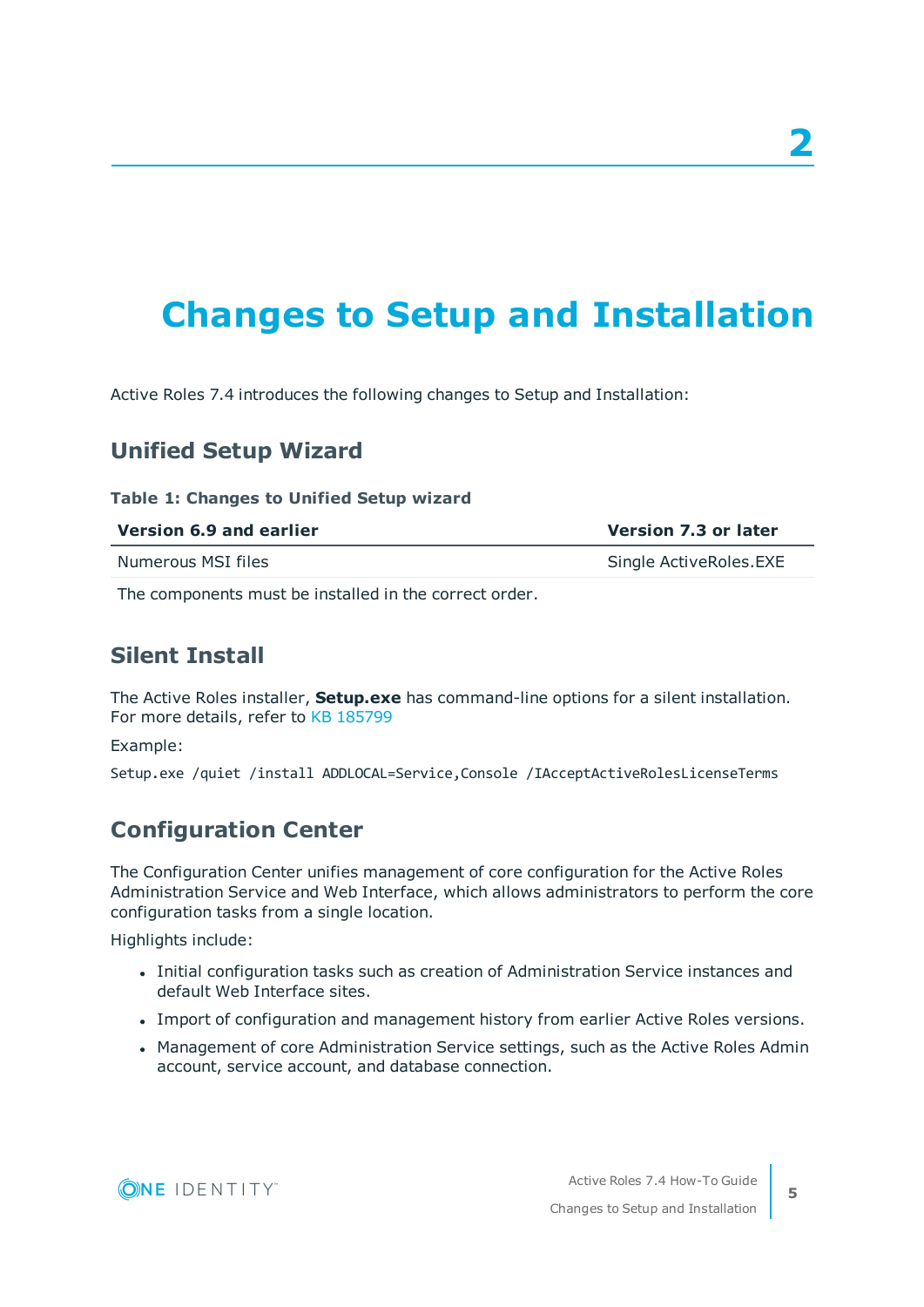- Creation of Web Interface sites based on site configuration objects of the current Active Roles version or site configuration objects imported from earlier Active Roles versions.
- Management of core Web Interface site settings, such as the site's address on the Web server and configuration object on the Administration Service.
- Scriptable Configuration Center operations using Windows PowerShell command-line tools provided by the Active Roles Management Shell.

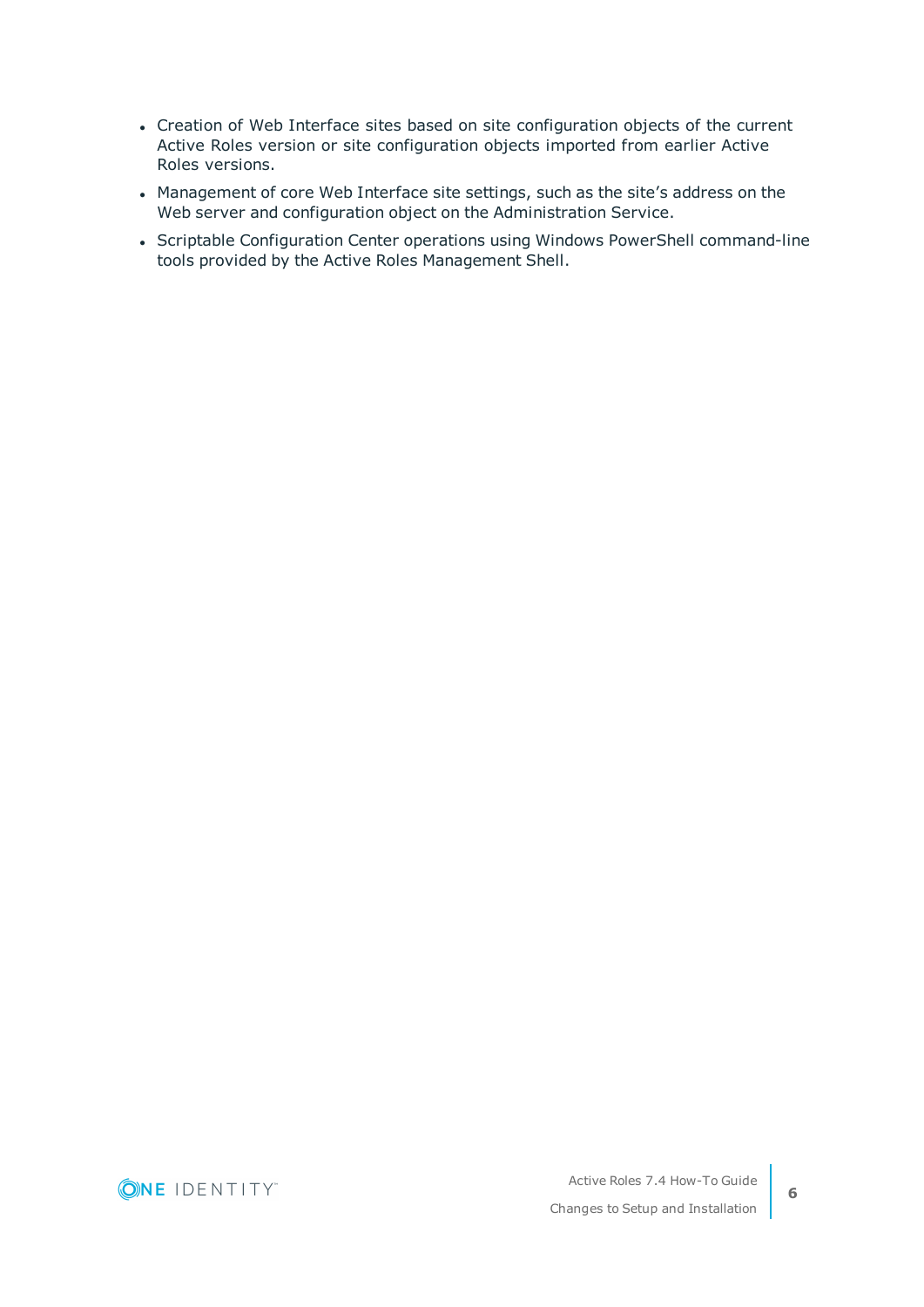The following two methods are available for configuring the Active Roles instance:

- Graphical User Interface (Active Roles Configuration Center)
- PowerShell (Active Roles Management Shell)

## **Management Shell Integration**

The Active Roles Management Shell, which provides Windows PowerShell based commandline tools (cmdlets) for executing and automating administrative tasks in Active Roles, is a part of the Management Tools component included in the Active Roles Setup.

Modules:

- ActiveRolesManagementShell
- ActiveRolesConfiguration

ActiveRolesManagementShell

- Provides cmdlets for managing users, group, computers, and other objects in Active Directory via Active Roles; managing digital certificates; and administering certain Active Roles objects.
- <sup>l</sup> Cmdlets are prefixed with QAD or QARS, such as New-QADUser, Add-QADCertificate, or New-QARSAccessTemplateLink.

ActiveRolesConfiguration

- Provides cmdlets for configuring Active Roles Administration Service instances and Web Interface sites.
- Available on  $64$ -bit ( $x64$ ) systems only. It requires the Active Roles Administration Service or Web Interface to be installed; otherwise, the module does not provide all cmdlets.
- The cmdlets provided in this module have their noun prefixed with AR, such as New-ARDatabase, New-ARService, or New-ARWebSite.



**7**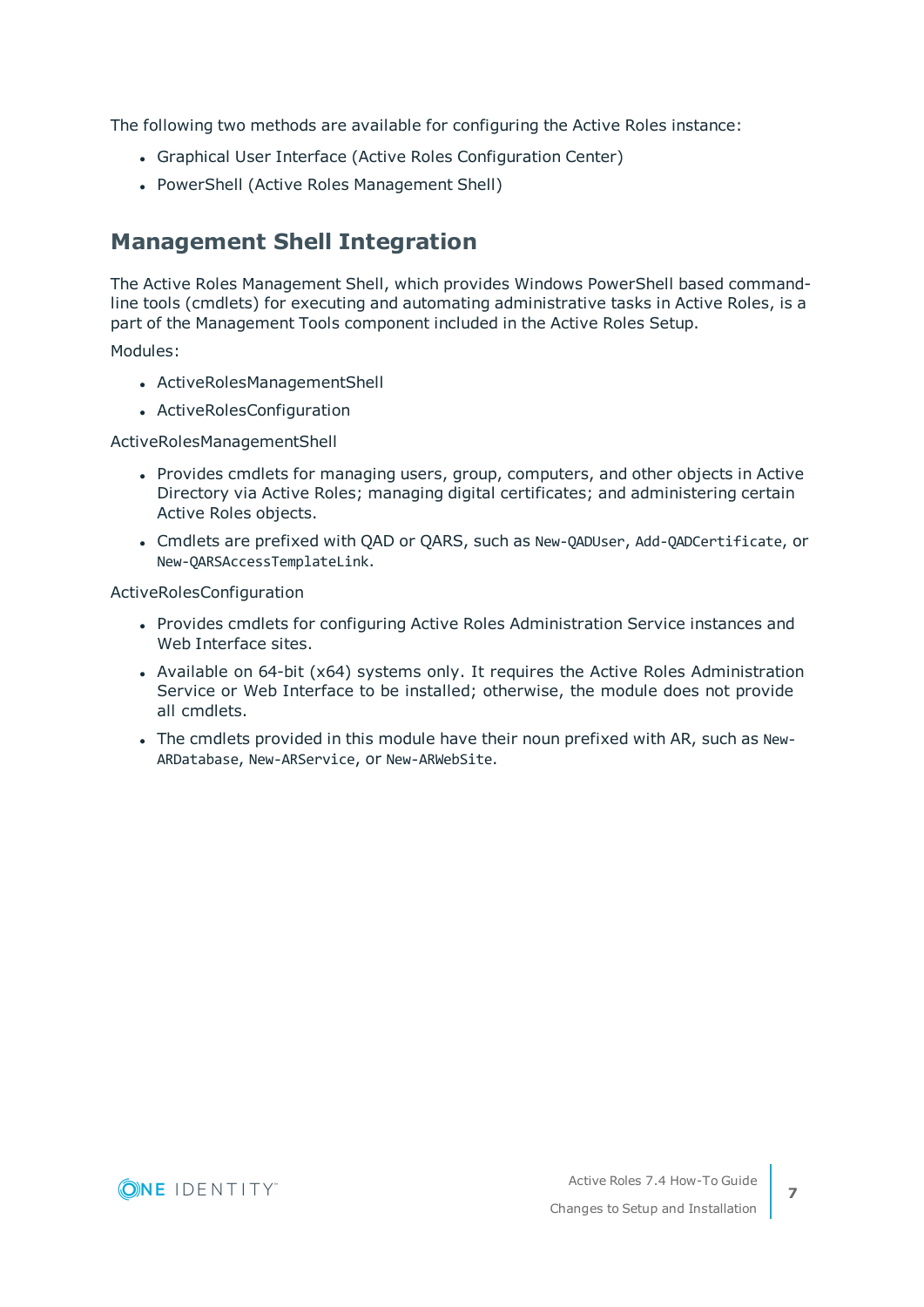# <span id="page-11-0"></span>**Changes to System requirements and Supported platforms**

Active Roles 7.4 introduces the following changes to system requirements:

- Active Roles can no longer be installed on Window Server 2008.
- Microsoft SQL Server 2005 is no longer supported. Microsoft SQL Server versions 2008 and later including 2017 are supported. The Configuration Center may be used to import Active Roles databases from SQL Server 2005 to a later SQL Server version. For details, see "Upgrading the Administration Service" in the *Active Roles Quick Start Guide*.
- To manage Exchange recipients on Exchange Server 2010, Active Roles no longer requires the Exchange 2010 Management Tools on the computer running the Administration Service.
- Active Roles supports the following browsers only: Internet Explorer 11, Google Chrome, Mozilla Firefox, and Microsoft Edge.
- Web Interface is optimized for screen resolutions of  $1280 \times 800$  or higher. The minimum supported screen resolution is 1024 x 768.
- Active Roles console requires Internet Explorer 11.

Active Roles 7.3 introduces the following changes to supported platforms:

- Exchange 2007 and earlier versions are no longer supported.
- Microsoft Exchange 2013 CU11 is not supported.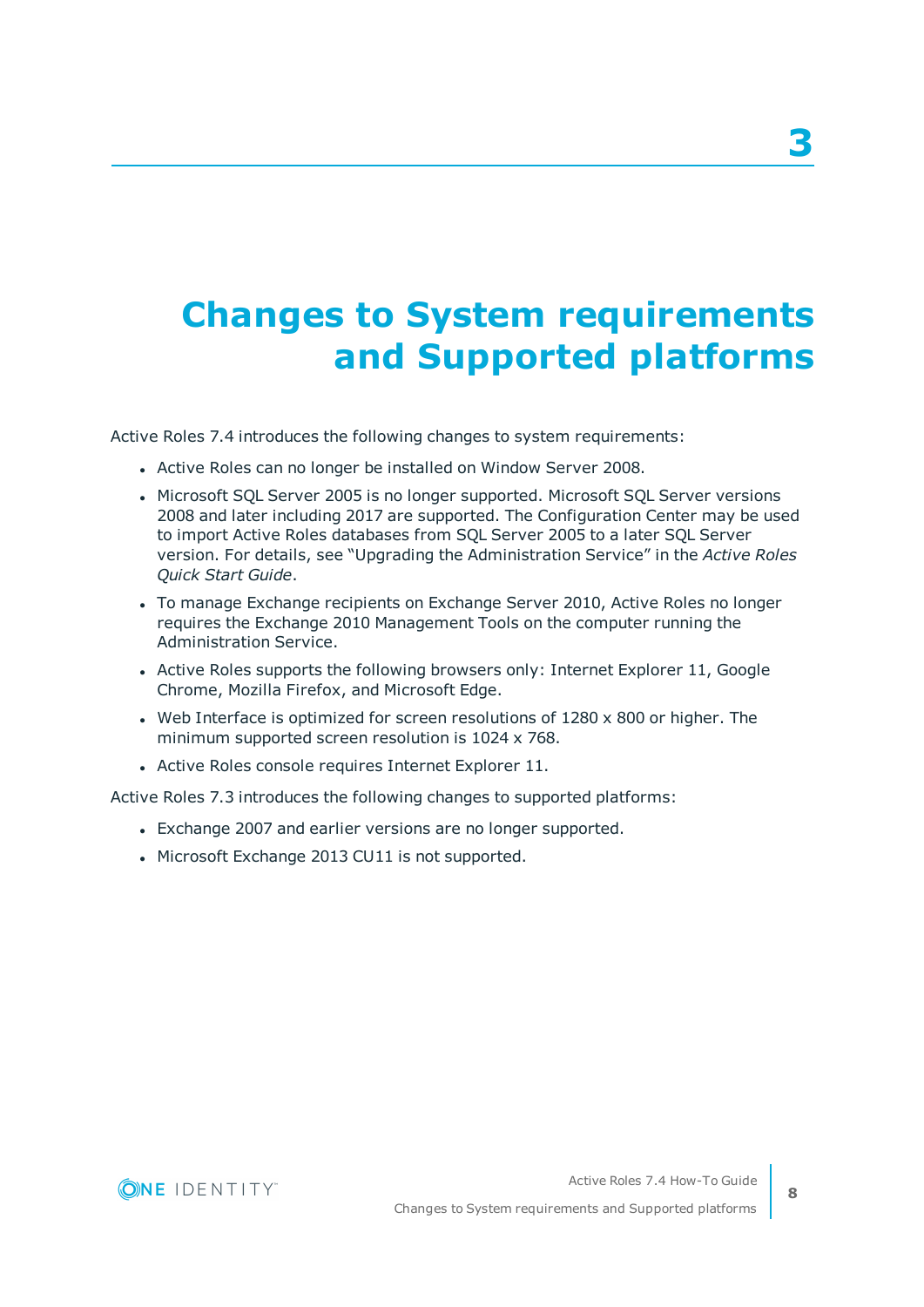# **System Requirements**

<span id="page-12-0"></span>For the complete system requirements, please refer to the *Active Roles 7.4 Release Notes*. The following are the important system requirements for Active Roles installation:

- Operating Systems Supported for Active Roles installation: Microsoft Windows 2008 R2 and later, including 2019
- SQL Server requirements: Microsoft SQL 2008 and later, including SQL 2019
- <sup>l</sup> Microsoft .NET Framework: .NET 4.7.2
- Other software required for Active Roles may be installed from the Redistributables folder on the installation media.

## **Resource Usage**

The sizing of disk space and the SQL database capacities are best planned out by using the **Resource Usage Calculator**, which is found in the Documentation folder on the installation disk or image.

The **Resource Usage Calculator** is included with the installation media and can be found under:

### **Documentation\ ActiveRoles\_7.4\_ResourceUsageCalc.xls**

For more information on the system requirements, please see the Pre-Installation and Upgrade section for the Active Roles Diagnostic and System Readiness Checker tools.

## <span id="page-12-1"></span>**Ports Used by Active Roles**

If the environment managed by Active Roles is located behind a firewall, then the following ports must be open between Active Roles Administration Service and the managed environment:

### **Access to DNS Servers**

• Port 53 TCP/UDP Inbound/Outbound



**4**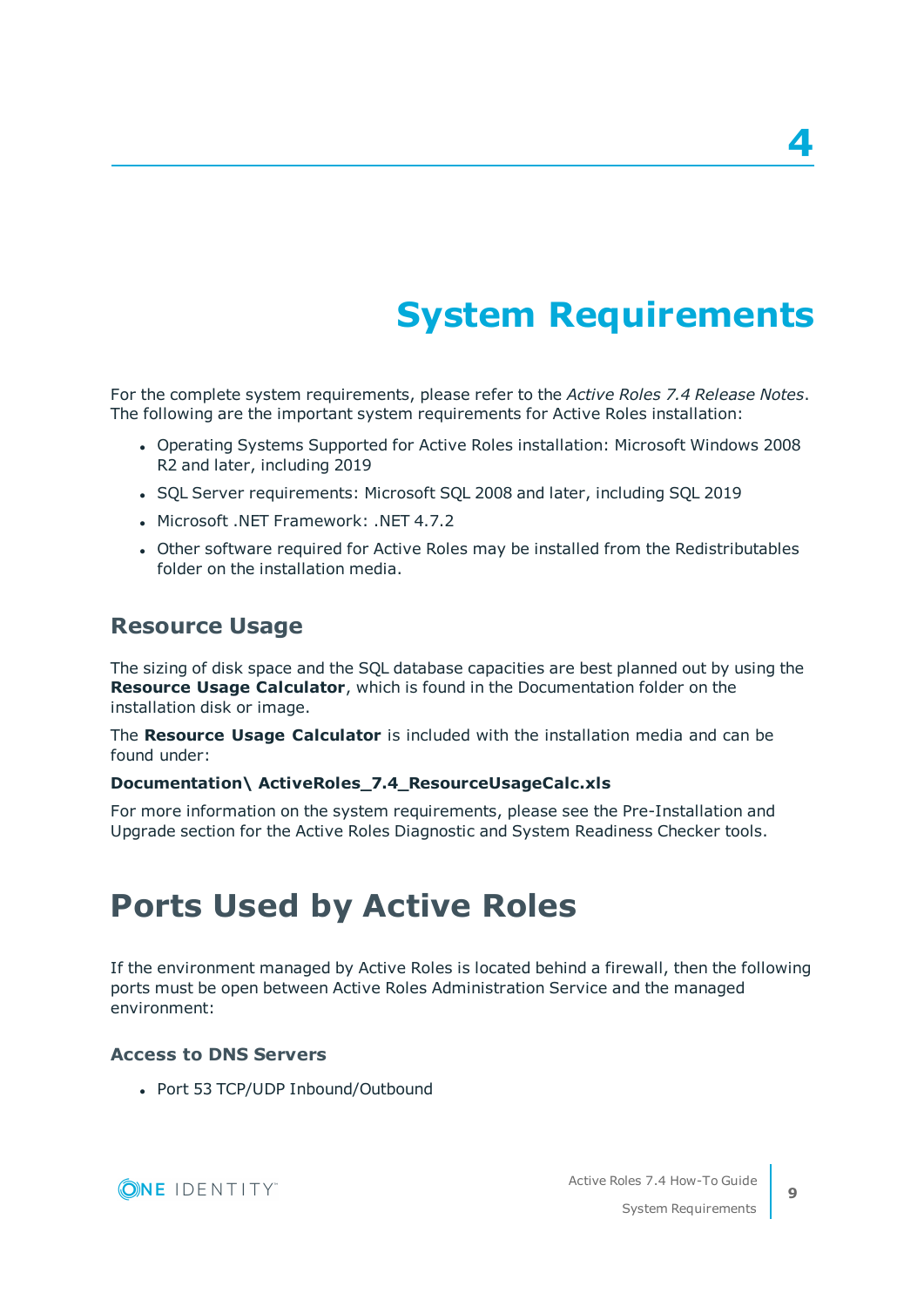## **Access to domain controllers**

- Port 88 (Kerberos) TCP/UDP Inbound/Outbound
- Port 135 (RPC endpoint mapper) TCP Inbound/Outbound
- Port 139 (SMB/CIFS) TCP Inbound/Outbound
- Port 445 (SMB/CIFS) TCP Inbound/Outbound
- Port 389 (LDAP) TCP/UDP Outbound
- Port 636 (LDAP SSL) TCP Outbound
- Port 3268 (Global Catalog LDAP) TCP Outbound

This port is required if Active Roles is configured to access the domain by using SSL.

• Port 3269 (Global Catalog LDAP SSL) TCP Outbound

This port is required if Active Roles is configured to access the domain by using SSL.

• The TCP port allocated by RPC endpoint mapper for communication with the domain controller

Active Directory domain controllers can be configured to use specific port numbers for RPC communication. For instructions, see <http://support.microsoft.com/kb/224196>.

### **Access to Exchange servers**

- Port 135 (RPC endpoint mapper) TCP Inbound/Outbound
- The TCP port allocated by RPC endpoint mapper for communication with the Exchange server

Exchange servers can be configured to use specific port numbers for RPC communication. For instructions, see [http://support.microsoft.com/kb/270836.](http://support.microsoft.com/kb/270836)

### **Computer resource management**

- Port 139 (SMB/CIFS on the managed computers) TCP Inbound/Outbound
- Port 445 (SMB/CIFS on the managed computers) TCP Inbound/Outbound

### **Computer restart**

- Port 139 (SMB/CIFS on the managed computers) TCP Inbound/Outbound
- Port 137 (WINS) UDP Outbound
- Port 138 (NetBIOS datagrams) UDP Outbound

### **Home folder provisioning and deprovisioning**

- Port 139 (SMB/CIFS on the servers that host home folders) TCP Inbound/Outbound
- Port 445 (SMB/CIFS on the servers that host home folders) TCP Inbound/Outbound

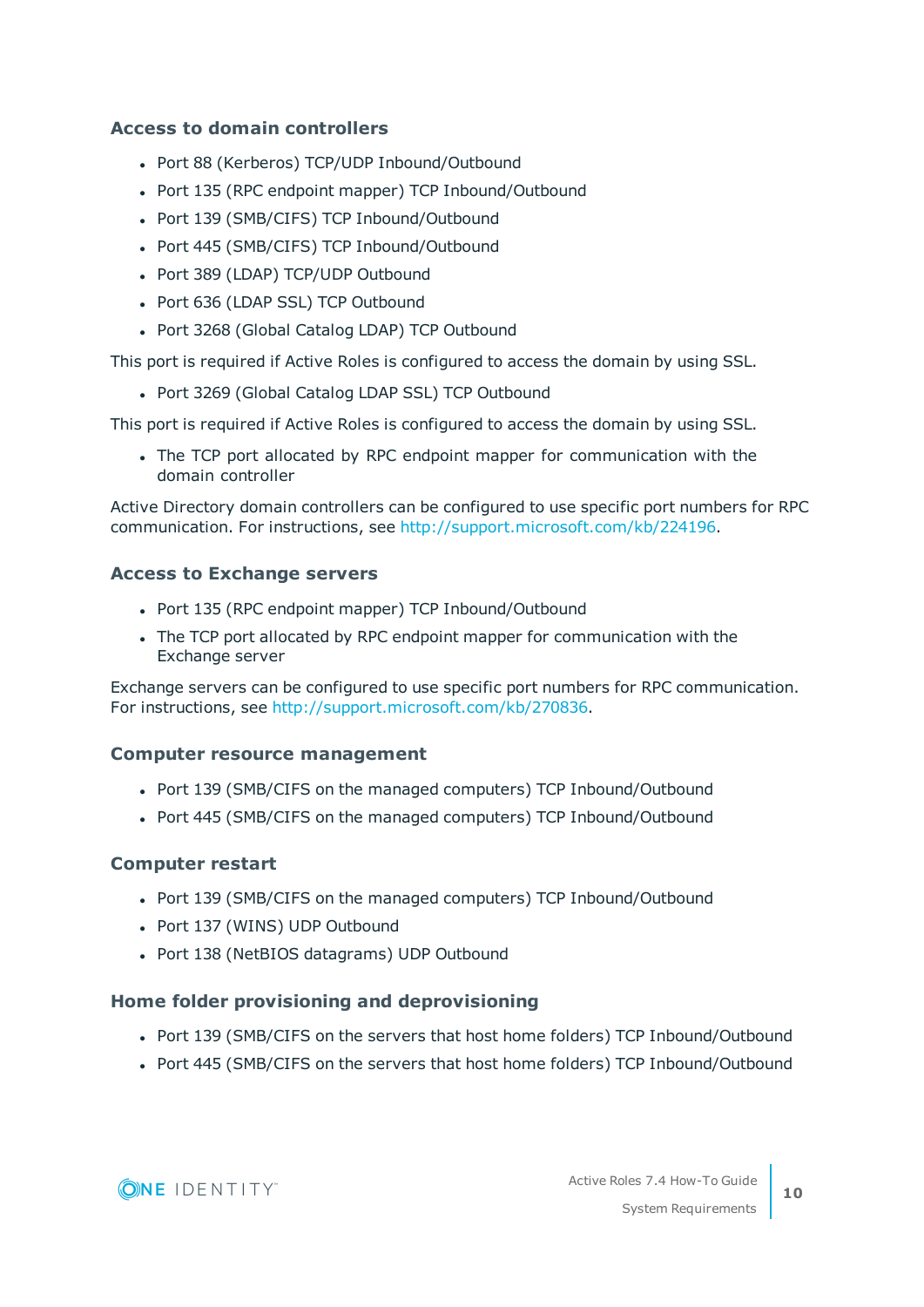## **Access to SMTP server for e-mail integration**

• Port 25 (Default SMTP port) TCP Outbound

Active Roles uses SMTP port 25 by default. The default port number can be changed in the properties of the Mail Configuration object in the Active Roles console. If Mail Configuration specifies a different port, open that port rather than port 25.

## **Access to AD LDS instances**

• The TCP port specified when registering the AD LDS instance with Active Roles

## **Access to SQL Server**

If SQL Server that hosts the Active Roles database is located behind the firewall, open the following ports between Active Roles Administration Service and SQL Server:

• Port 1433 (Default SQL Server instance) TCP Inbound/Outbound

Open this port if the Active Roles database is on the default instance of SQL Server. If a different port is assigned to the default instance, open that port rather than port 1433.

• Port 1434 (SQL Server Browser service) UDP Inbound/Outbound

Open this port if the Active Roles database is on a named instance of SQL Server. In this case Active Roles uses UDP port 1434 to determine the port assigned to the named instance, open port 1434 along with the TCP port assigned to the named instance.

### **Access to Active Roles Administration Service**

If a firewall is required between Active Roles clients, such as MMC Interface, Web Interface, ADSI Provider or Management Shell, and Active Roles Administration Service, open the following ports in the firewall:

• Port 15172 TCP Inbound/Outbound

## **Access to Web Interface**

If the Active Roles Web Interface will be accessed through a firewall, open the following ports:

- Port 80 (Default HTTP) TCP Inbound/Outbound
- Port 443 (Default HTTPS) TCP Inbound/Outbound

The Web Interface normally runs over port 80, or over port 443 if SSL is enabled (off by default).

## **Synchronization Service**

The Synchronization Service requires the following port to be open:

• Port 15173 TCP Outbound

The Capture Agent requires this port to be open (on the Domain Controller):

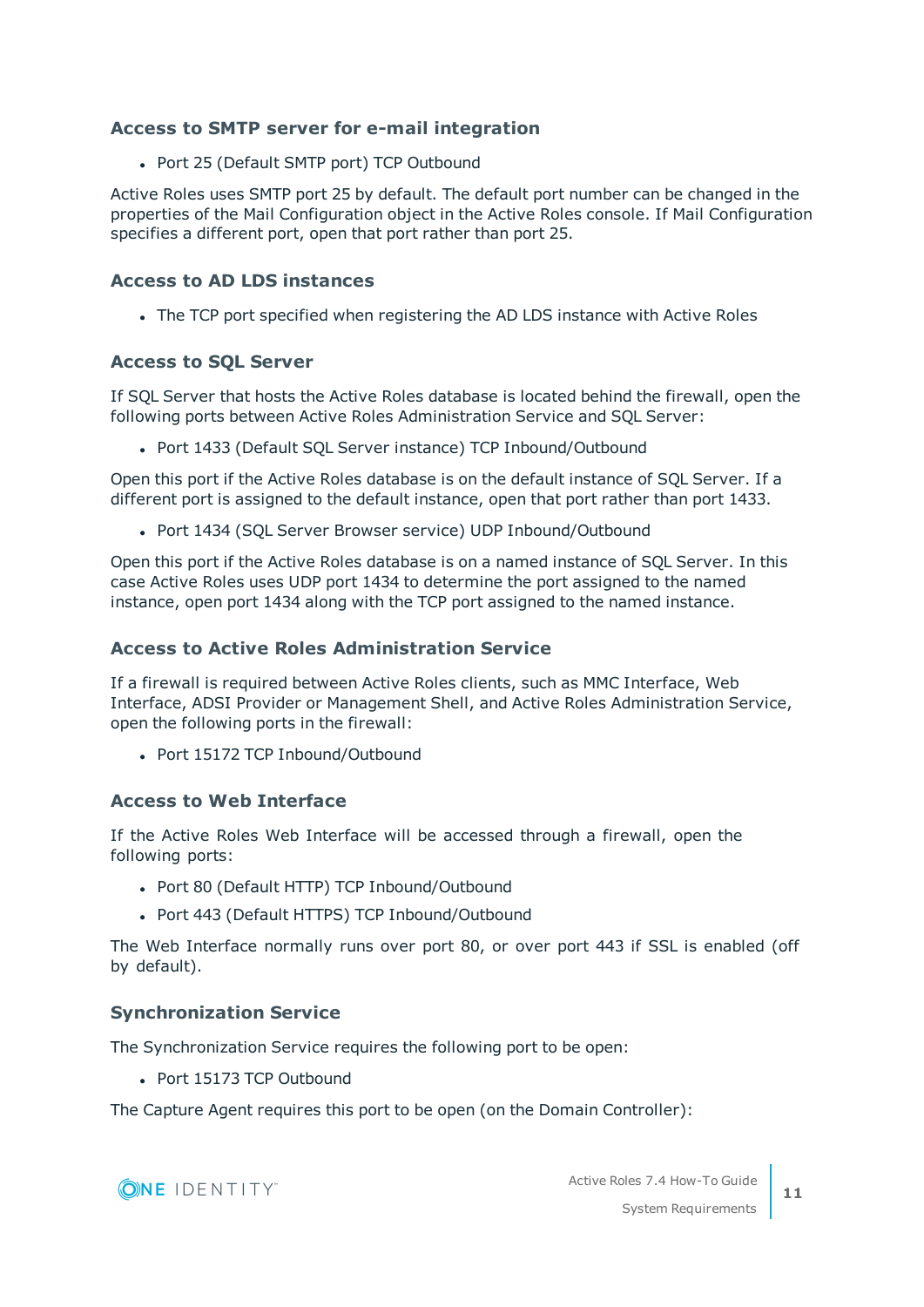• Port 7148 TCP Inbound

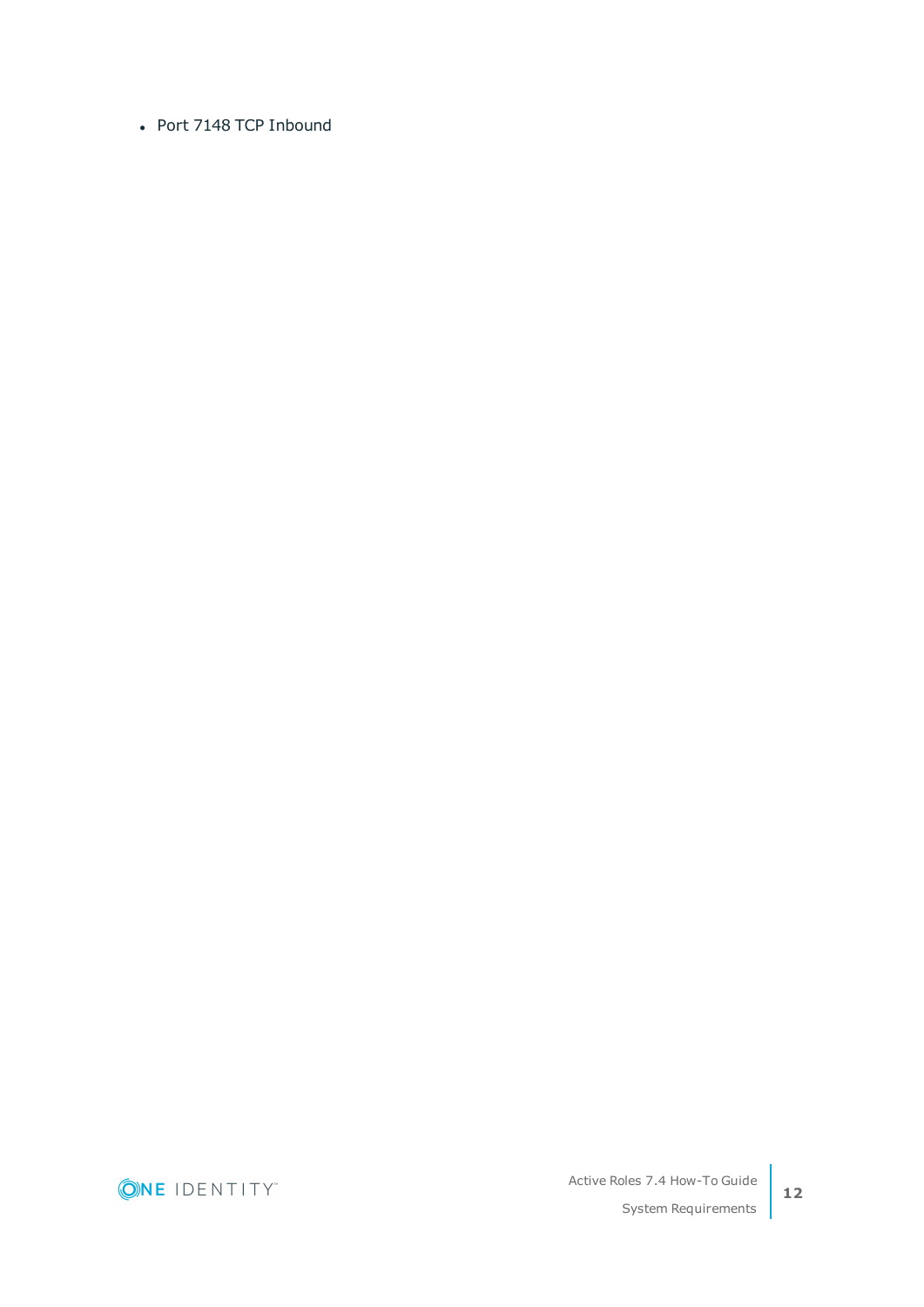# <span id="page-16-0"></span>**Required Permissions and Access**

As Active Roles performs operations on objects on behalf of delegated users, the Active Roles service account requires adequate permissions. It is recommended that the Active Roles proxy account be given the Domain Admin membership to ensure that Active Roles has all the required access.

If a Domain Admin's membership is restricted, it is necessary to grant the Active Roles service account the following minimum permissions and access:

6 NOTE: Contact One Identity Sales for any assistance in engaging One Identity Professional Services.

## **Access to the Administration Service Computer**

The service account must be a member of the local Administrators group on the computer running Active Roles Administration service.

## **Service Publication in Active Directory**

For Active Roles clients to discover available Active Role services, the service account must be able to publish itself in Active Directory. On the One Identity sub-container, under the System container in the domain, grant the following rights:

- Create Container Objects
- Create ServiceConnectionPoint Objects

### **Access to Managed Domains**

The service account must have at least Read Permissions in any Managed Domain. In addition, the service account must have Modify Permissions rights on the Active Directory objects and containers where the Active Roles security synchronization feature will be utilized.

### **Access to Exchange Organizations**

#### **Exchange 2010**

To manage Exchange recipients on Exchange Server 2010, the service account or the override account must be configured to have sufficient rights in the Exchange organization.



Active Roles 7.4 How-To Guide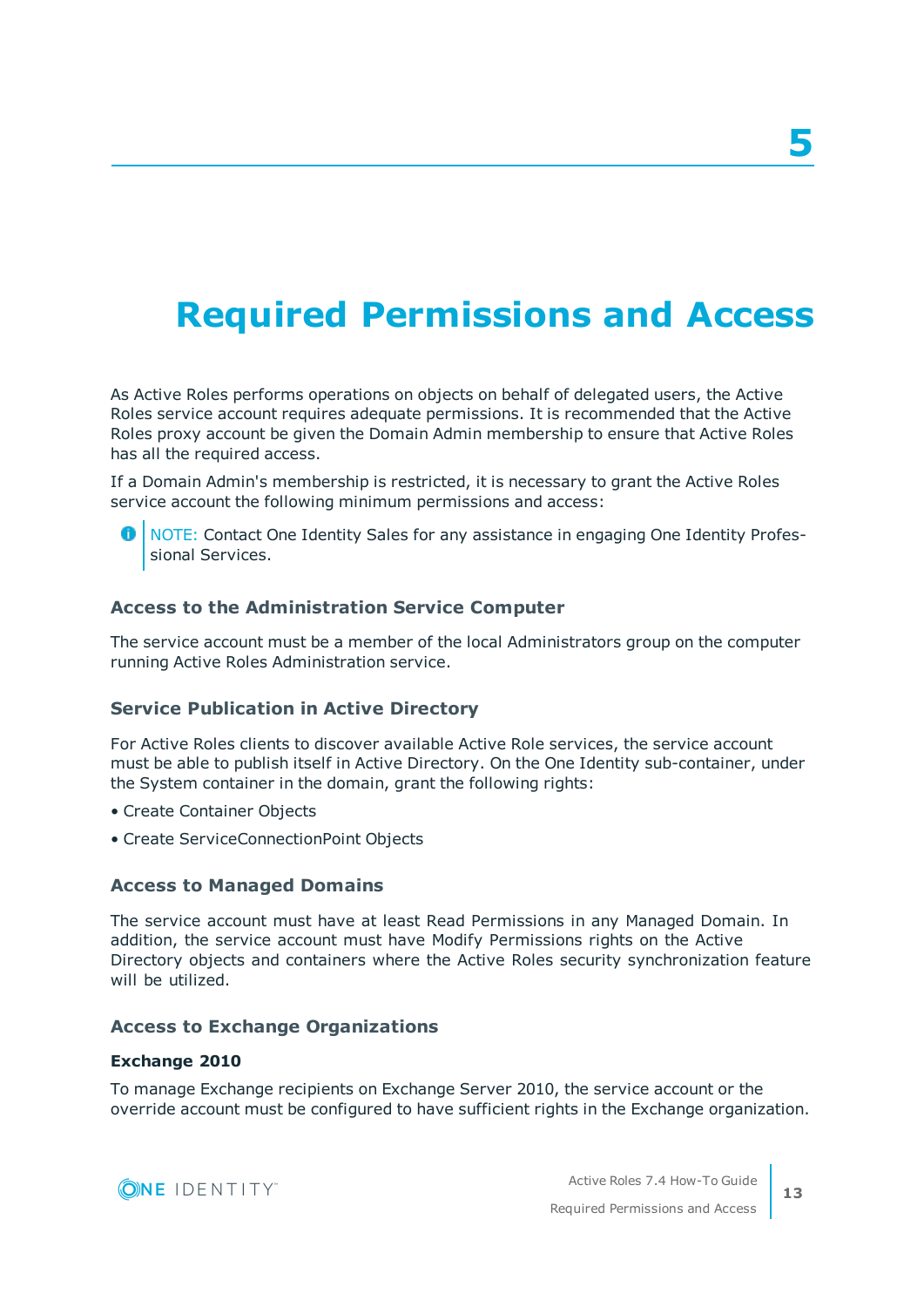The rights must be delegated to the service account if an override account is not used; otherwise, the rights must be delegated to the override account. See the following steps for details.

### *To configure the service account or the override account*

- 1. Add the account to the Recipient Management role group. For instructions, see "Add Members to a Role Group" at [http://technet.microsoft.com/library/dd638143](http://technet.microsoft.com/library/dd638143(EXCHG.141).aspx) [\(EXCHG.141\).aspx.](http://technet.microsoft.com/library/dd638143(EXCHG.141).aspx)
- 2. Add the account to the Account Operators domain security group.
- 3. Enable the account to use remote Exchange Management Shell. For instructions, see "Enable Remote Exchange Management Shell for a User" at [http://technet.microsoft.com/library/dd298084\(exchg.141\).aspx.](http://technet.microsoft.com/library/dd298084(exchg.141).aspx)
- 4. Ensure that the account can read Exchange configuration data (see Permission to read Exchange configuration data).
- 5. Restart the Administration Service after changing the configuration of the account:
	- Start Active Roles Configuration Center (see "Running Configuration Center" in the *Active Roles Administrator Guide*), go to the Administration Service page in the Configuration Center main window, and then click the **Restart** button at the top of the Administration Service page.
- O | NOTE: For instructions for Exchange 2010, 2013, 2016, and 2019, see the relevant Microsoft Exchange pages at <https://technet.microsoft.com/en-us/library>.

The Exchange 2010 management tools are not required on the computer running the Administration Service.

## **Exchange 2013, 2016, or 2019**

To manage Exchange recipients on Exchange Server 2013, 2016, or 2019 the service account or the override account must be configured to have sufficient rights in the Exchange organization. The rights must be delegated to the service account if an override account is not used; otherwise, the rights must be delegated to the override account. For details, see the steps that follow.

### *To configure the service account or the override account*

- 1. Add the account to the Recipient Management role group. For instructions, see "Manage Role Group Members" at http://technet.microsoft.com/library/jj657492 (exchg.150).aspx.
- 2. Add the account to the Account Operators domain security group.
- 3. Enable the account to use remote Exchange Management Shell. For instructions, see "Enable remote Shell for a user" in the topic "Manage Exchange Management Shell Access" at http://technet.microsoft.com/library/dd638078(exchg.150).aspx.
- 4. Ensure that the account can read Exchange configuration data (see Permission to read Exchange configuration data).
- 5. Restart the Administration Service after changing the configuration of the account: Start Active Roles Configuration Center (see "Running Configuration Center" in the Active Roles Administrator Guide), go to the Administration Service page in the

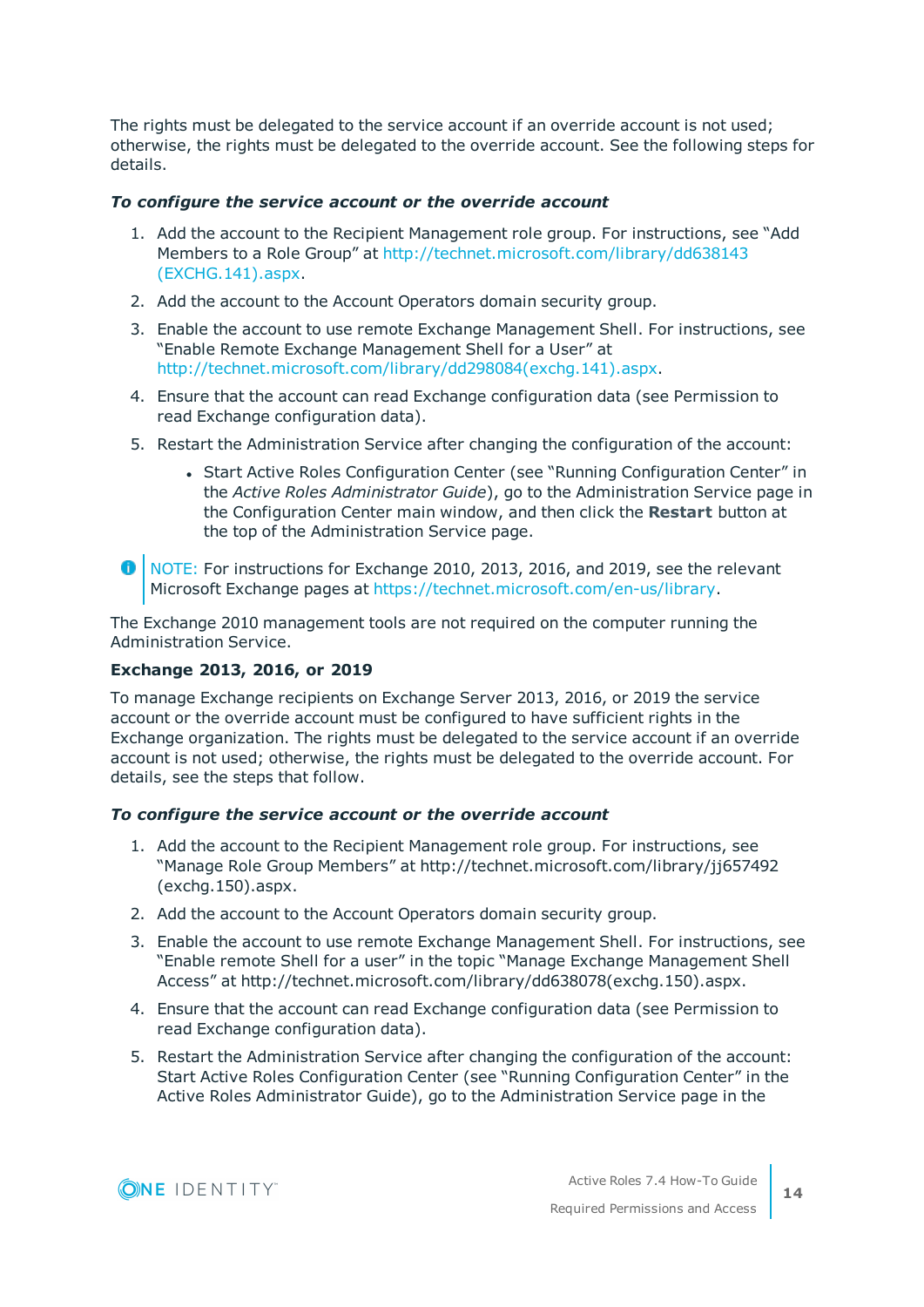Configuration Center main window, and then click the Restart button at the top of the Administration Service page.

## **Permission to read Exchange configuration data**

To perform Exchange recipient management tasks, Active Roles requires Read access to Exchange configuration data in Active Directory. This requirement is met if the service account (or the override account, if specified) has administrator rights. For example the service account , is a member of the Domain Admins or Organization Management group. Otherwise, provide the account Read permission in the Microsoft Exchange container, using the ADSI Edit console.

NOTE: The following instructions apply to the ADSI Edit console that ships with 6 Windows Server 2012 or Windows Server 2012 R2.

### *To provide Read access to the service account using the ADSI Edit console:*

- 1. Open the ADSI Edit console, and connect to the Configuration naming context.
- 2. In the ADSI Edit console, navigate to the Configuration/Services container, rightclick **Microsoft Exchange** in that container, and then click **Properties**.
- 3. On the **Security** tab in the Properties dialog box that appears, click **Advanced**.
- 4. On the Permissions tab in the Advanced Security Settings dialog box, click **Add**.
- 5. On the Permission Entry page, configure the permission entry:
	- a. Click **Select a principal**, and select the desired account.
	- b. Ensure that the **Type** box indicates **Allow**.
	- c. Ensure that the **Applies** onto box indicates: **This object and all descendant objects**.
	- d. In the Permissions area, select the **List** contents and **Read all properties** check boxes.
	- e. Click **OK**.
- 6. Click **OK** to close the Advanced Security Settings dialog box, and then click **OK** to close the Properties dialog box.

### **Support for Exchange Remote Shell**

When performing Exchange recipient management tasks on Exchange Server 2010 or later, Active Roles uses remote Exchange Management Shell to communicate with Exchange Server. Hence, it is not required to install the Exchange management tools on the computer running the Administration Service.

### *To use remote Exchange Management Shell, the Administration Service must be running on a computer that has:*

• Windows Server 2008 R2 SP1 or a later version of the Windows Server operating system.

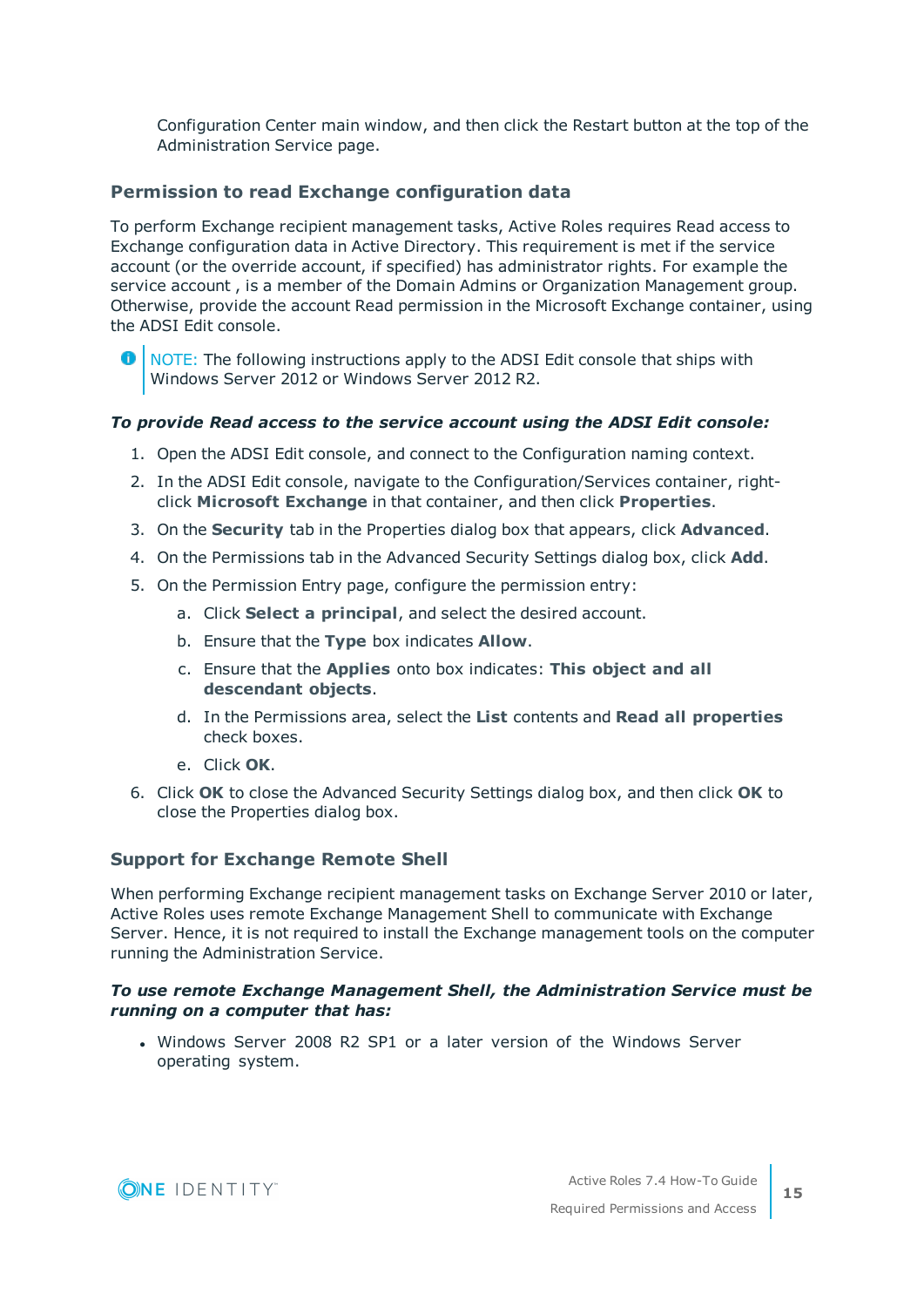- <sup>l</sup> Microsoft .NET Framework 4.5 installed (see "Installing the .NET Framework 4.5, 4.5.1" at [https://msdn.microsoft.com/library/5a4x27ek%28VS.110%29.aspx\).](https://msdn.microsoft.com/library/5a4x27ek(VS.110).aspx))
- Windows Management Framework 3.0 installed (see "Windows Management Framework 3.0" at [https://www.microsoft.com/en](https://www.microsoft.com/en-us/download/details.aspx?id=34595)[us/download/details.aspx?id=34595](https://www.microsoft.com/en-us/download/details.aspx?id=34595)).

Remote Shell also requires the following:

- TCP port 80 must be open between the computer running the Administration Service and the remote Exchange server.
- The user account the Administration Service uses to connect to the remote Exchange server (the service account or the override account) must be enabled for remote Shell. To enable a user account for remote Shell, update that user account by using the Set-User cmdlet with the RemotePowerShellEnabled parameter set to \$True.
- Windows PowerShell script execution must be enabled on the computer running the Administration Service. To enable script execution for signed scripts, run the Set-ExecutionPolicy RemoteSigned command in an elevated Windows PowerShell window.

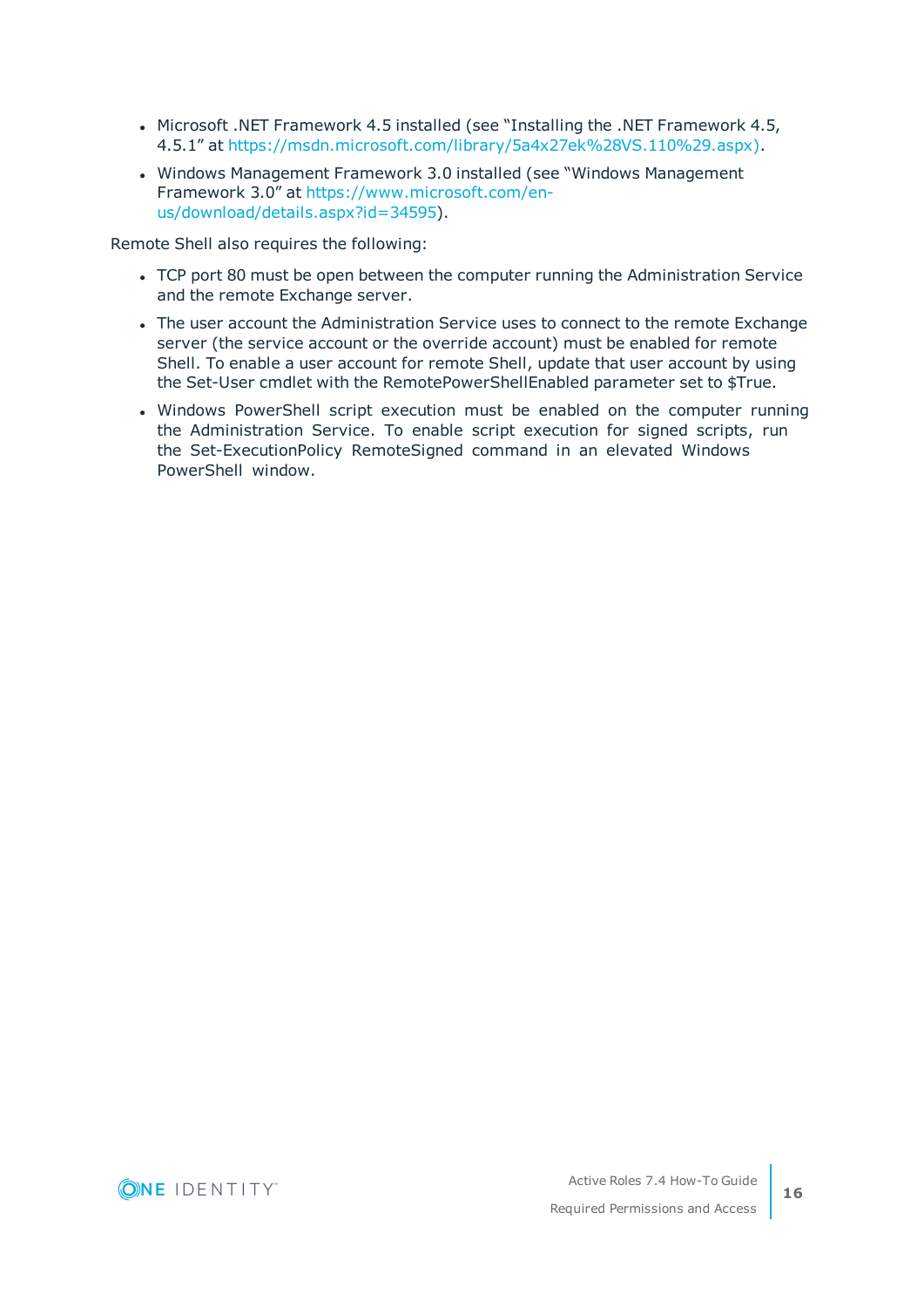# **Product Licensing**

<span id="page-20-0"></span>After installing Active Roles 7.x (or upgrade to Active Roles 7.x), no additional steps are required to activate the purchased commercial license for Active Roles.

Product usage statistics may be used to verify Active Roles licensing compliance. For further details, see Evaluating Product Usage in the *Active Roles Administrator Guide*.

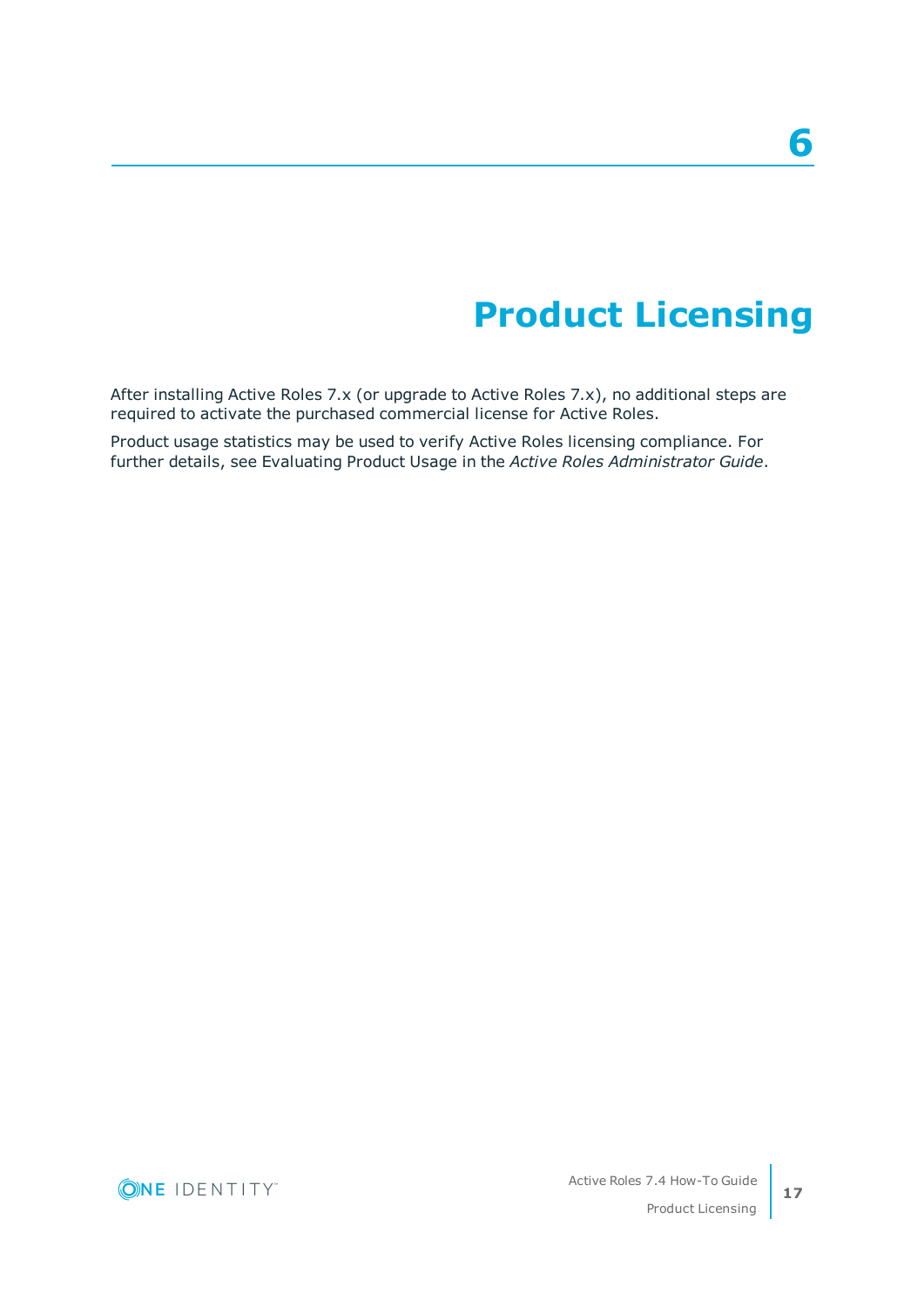# **Pre-Installation and Upgrade**

<span id="page-21-0"></span>Active Roles 7.4 supports a direct upgrade from versions 6.9 and later including 7.2.1.

NOTE: If customizations have been implemented by One Identity Professional Services, please contact One Identity Sales before proceeding with an installation or upgrade, as all customizations may not function with newer versions.

## <span id="page-21-1"></span>**Installing Active Roles Diagnostic Tools**

## *To install Active Roles Diagnostic Tools*

- 1. Install the Active Roles Diagnostic Tools, which consists of Active Roles System Checker, which should be run in order to confirm that the server has adequate resources to host and run Active Roles 7.4. Navigate to the installation media.
- 2. Go to **Solutions** | **Diagnostic Tools**.
- 3. Double-click to run **ActiveRolesDiagnosticsTools\_1.4.0.msi**.

The Active Roles Diagnostic Tools Setup Wizard is displayed.

- 4. Click **Next**.
- 5. In the License Terms window, read and accept the license agreement and click **Next**.
- 6. In the Custom Setup window, select the appropriate tools to install. It is recommended to install the Active Roles Log Viewer, Directory Changes Monitor, and the Active Roles System Checker for later use. Click **Next**.
- 7. In the Ready to Install window, click **Install**.
- 8. After the tools are installed, click **Finish**.

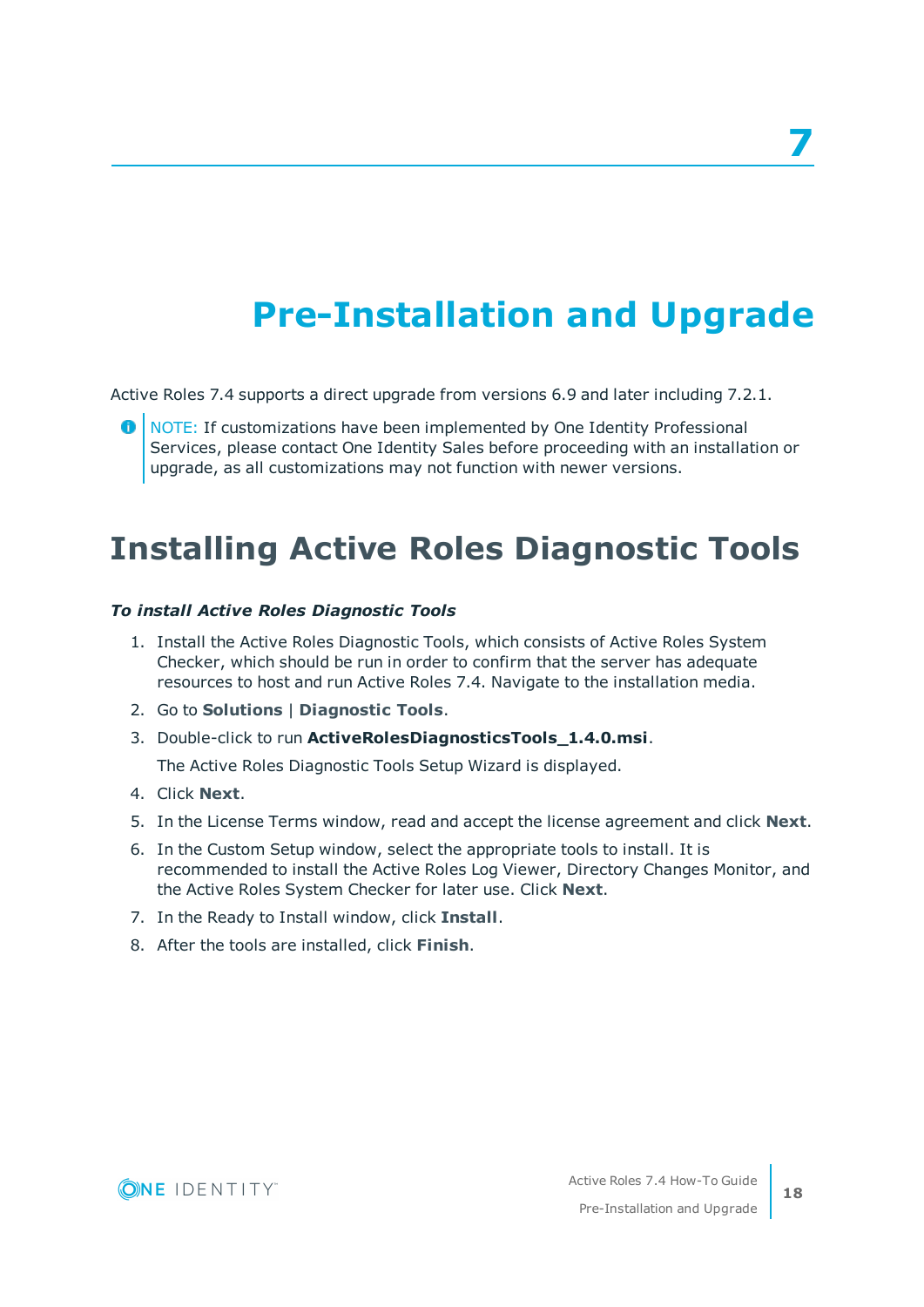## <span id="page-22-0"></span>**Checking System Readiness**

## *To check the system readiness*

- 1. From the Windows Applications, **Start Menu**, select Active Roles System Checker. The Active Roles System Checker window is displayed.
- 2. Select **Computer** | **System Readiness Checks**.
- 3. In the Confirm System Readiness Checks window, select the appropriate components to check for and click **Check**.
- 4. In the System Readiness Checks window, review the summary and confirm that the computer has passed the required checks. Take appropriate action before installing Active Roles. For example, if there is a warning about insufficient Memory (RAM), then upgrade the Memory to the recommended amount.
- 5. In the Active Roles System Checker, select **SQL Server Checks** under **Environment**. Enter the SQL Server name and appropriate credentials for the Active Roles service account and click **Check**.
- 6. Review the summary to confirm that the SQL Server passed the checks.
- 7. In the Active Roles System Checker, select **Active Directory Checks** under **Environment**. Enter the Domain Controller name and appropriate credentials for the Active Roles service account and click **Check**.
- 8. Review the summary to confirm the account has adequate permissions in Active Directory.

In this example, the checker found Exchange in the environment. Active Roles service account is not a member of the Exchange groups and therefore must be added appropriately in order to administer Exchange-related tasks in Active Roles.

A progress window is displayed. After completion, the summary is displayed.

9. On this screen, click the **Additional Resources** link to learn more about Active Roles. Click **Finish**.



**19**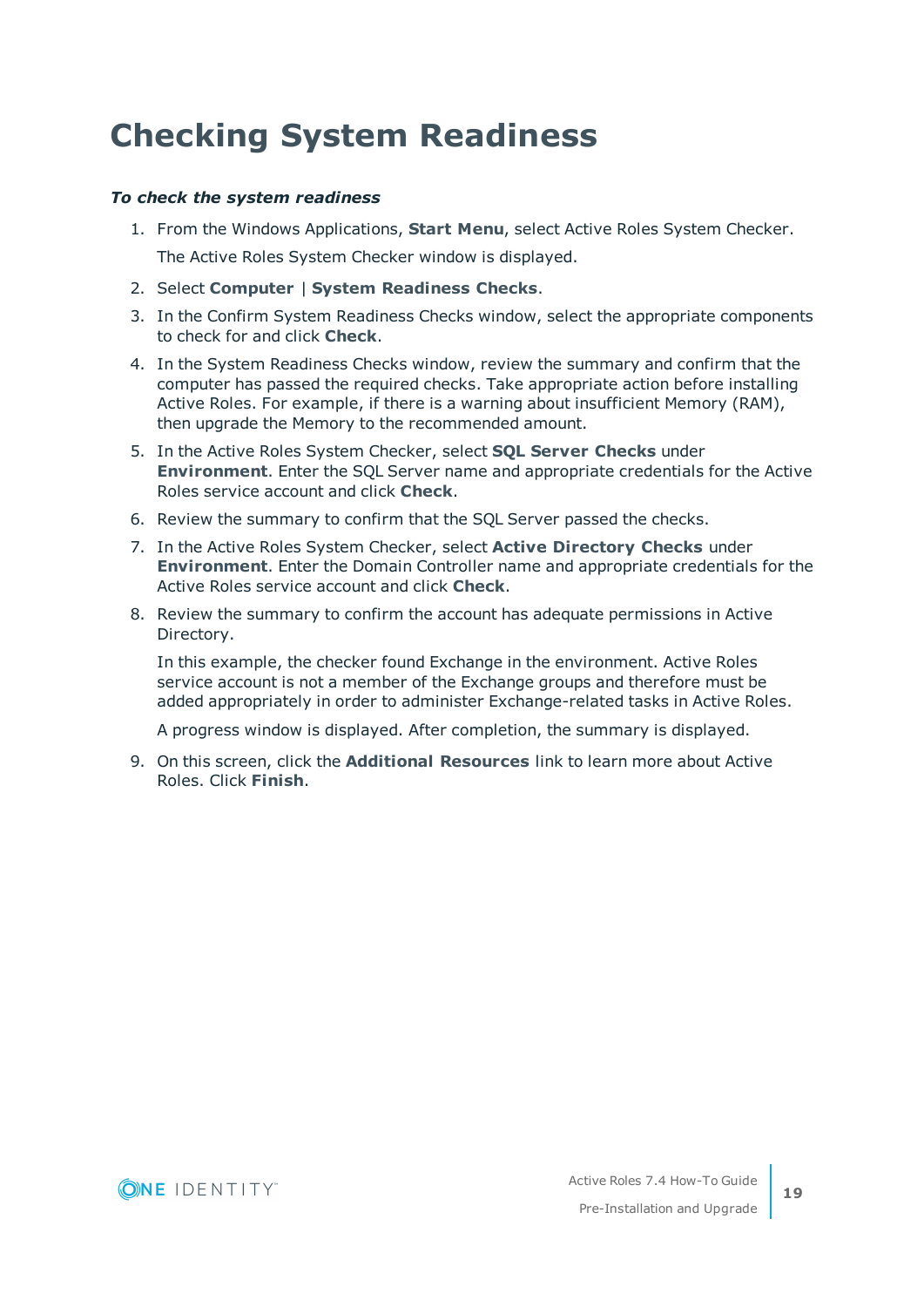# **Clean Installation**

**8**

<span id="page-23-0"></span>For an installation demonstration, please refer to the following knowledge base article: <https://support.oneidentity.com/kb/258459>

## <span id="page-23-1"></span>**Installing the Active Roles service**

### *To install the Active Roles service*

- 1. Run **ActiveRoles.exe**.
- 2. Accept the licensing agreement and click **Next**.
- 3. Select the desired components and click **Next**.
- 4. Review the summary and click **Install**.

By default, the **I want to perform configuration** option is selected.

- 5. Click **Finish** to launch the Configuration Center.
- 6. Under the **Administration Service** option, click **Configure**.
- 7. Select a service account that will run the Active Roles service and click **Next**.
- 8. Choose the appropriate security group that will hold the role of the Active Roles Admin group and click **Next**.
- 9. If this is the first installation of Active Roles 7.4, select New Active Roles database and click **Next**.
- 10. Enter the appropriate SQL server, database name and credentials. Click **Next**.
- 11. After completing, click **Finish**.

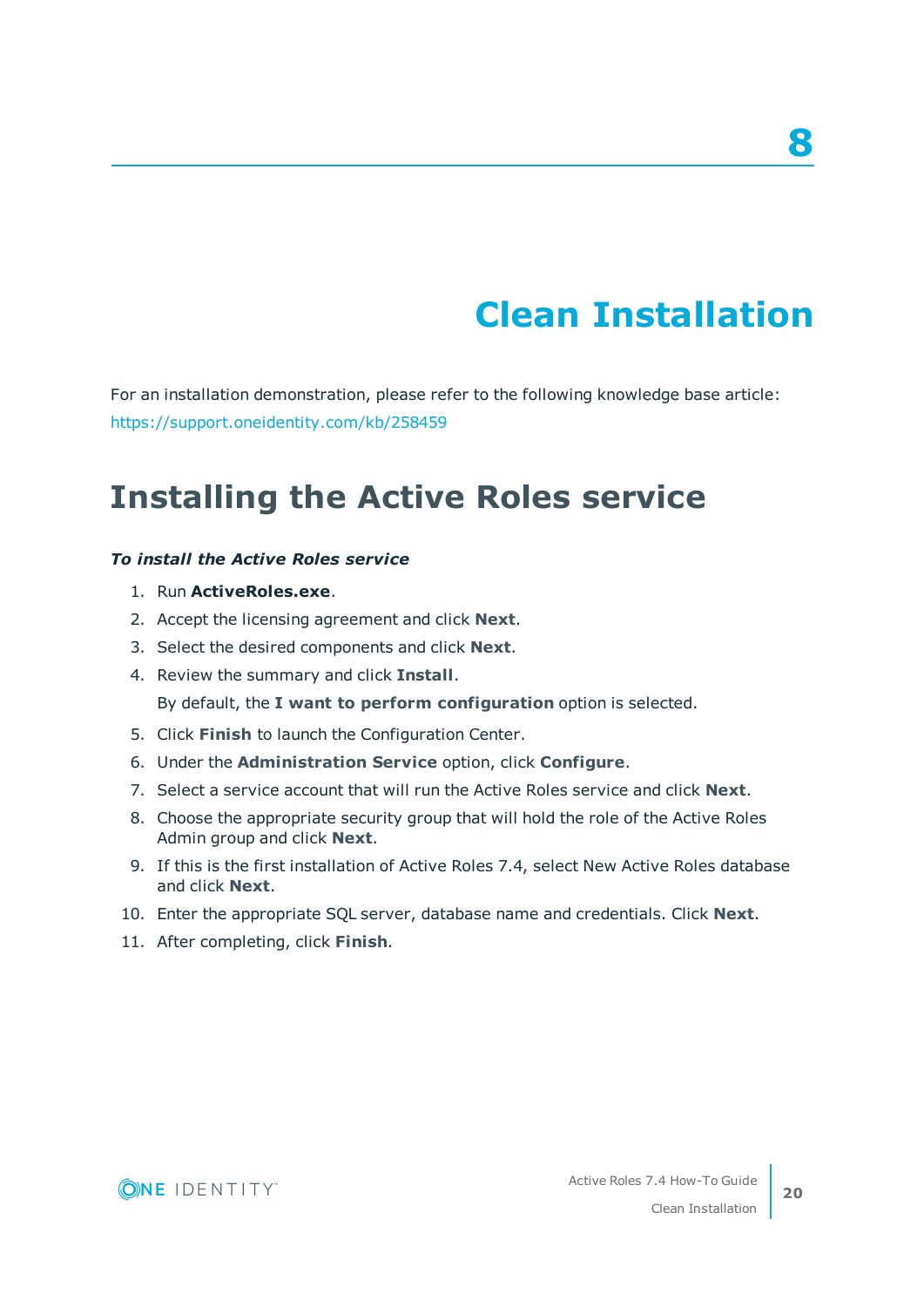# <span id="page-24-0"></span>**Installing the Web interface**

## *To install the Active Roles Web interface*

- 1. Launch the Active Roles Configuration Center.
- 2. Click **Dashboard**.
- 3. Click **Configure** under the Web Interface section.
- 4. Select the appropriate service to connect to and click **Configure**.
- 5. After completing, click **Finish**.

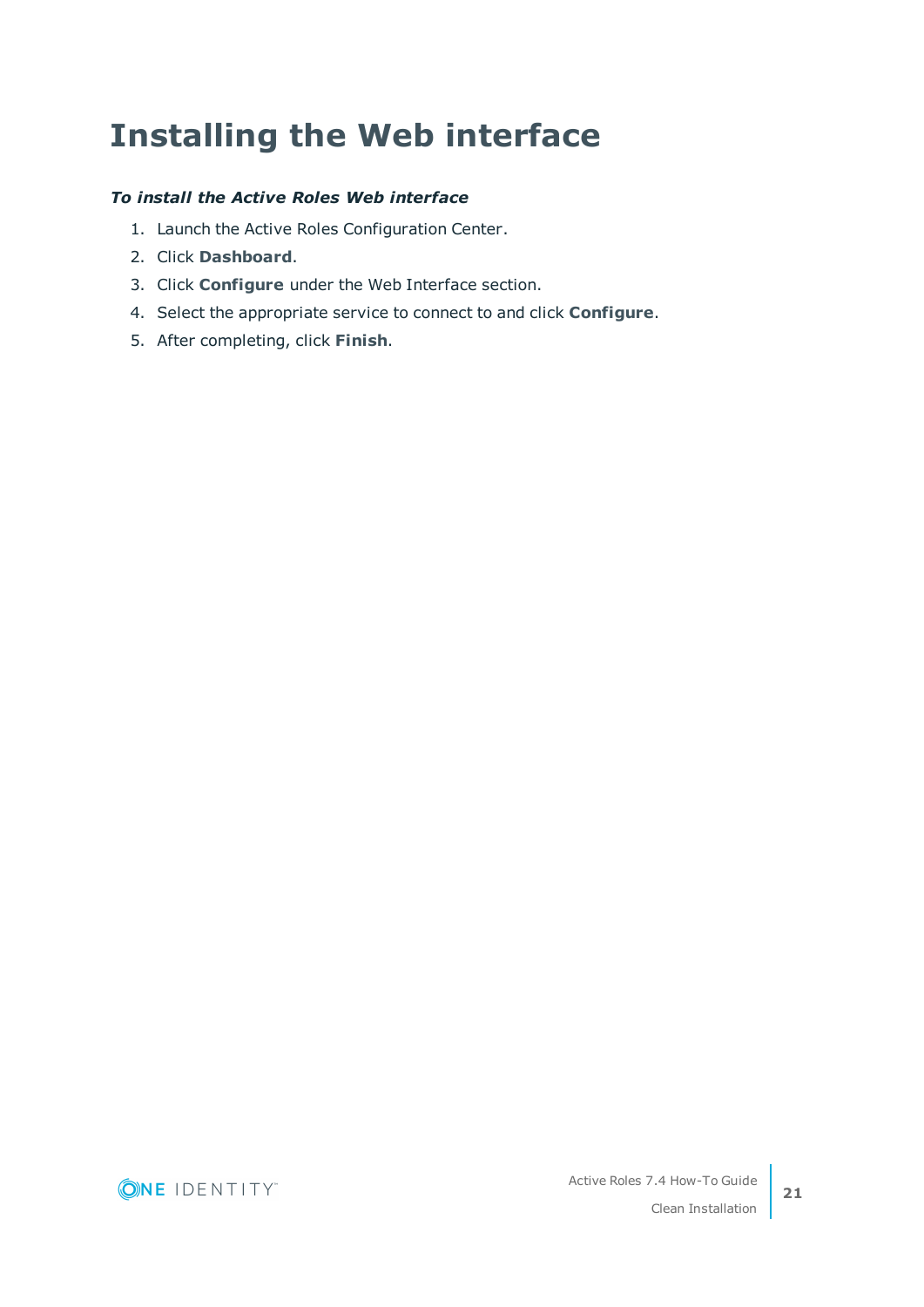# <span id="page-25-0"></span>**Upgrade from Active Roles 6.9**

Upgrading from Active Roles 6.9 to 7.x version is a side-by-side upgrade, which does not interrupt operations or affect the configuration of the currently installed Active Roles version. To ensure smooth upgrade to the new Active Roles version, upgrade the Administration Service first, and then upgrade the Web Interface.

Active Roles 6.9 components are not used in the upgrade and neither are any components from the earlier version uninstalled.

Before upgrading to the latest version of Active Roles, the add-ons of the earlier versions must be uninstalled.

## **Impact on Office 365 Add-On**

- After an upgrade of Active Roles components to Active Roles 7.4, the Office 365 addon which was supported in the earlier versions of Active Roles, ceases to work. Hence, it is recommended to uninstall the Office 365 add-on prior to the upgrade of Active Roles.
- Office 365 add-on is not supported on Active Roles 7.3 or later and must be uninstalled prior to the installation of Active Roles 7.1.
- Active Roles 7.4 manages Office 365 and Azure AD natively.

For an upgrade demonstration, please refer to the following knowledge base article: <https://support.oneidentity.com/kb/257995>

## <span id="page-25-1"></span>**Prerequisites for Active Roles 6.9 upgrade**

Before any upgrade is performed, first consider the following:

• There is no need to break replication when upgrading to Active Roles 7.4 from 6.9 as Active Roles 7.3 or later does not support an in-place upgrade in this scenario. A



**22**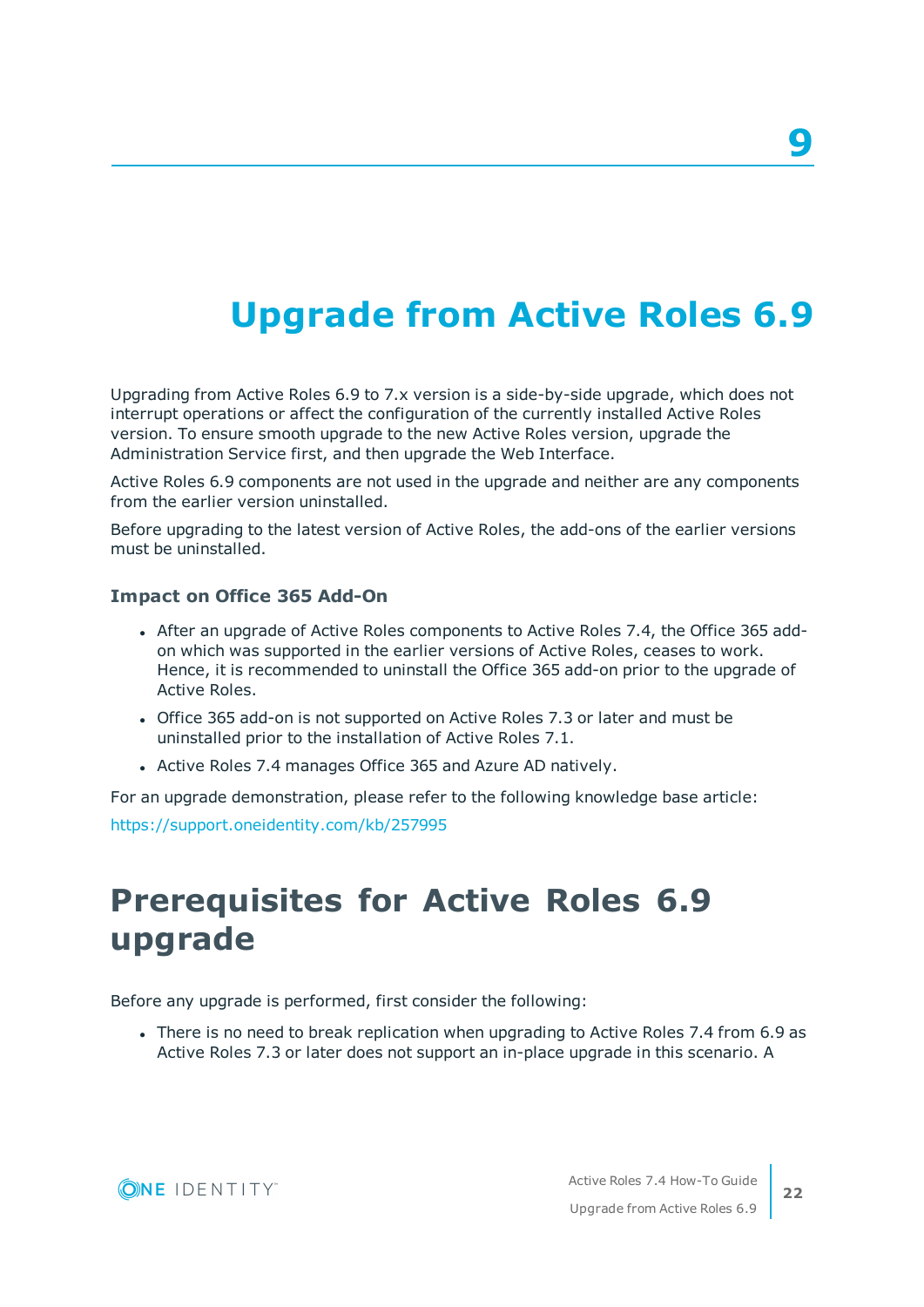side-by-side installation of Active Roles must be performed and replication must be configured post installation on the new instance of Active Roles.

- **O** NOTE: During and post-installation of Active Roles 7.4, the existing installation of Active Roles 6.9 will be available and fully functional. Hence, users will not be affected during the upgrade process with the exception of Dynamic Groups. For more details please review the knowledge base article, [https://sup](https://support.oneidentity.com/kb/211388)[port.oneidentity.com/kb/211388](https://support.oneidentity.com/kb/211388).
- An upgrade of the Active Roles components may affect custom solutions. Custom solutions (such as scripts and other modifications), which work fine as expected with an earlier version of Active Roles may cease to work after the upgrade. Before starting an upgrade, test the existing solutions with the new version of Active Roles in a lab environment to verify that the solutions continue to work as expected after the upgrade.
- If ERFM (Exchange Resource Forest Management) is installed on the Active Roles 6.9 version, it must be uninstalled before installing 7.4 as ERFM is now part of the product. Failure to uninstall ERFM beforehand may result in conflicts and issues.
- If Lync Add-On is installed, it must be uninstalled before installing Active Roles 7.4 as Lync is now an integrated product feature.
- If Office 365 Add-On is installed, it must be uninstalled before installing Active Roles 7.4 as this functionality is replaced with the inbuilt Azure Active Directory Hybrid Integration.
- For additional information, please review Solution 111679:

<https://support.oneidentity.com/kb/111679>

• Due to the design changes implemented in Active Roles 7.x in the Web Interface, any Web Interfaces and customizations from Active Roles 6.9 may not function in Active Roles 7.4. It is recommended not to import. Please refer to KB 189186 for additional information:

<https://support.oneidentity.com/kb/189186>

### *To perform the Upgrade*

- 1. From the installation media, run **ActiveRoles.exe**.
- 2. Accept the licensing agreement and click **Next**.
- 3. Select the desired components and click **Next**.
- 4. Review the summary and click **Install**.
- 5. By default, the **I want to perform configuration** option is selected. Click **Finish** to launch the Configuration Center
- 6. In the Configuration Center, under the Administration Service option click **Configure**.
- 7. Select a service account that will run the Active Roles service and click **Next**.
- 8. Choose the appropriate security group that will hold the role of the Active Roles Admin group and click **Next**.

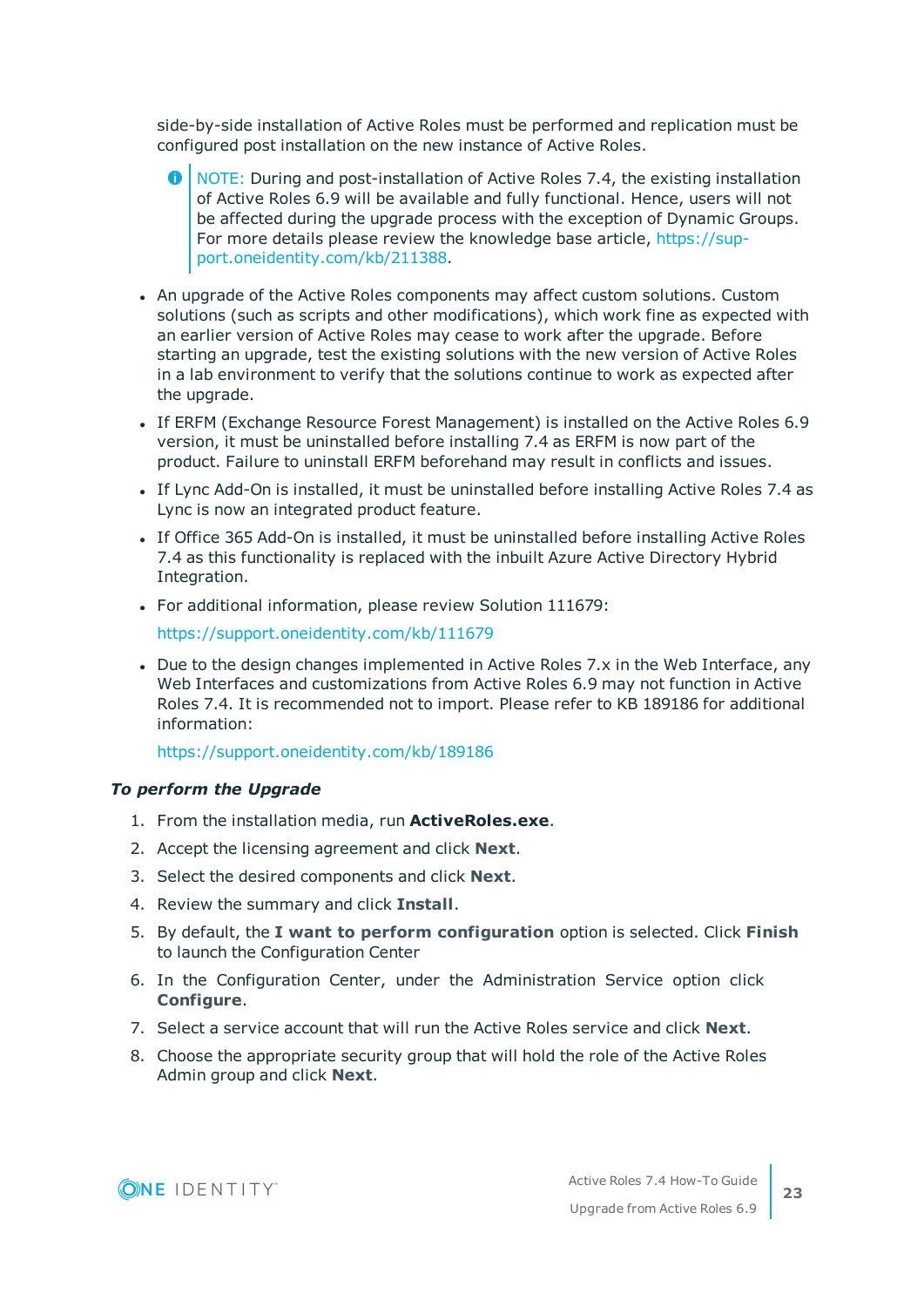- 9. If this is the first installation of Active Roles 7.4, select New Active Roles database and click **Next**.
- 10. Enter the appropriate SQL server, database name and credentials. Click **Next**.
- 11. After completing, click **Finish**.
- 12. In the Configuration Center, under Dashboard click **Import Configuration**, specify the Source SQL server, database and access credentials, and then click **Next**.
- 13. Click **Next**.
- 14. If the current Active Roles 7.4 service is running, stop it and then click **Next** to continue.
- 15. If you have the encryption key, provide it. If not, select **Do not import encrypted data** and click **Next**.
- 16. If you do not have the encryption key, you must re-enter the credentials for any Managed Domains, which are not managed by the Active Roles Service account.

The Add-On Advisor checks if there are any incompatible Add-Ons installed the Wizard will not proceed. Before continuing, uninstall the Add-Ons from the Active Roles 6.9 server.

- 17. Click **Next**.
- 18. Once ready, click **Import**.

## <span id="page-27-0"></span>**Importing Change History**

The Change History from Active Roles 6.9 database is not imported during the initial import, as the Change History may be extremely large and thus would take a long time for the initial Setup to complete. Active Roles provides a separate utility for importing Change History.

- 1. In the Active Roles Configuration Center, click **Import Management History** under **Administration Service**.
- 2. Enter the Active Roles 6.9 source database and appropriate credentials and click **Next**.
- 3. Select the destination database and click **Next**.
- 4. Choose the records to import and click **Next**.
- 5. Confirm the settings and click **Import**.

The progress screen is displayed, and after completion, the summary is displayed.

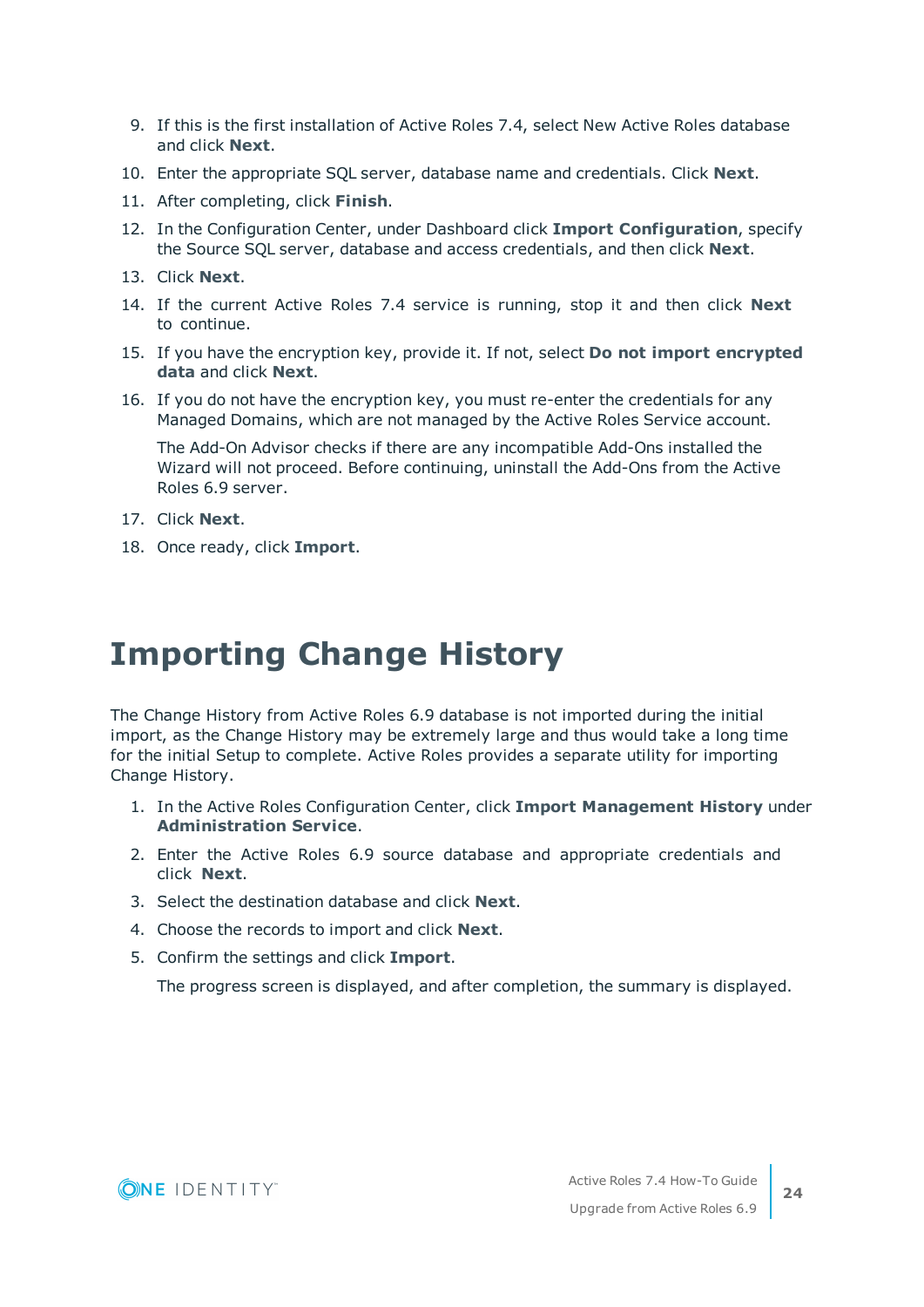# <span id="page-28-0"></span>**In-Place Upgrade from Active Roles 7.x**

Office 365 Add-On that was previously available for Active Roles is no longer compatible with Active Roles 7.4. Before proceeding with the upgrade from 7.0.x to 7.4, the Office 365 Add-On must be uninstalled.

For an upgrade demonstration, please refer to the following knowledge base articles:

- <https://support.oneidentity.com/kb/257996>
- <https://support.oneidentity.com/kb/257997>

### **Backing up the Active Roles Database**

Before upgrading, it is recommended to back up the Active Roles database. For general best practices, please refer to the following Microsoft article:

[https://docs.microsoft.com/en-us/sql/relational-databases/backup-restore/create-a-full](https://docs.microsoft.com/en-us/sql/relational-databases/backup-restore/create-a-full-database-backup-sql-server)[database-backup-sql-server](https://docs.microsoft.com/en-us/sql/relational-databases/backup-restore/create-a-full-database-backup-sql-server)

### **Prerequisites for in-place upgrade from Active Roles 7.x**

It is recommended to back up the current Web Interfaces if any customizations have been implemented.

Any Web Interfaces that were created in Active Roles 7.2.x will continue to function in 7.4. However, it is recommended to thoroughly test before upgrading, as some customizations may not work as expected in newer versions of Active Roles.

#### *To back up the Web Interface Configurations*

- 1. Launch the Active Roles Configuration Center.
- 2. Click **Web Interface**.
- 3. Select the desired site(s) and click **Export Configuration**.

### *To upgrade Active Roles*

- 1. Run **ActiveRoles.exe** from the installation media.
- 2. Click **Next** to continue.

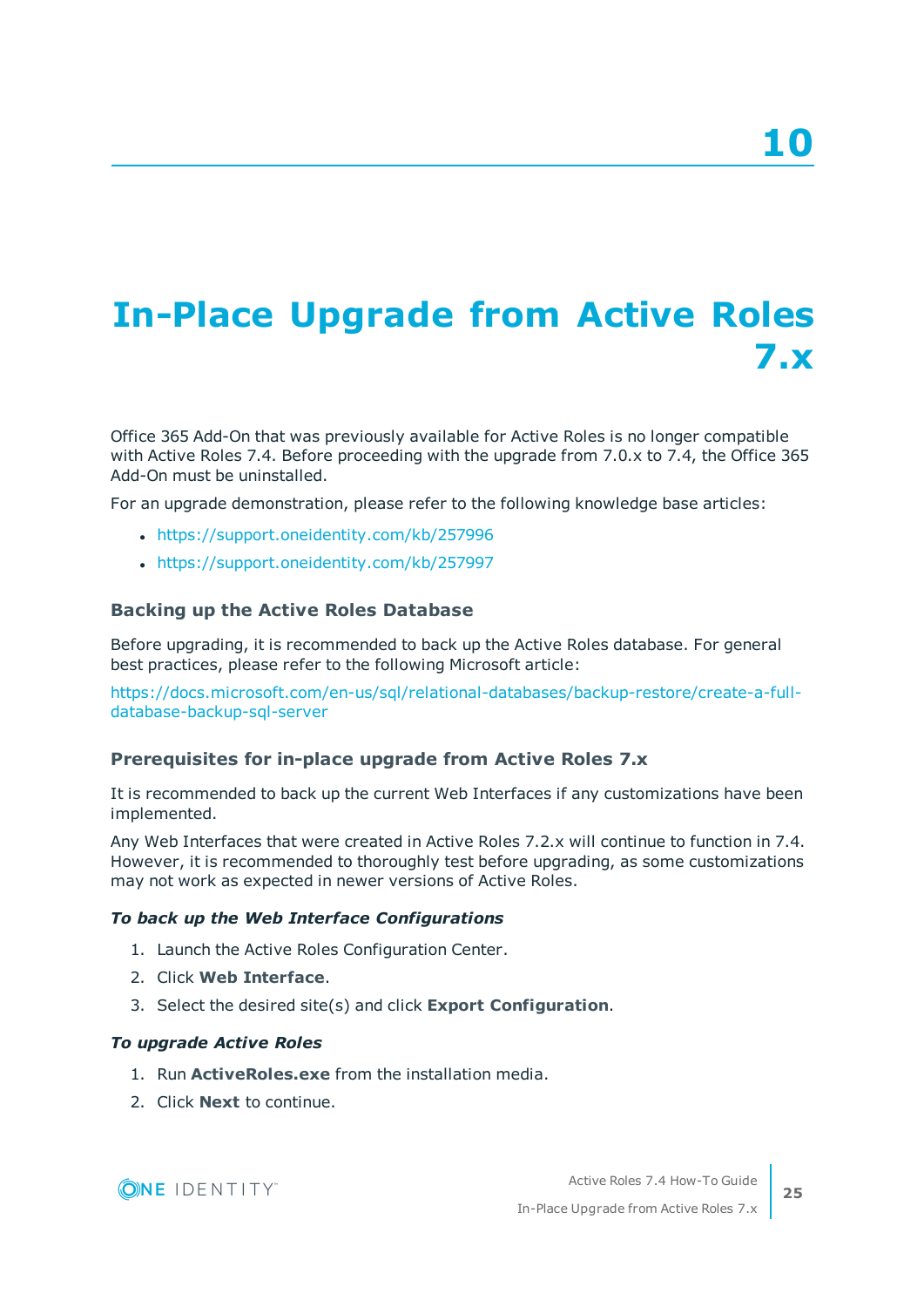- 3. Accept the license agreement and click **Next**.
- 4. Review the summary and warning. If the Office 365 Add-On is installed in the 7.0.x instance, uninstall it before continuing.
- 5. If the system does not restart, click **Update Service Instance** in the Configuration Center.
- 6. If the system restarts and the Configuration Center does launch automatically, launch the Configuration Center and click **Update Service Instance**.

Due to the update of the database schema, the 7.0 versions of the Websites are no longer compatible.

- 7. Click **Manage Sites** under **Web Interface** in the Configuration Center.
- 8. Make note of the current websites and configurations used (For example, ARWebAdmin, using configuration "Site for Administrators").
- 9. Delete all the sites and click **+Create.**
- 10. Enter the Alias of the site, for example ARWebAdmin and click **Next**.
- 11. On the Configuration screen, ensure **Create** from a template is selected.
- 12. Enter a Configuration name, select the original Template to import from (for example, "Site for Administrators 7.0"), and then click **Create**.
- 13. Click **Finish**.

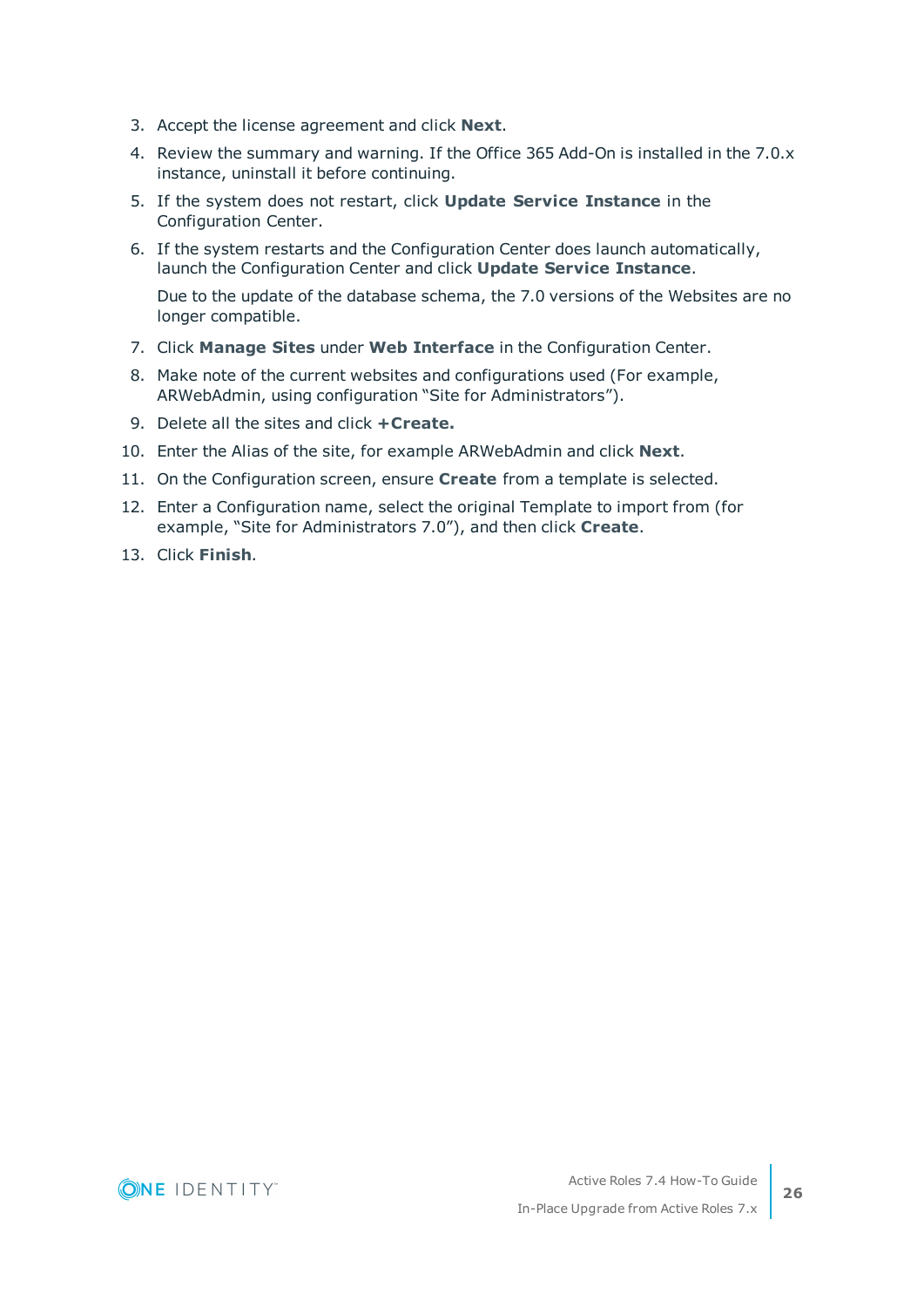# **Synchronization Service**

<span id="page-30-0"></span>Formerly a standalone product called Quick Connect, the Synchronization Service is now part of Active Roles 7.4.

With Synchronization Service, complete automation can be implemented to process data synchronization between the data systems.

Synchronization Service increases the data management efficiency by allowing automation of the creation, deprovision, and update operations between data systems. For example, when an employee joins or leaves the organization, the related information in the data systems managed by Synchronization Service is automatically updated, thereby reducing the administrative workload and getting the new users up and running faster.

In order to synchronize identity data between external data systems, Synchronization Service must be configured to connect to these data systems through connectors. A connector enables Synchronization Service to access specific data system to read and synchronize data in that system according its settings. Out of the box, Synchronization Service includes a number of built-in connectors:

- Active Roles versions 7.4, 7.3, 7.2.x, 7.1, 7.0 and 6.9
- Identity Manager version 8.1, 8.0, or 7.0
- Quest One Identity Manager version 6.1 or 6.0
- Delimited text files
- Microsoft Active Directory Domain Services
- Microsoft Active Directory Lightweight Directory Services
- Microsoft Azure Active Directory
- Microsoft Exchange Server
- Microsoft Skype for Business Server
- Microsoft Office 365
- Microsoft SharePoint
- Microsoft SQL Server
- OLE DB-compliant relational database
- Generic LDAP Directory service
- MY SOL Database

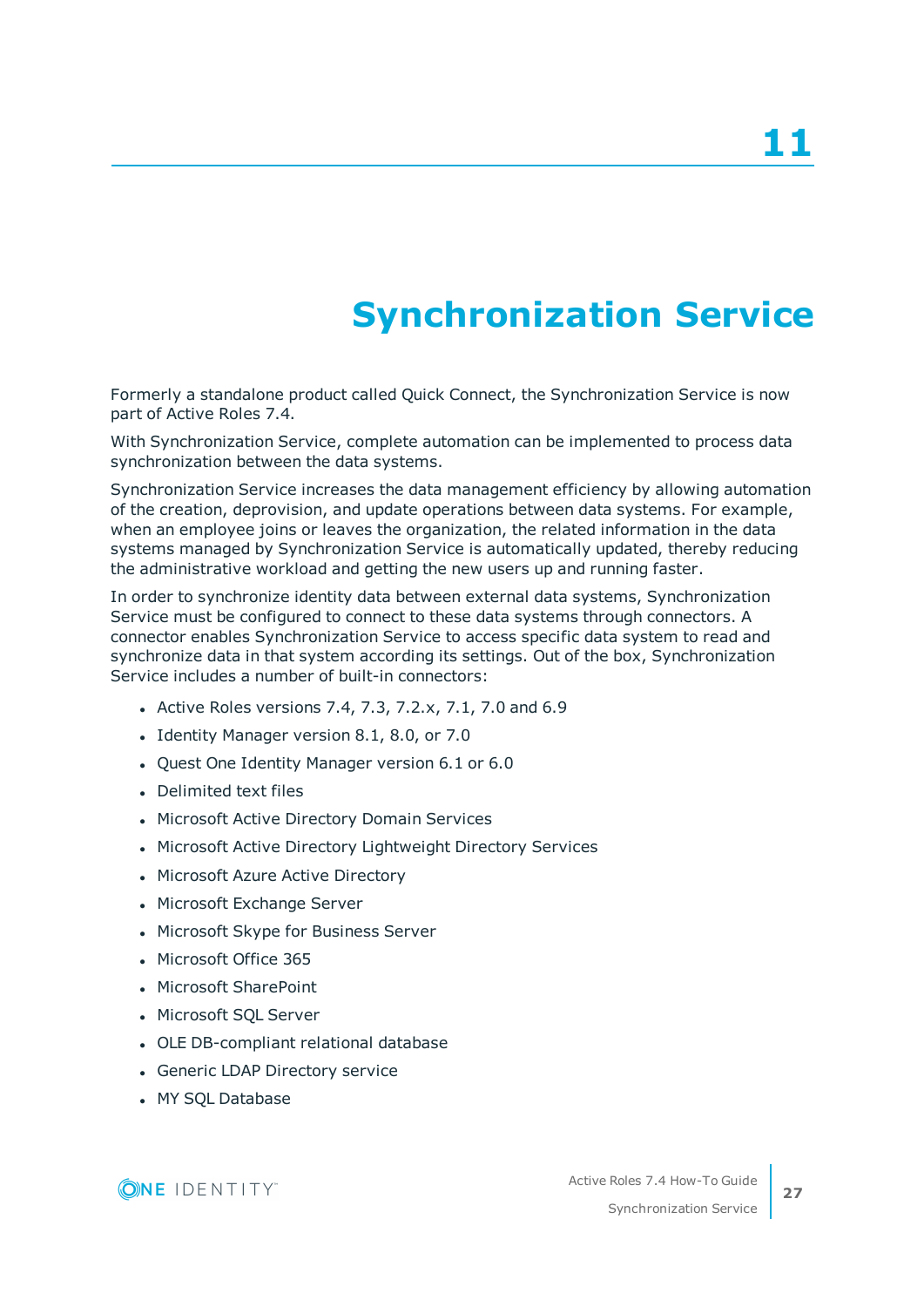- OpenLDAP Directory service
- Salesforce
- ServiceNow
- IBM DB2 Database
- RACF Connector

### **Figure 1: Technical Overview**



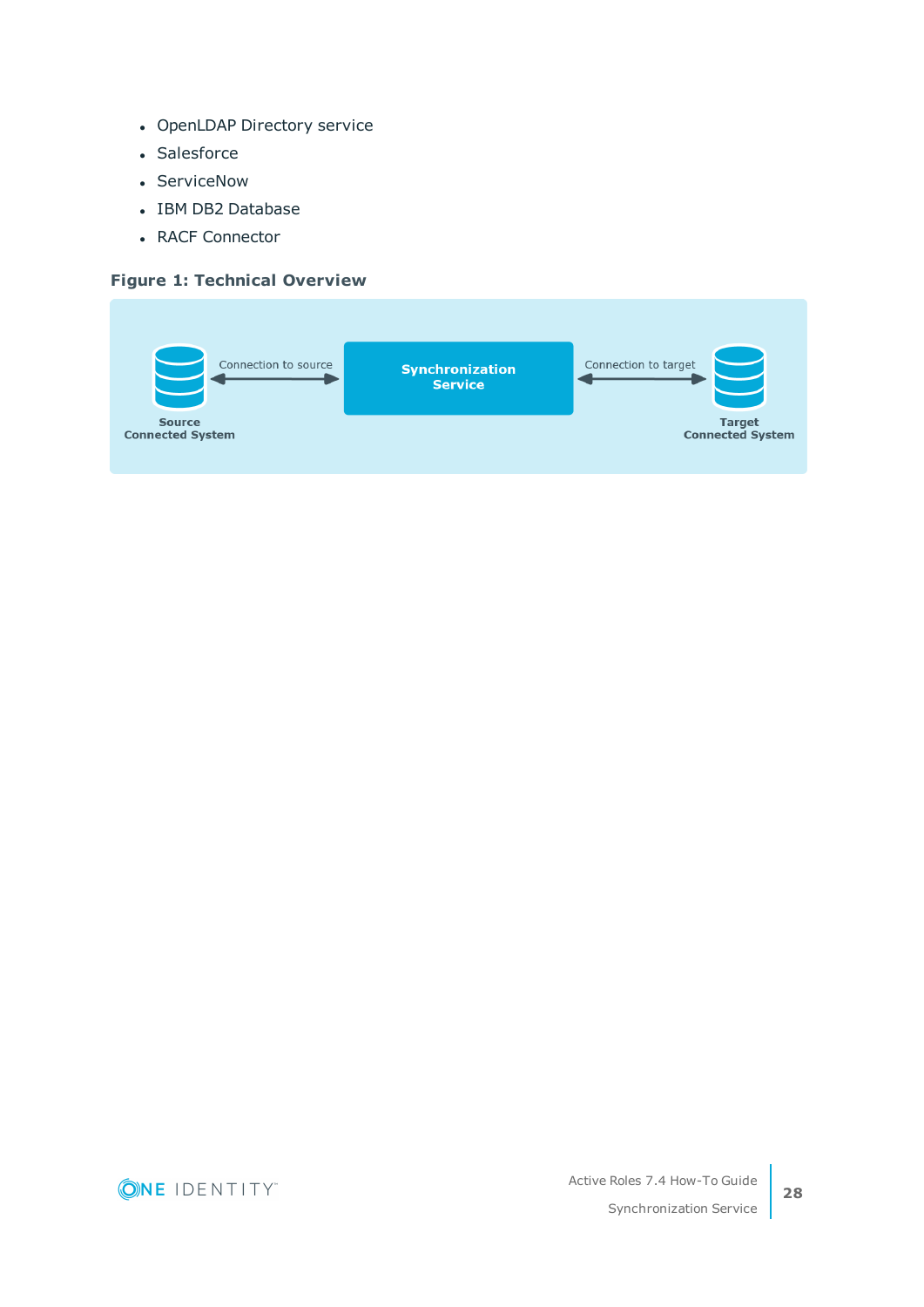# <span id="page-32-0"></span>**Capture Agent**

Synchronization Service Capture Agent allows password synchronization between Active Directory domains managed by Synchronization Service and other connected data systems. The following diagram shows how the Password Synchronization feature of Synchronization Service works:





Capture Agent tracks changes to user passwords in the source Active Directory domain and provides that information to Synchronization Service, which in turn synchronizes the changes with target connected data systems by using the configured password synchronization rules. To synchronize passwords, install a Capture Agent on each domain controller in the Active Directory source domain.

# <span id="page-32-1"></span>**Upgrade from Quick Connect**

If Quick Connect is configured with synchronization workflows that contain similar connector in Synchronization Service, then those synchronization workflows can be transferred to Synchronization Service.

The following synchronization workflows can be transferred from the following Quick Connect versions:

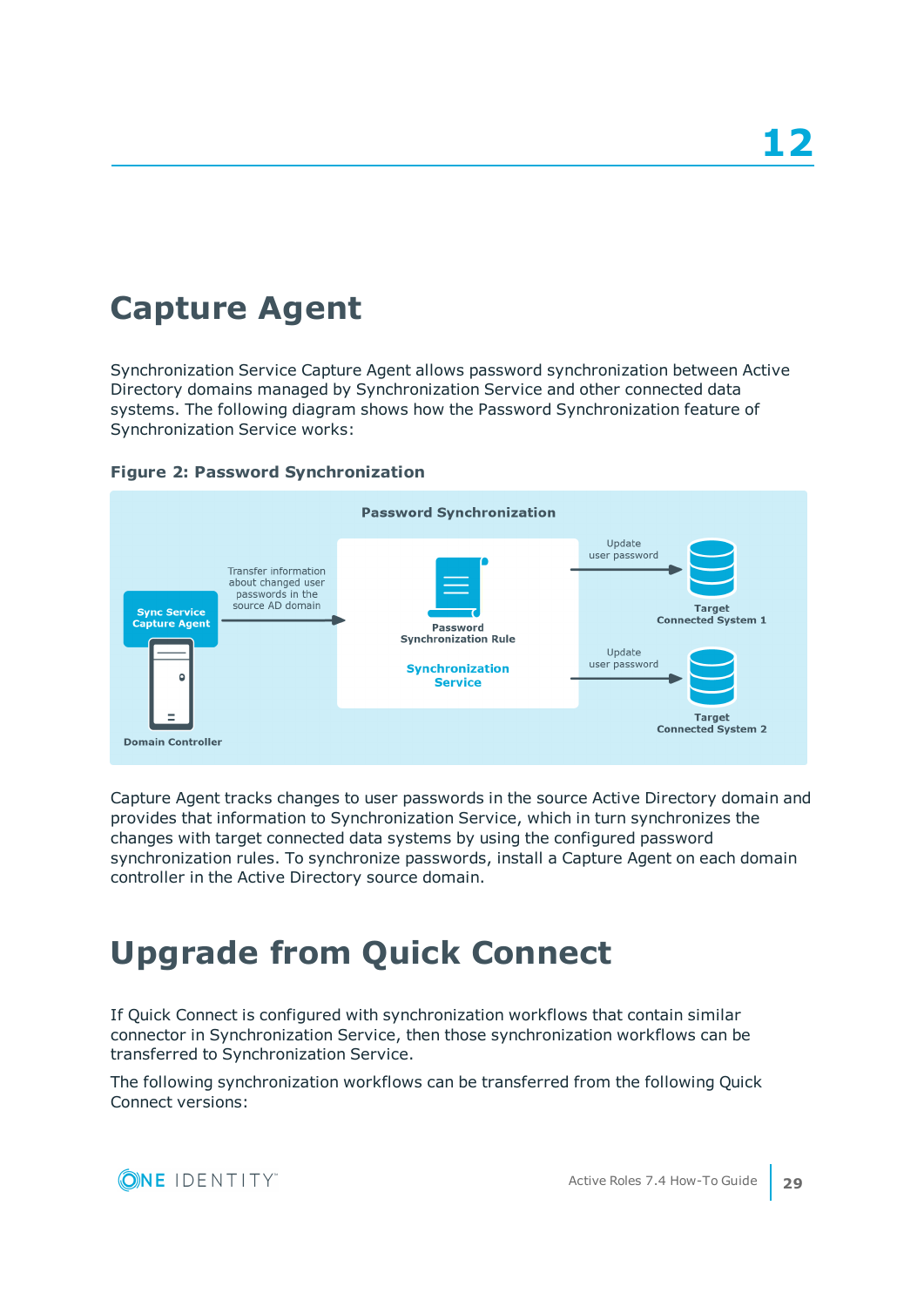- Quick Connect Sync Engine 5.2.0, 5.3.0, 5.4.x, or 5.5
- Quick Connect Express for Active Directory 5.3.0, 5.4.0, 5.4.1, or 5.5.0
- Quick Connect for Cloud Services 3.3.0, 3.4.0, or 3.5.0
- Quick Connect for Base Systems 2.2.0 or 2.3.0

## <span id="page-33-0"></span>**Limitations**

Synchronization Service is unable to run synchronization workflows that employ connections to the following systems:

- ActiveRoles Server 6.5
- Google Apps
- Novell eDirectory
- ODBC-compliant data source
- OpenDS directory service
- Oracle Database
- Oracle User Accounts
- PeopleSoft HCM
- Red Hat Directory Server
- SAP Systems
- Sun One Directory Server
- Workday

If it is necessary to synchronize data held in these systems, continue using Quick Connect as not all connectors provided by Quick Connect are included with Synchronization Service. Alternatively, One Identity Manager may support these systems.

## <span id="page-33-1"></span>**Synchronization Service upgrade**

For an upgrade demonstration, please refer to the following knowledge base article:

<https://support.oneidentity.com/kb/226332>

## *To upgrade Synchronization Service*

- 1. Install Synchronization Service on the computer running Quick Connect or on a different host.
- 2. Configure Synchronization Service to use a new database for storing configuration settings and synchronization data. To perform this step, use the Configuration Wizard

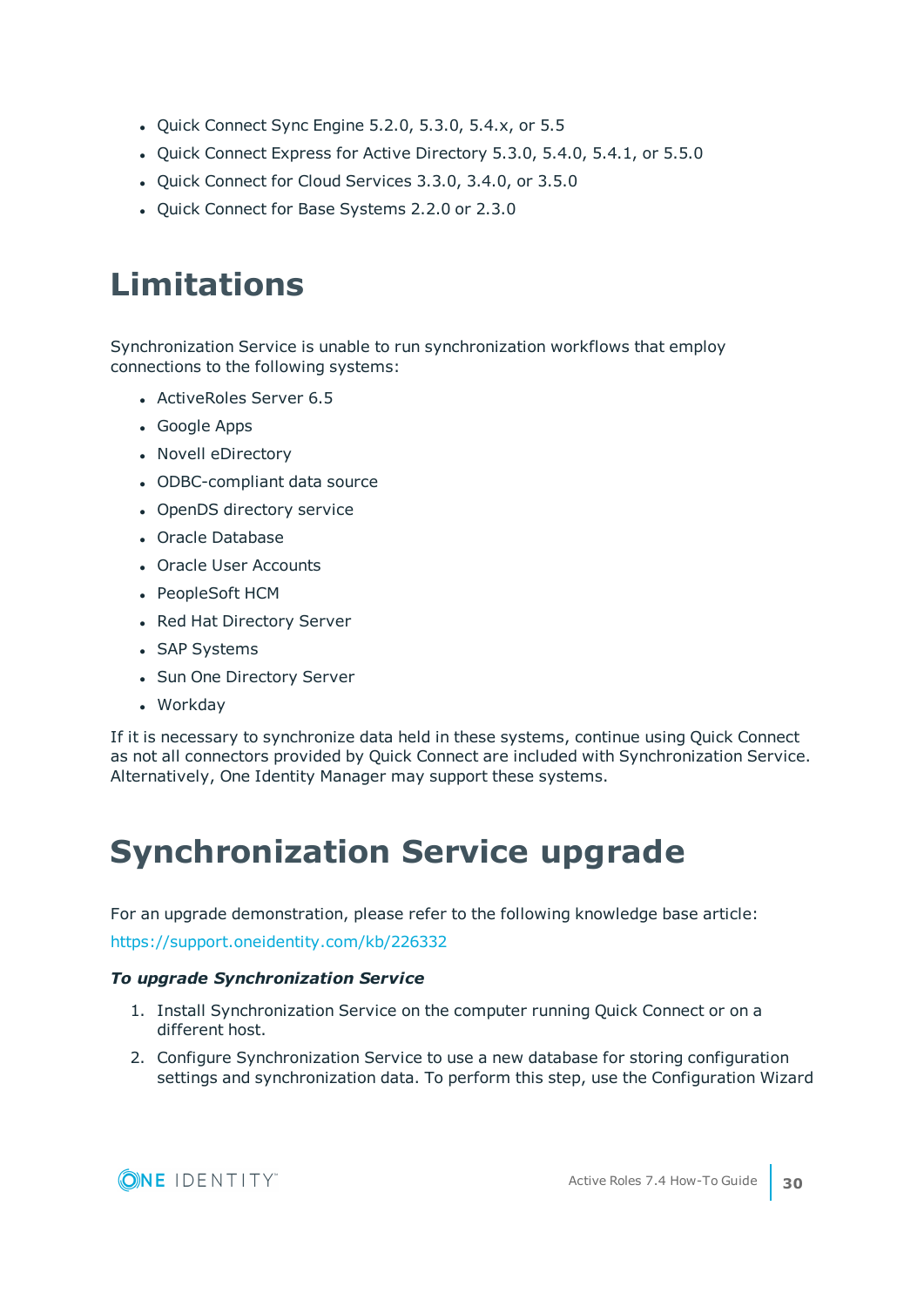that appears when the Synchronization Service Administration Console starts for the first time after installation.

- 3. Import configuration settings from Quick Connect to Synchronization Service.
	- NOTE: Before proceeding with this step, it is highly recommended to disable the scheduled workflows and mapping operations in Quick Connect. The scheduled workflows and mapping operations may be started after this step is completed.

To import configuration settings:

- a. On the computer where the Synchronization Service is installed, start the Synchronization Service Administration Console.
- b. In the upper right corner of the Administration Console window, click the gear icon, and then click **Import Configuration**.
- c. In the wizard that appears, select the correct version of Quick Connect Sync Engine from which to import the configuration settings. Optionally, the **Import sync history** check box may be selected to import the sync history along with the configuration settings.
- d. Follow the steps in the wizard to complete the import operation. If the synchronization data to be imported is stored separately from the configuration settings, then, on the **Specify source SQL Server databases** step, select the **Import sync data from the specified database** check box, and specify the database.
- 2. Retype access passwords in the connections that were imported from Quick Connect.

This is required due to security reasons. The import of configuration settings does not retrieve the encrypted passwords from Quick Connect. Use the Synchronization Service Administration Console to make changes to each connection as appropriate, depending upon the data system to which the connection applies.

3. If the synchronization workflows involve synchronization of passwords, install the new version of Capture Agent on the domain controllers.

The new version of Capture Agent replaces the old version. However, as the new version supports both Synchronization Service and Quick Connect, the password synchronization functions of Quick Connect will not be lost after the Capture Agent is updated.

## <span id="page-34-0"></span>**Communication Ports**

| <b>Table 2: Communication ports</b> |             |                               |                                |
|-------------------------------------|-------------|-------------------------------|--------------------------------|
|                                     |             | Port Protocol Type of traffic | <b>Direction of</b><br>traffic |
| 53                                  | TCP/UDP DNS |                               | Inbound,                       |

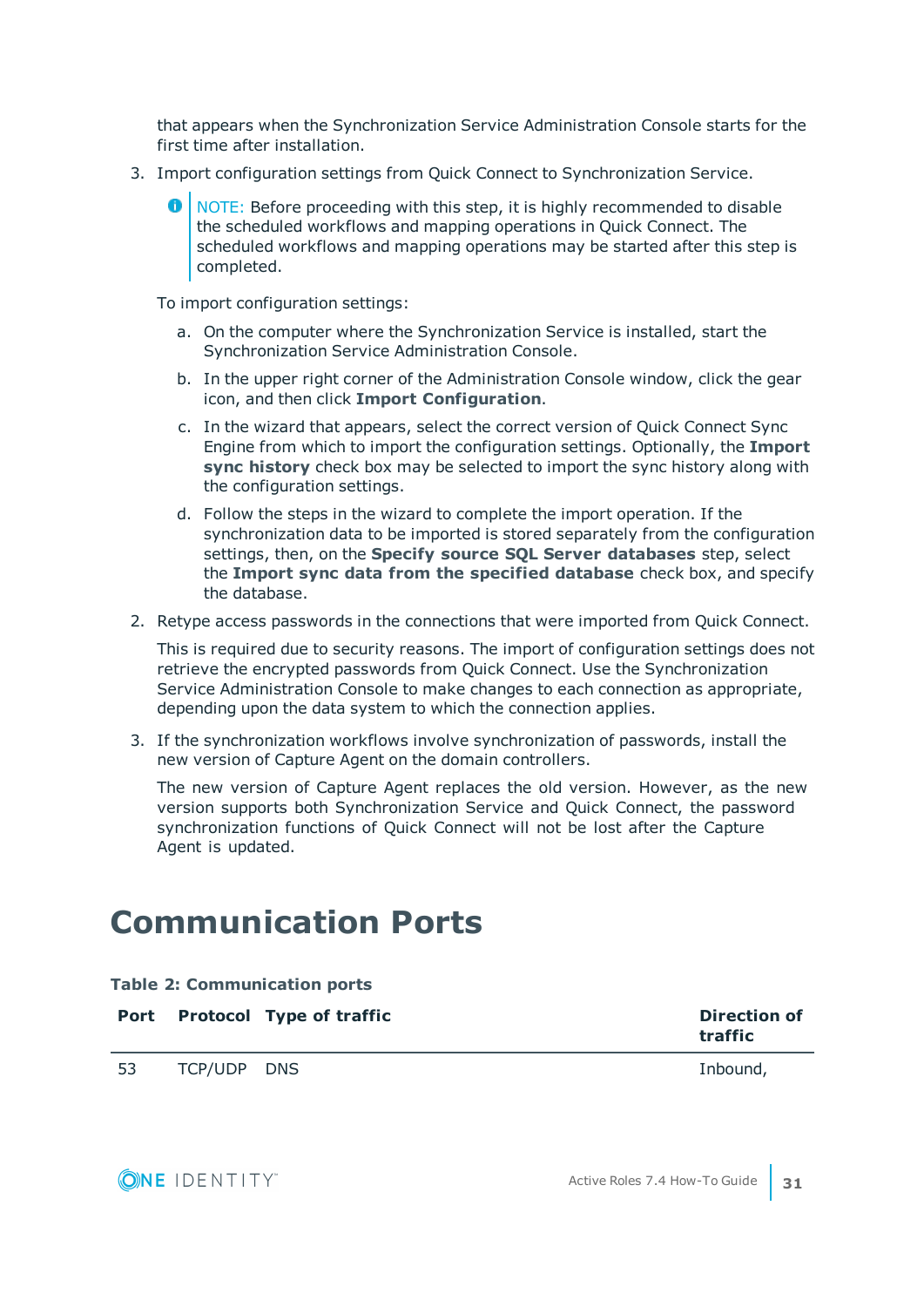| <b>Port</b> |                | <b>Protocol Type of traffic</b>                                                    | <b>Direction of</b><br>traffic |
|-------------|----------------|------------------------------------------------------------------------------------|--------------------------------|
|             |                |                                                                                    | Outbound                       |
| 88          | <b>TCP/UDP</b> | Kerberos                                                                           | Inbound,<br>Outbound           |
| 135         | <b>TCP</b>     | RPC Endpoint mapper                                                                | Inbound,<br>Outbound           |
| 139         | <b>TCP</b>     | SMB/CIFS                                                                           | Inbound,<br>Outbound           |
| 445         | <b>TCP</b>     | SMB/CIFS                                                                           | Inbound,<br>Outbound           |
| 389         | <b>TCP/UDP</b> | <b>LDAP</b>                                                                        | Outbound                       |
| 3268        | <b>TCP</b>     | <b>LDAP</b>                                                                        | Outbound                       |
| 3269        | <b>TCP</b>     | SSL (only required if SSL is used to connect to AD)                                | Outbound                       |
| 636         | <b>TCP</b>     | <b>SSL</b>                                                                         | Outbound                       |
| 15173       | <b>TCP</b>     | <b>Synchronization Service</b>                                                     | Inbound,<br>Outbound           |
| 7148        | <b>TCP</b>     | Capture Agent (only if Synchronization Service is used<br>to sync passwords to AD) | Inbound,<br>Outbound           |

For further information regarding Synchronization Service, refer to the *Active Roles 7.4 Synchronization Service Administrator Guide* included with the Active Roles installation media.

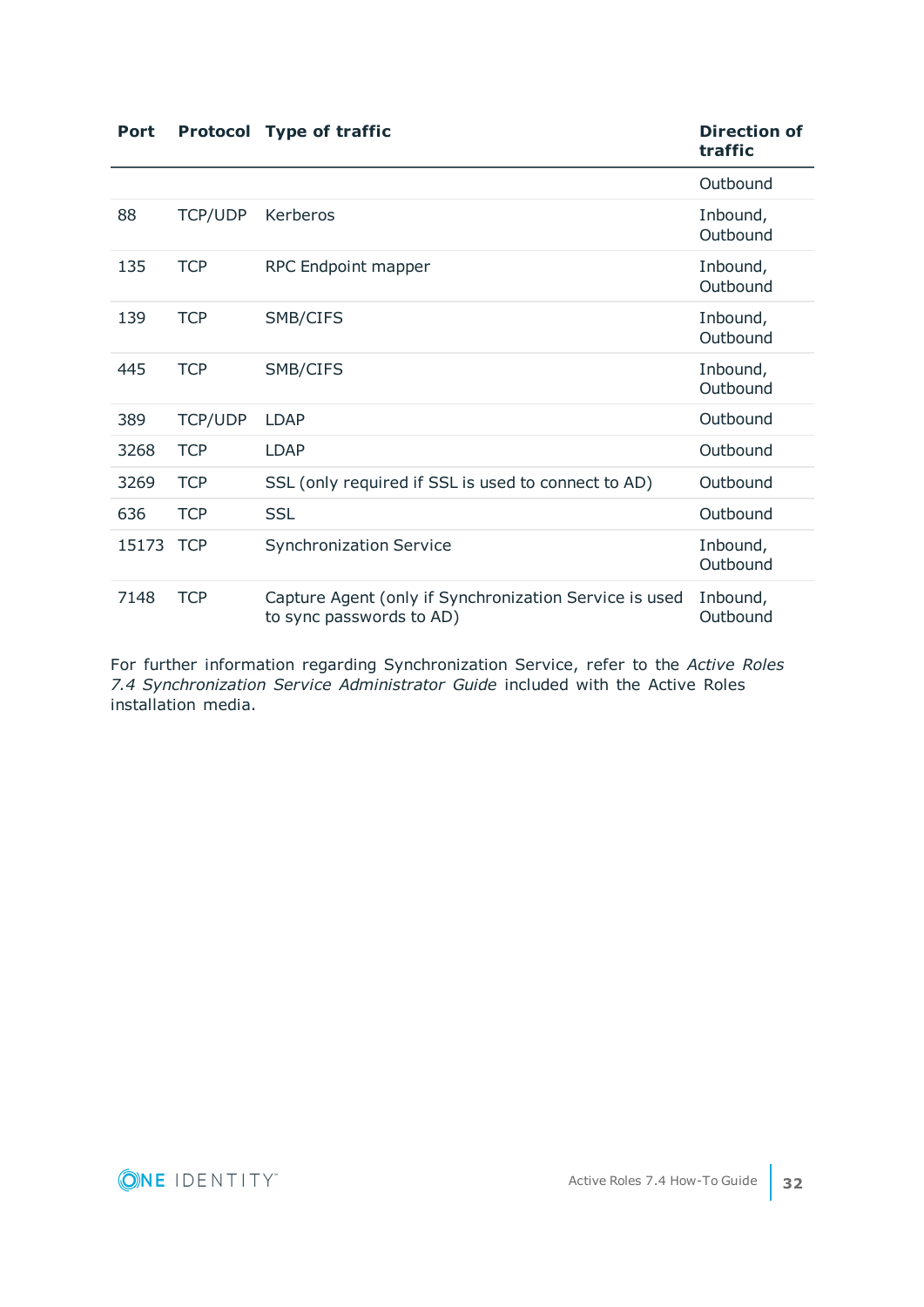# <span id="page-36-0"></span>**Starling Two-Factor Authentication**

Active Roles version 7.4 supports integration with One Identity Starling services. The Starling Join feature in Active Roles now enables you to connect to One Identity Starling, the Software as a Service (SaaS) solution of One Identity. The Starling Join feature enables access to the Starling services through Active Roles thus allowing to benefit from the Starling services such as Two-factor Authentication and Identity Analytics and Risk Intelligence.

To start the wizard, click Configure in the One Identity Starling area on the Dashboard page in the Configuration Center main window. For further information and step-by-step instructions, see the "Initial configuration" topic in the "Installing and configuring the Web Interface" section in the *Active Roles Quick Start Guide*.

A video demonstration is available in the following knowledge base article:

### <https://support.oneidentity.com/kb/258341>

In order to use Starling Two-Factor Authentication with Active Roles, you must first join One Identity Starling to Active Roles on the Active Roles Configuration Center. The Join to One Identity Starling wizard also includes links, which provide assistance for using Starling:

- The Online link displays information about the Starling product and the benefits you can take advantage of by subscribing to Starling services.
- The Trouble Joining link displays the Starling support page with information on the requirements and process for joining with Starling.

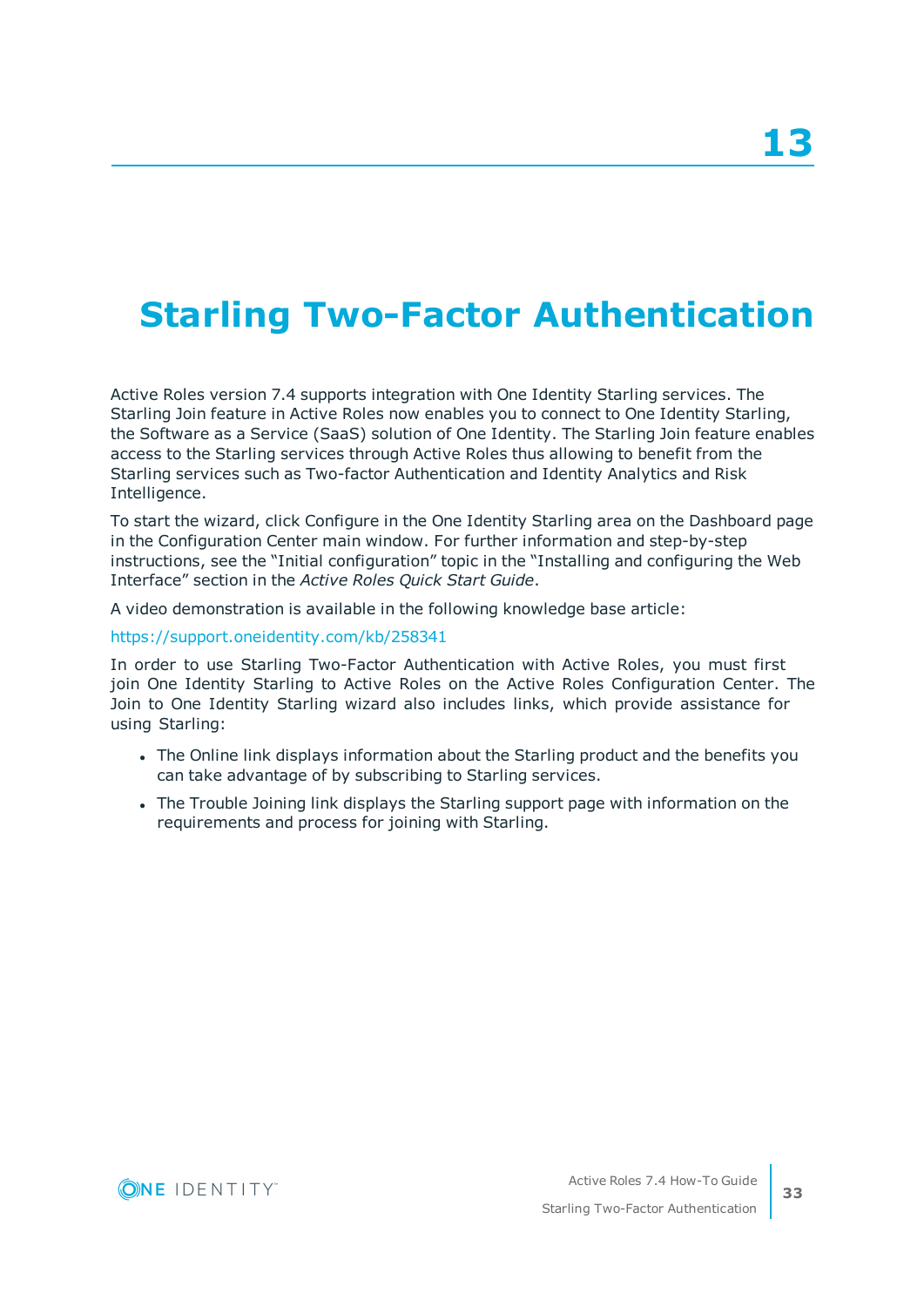# **Reports**

<span id="page-37-0"></span>Reporting is an optional component of Active Roles. To use Active Roles reports, the following components are required:

- Microsoft SQL Server Reporting Services (SSRS) must be installed and configured.
	- 6 NOTE: If the SQL Server service and SRSS are on different hosts, a "Double-Hop" authentication issue may occur. For more information, see the knowledge base article, <https://support.oneidentity.com/kb/69693>.
- The Active Roles service account must have sufficient permissions to create and write to a database on the SQL Server.
	- $\bullet$  NOTE: The database cannot be pre-created, and must be created by Active Roles.
- The Active Roles service account must have sufficient permission to publish reports on the SRS server.
	- **O** NOTE: Quest Knowledge Portal is no longer included with Active Roles 7.x. To view reports, use the native SQL Server Report URL.

## <span id="page-37-1"></span>**How to configure Reports**

Please refer to Video Solution 156240, which demonstrates how to configure Reports in Active Roles:

<span id="page-37-2"></span><https://support.oneidentity.com/kb/156240>

## **Can Reports databases be re-used?**

The Active Roles 7.x database structure is different than previous versions and therefore old Report databases, such as from Active Roles version 6.9, cannot be used directly.

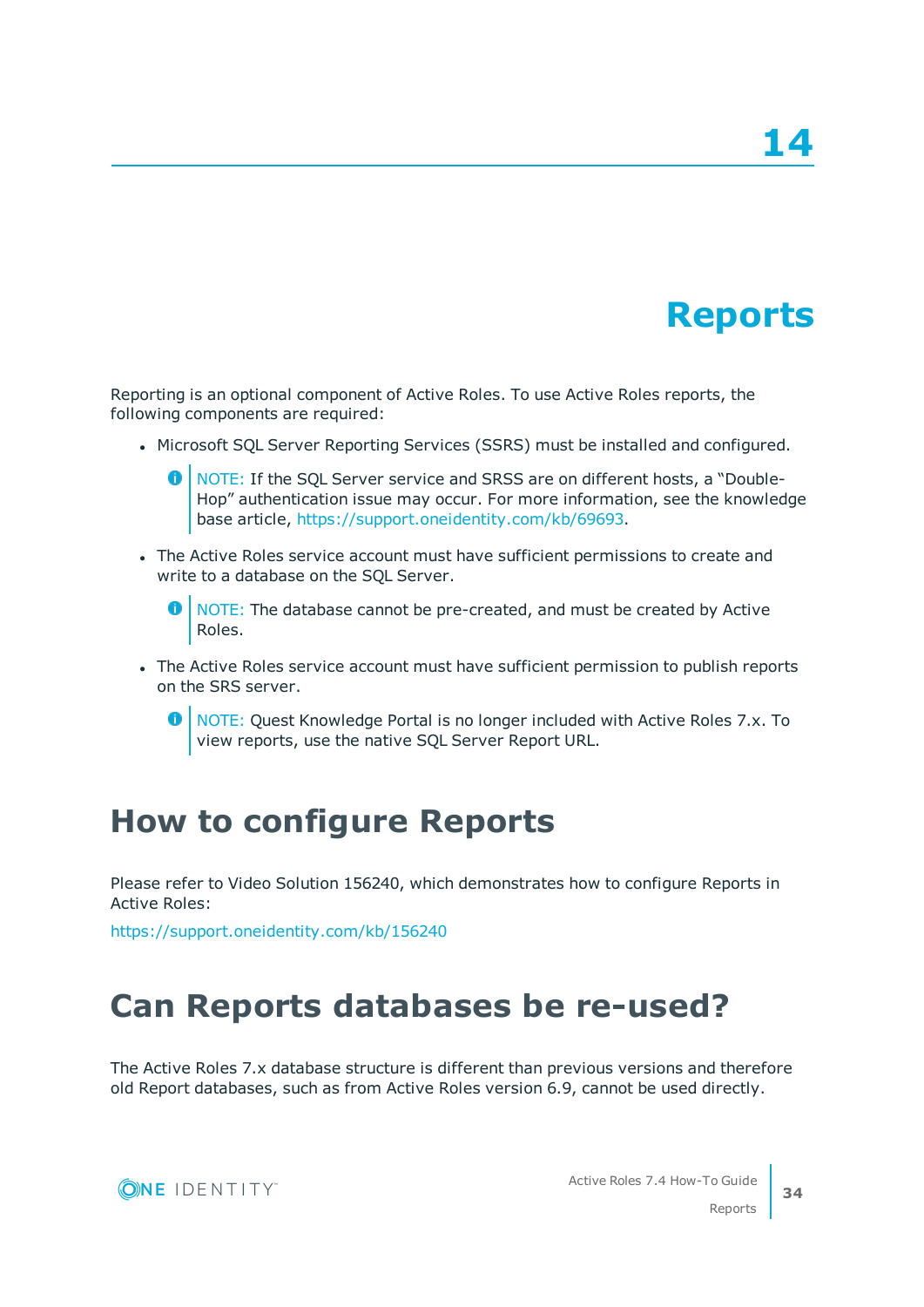However, the new Active Roles Collector and Report Pack wizard provides the ability to import events from an earlier database. Simply select Import events from an earlier database version and follow the prompts to import the older Collector database data.

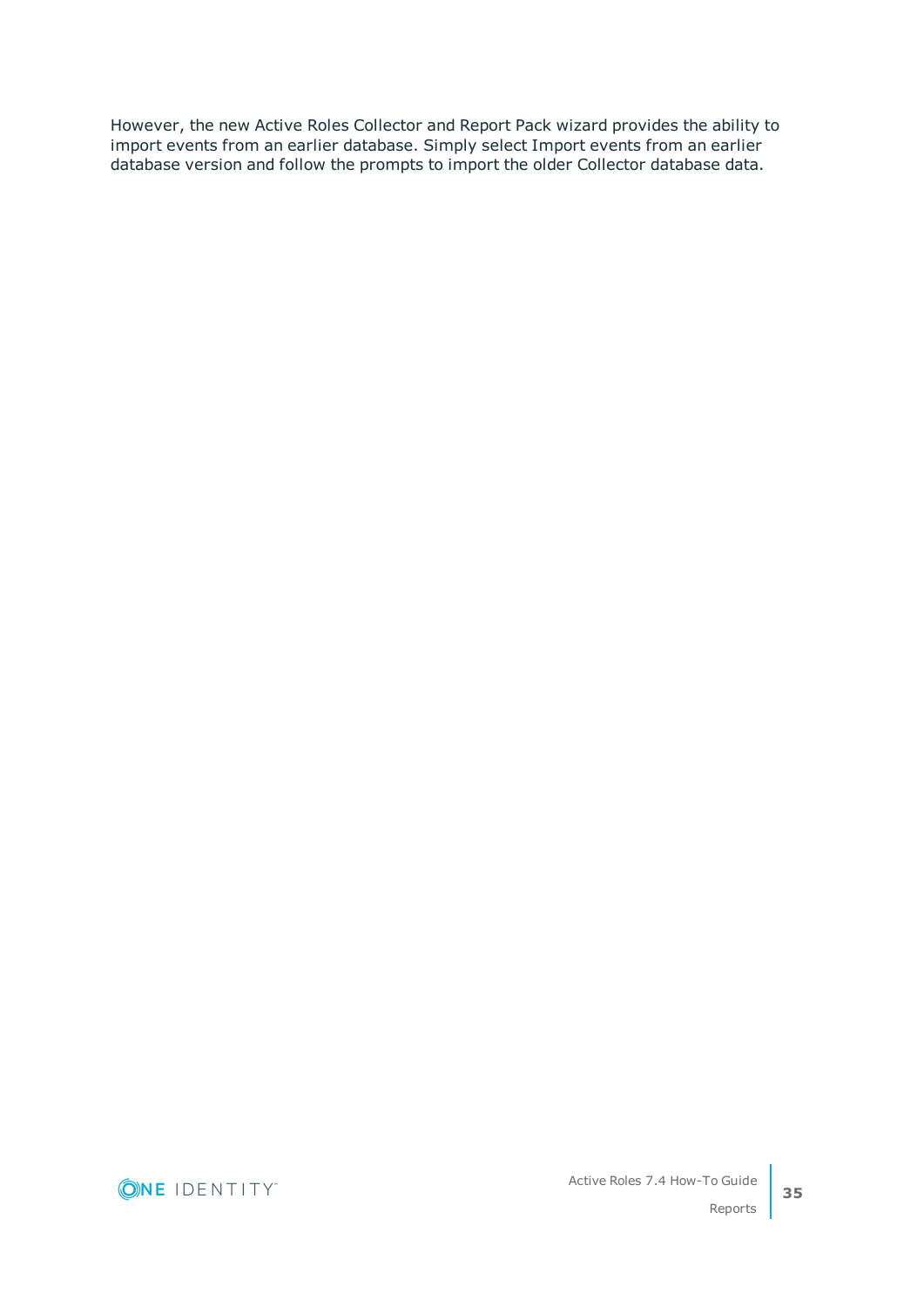# **Customizations**

<span id="page-39-0"></span>Custom solutions (scripts or other modifications) may not function properly after an upgrade due to compatibility issues. Prior to attempting an upgrade, test existing customizations with the new version of Active Roles in a lab or test environment to verify that the customizations function as expected. If compatibility issues arise during the test process, please contact One Identity Sales to arrange assistance from One Identity Professional Services.

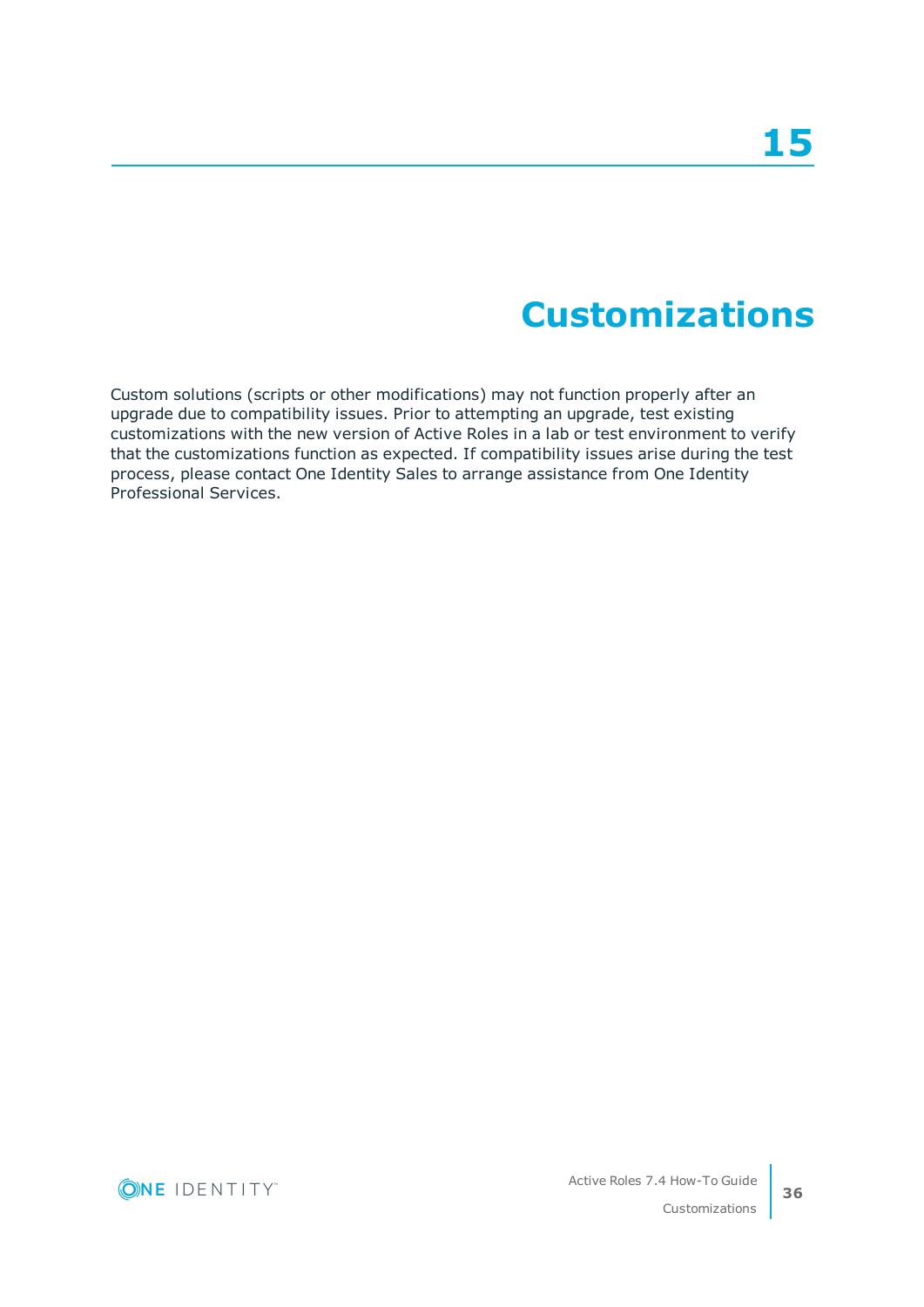# **Troubleshooting**

<span id="page-40-0"></span>The following sections provide information on troubleshooting Active Roles:

- [Performance](#page-40-1)
- **.** Safe [Mode](#page-40-2)

## <span id="page-40-1"></span>**Performance**

For Active Roles performance, please refer to the following knowledge base article: <https://support.oneidentity.com/kb/185471>

## <span id="page-40-2"></span>**Safe Mode**

Active Roles provides a troubleshooting option, referred to as safe mode, which starts the Administration Service in a limited state. When safe mode is enabled, the Administration Service disregards the following:

- Custom policies
- Workflows
- Scripts
- Scheduled tasks
- Other customizations that may block Active Roles from starting and operating normally, and rejects connections from any user other than an Active Roles Admin.

Active Roles Admin can connect to the Administration Service and make changes in order to fix or remove customizations that cause issues, and then disable safe mode.

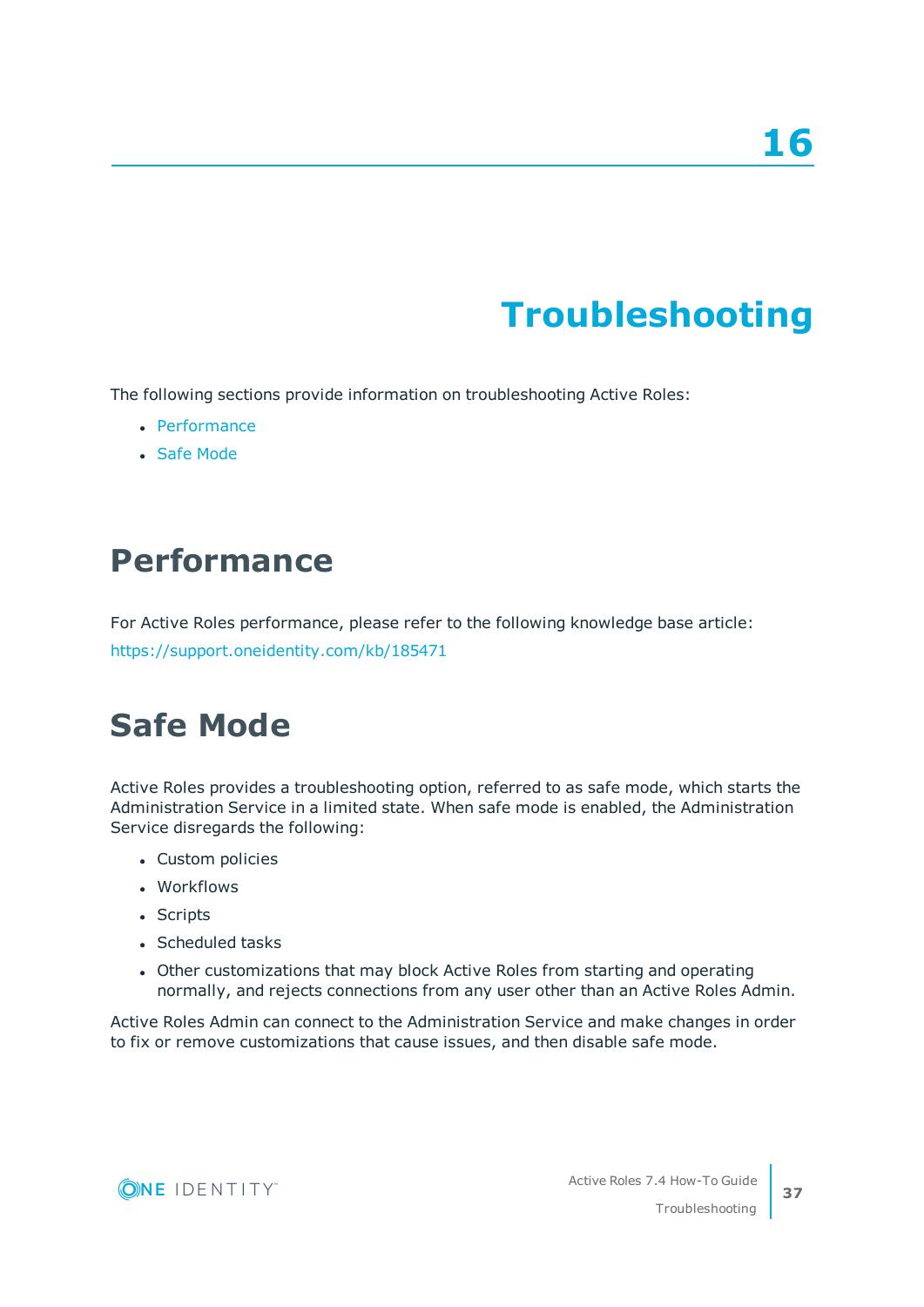### **How to use Safe Mode**

1. Log on to the computer running the Administration Service with a user account that has administrator rights on that computer.

**O** NOTE: Local administrator rights are required to enable or disable safe mode.

- 2. Open Active Roles Management Shell on the computer running the Administration Service.
- 3. Click **Active Roles 7.4 Management Shell** on the Apps page or **Start** menu depending upon the version of the Windows operating system.
- 4. To enable safe mode, enter the following commands at the Management Shell command prompt:
	- Set-ARService -SafeModeEnabled \$true
	- <sup>l</sup> Restart-ARService
- 5. To disable safe mode, enter the following commands at the Management Shell command prompt:
	- Set-ARService -SafeModeEnabled \$false
	- <sup>l</sup> Restart-ARService

## <span id="page-41-0"></span>**Error and Log resources**

Active Roles writes most events to its own Event log in Windows Event Viewer, under Applications and Services, called **Active Roles Admin Service**.

This event log can be used to help determine root causes for issues and typically provide more detailed error information if any issues are encountered within the console or Web Interface.

In addition to the Event log, there is a debug option for the Active Roles Administration service that is disabled by default. Enabling logging can be accessed either in the Active Roles MMC Console or via the Active Roles Configuration Center.

In addition to the Synchronization Center, the ADSI provider and MMC (console), it is recommended to use the Active Roles Configuration Center as it provides options to enable logging for the Web Interface component. The Log Viewer can then be launched directly from here for any of these logs.

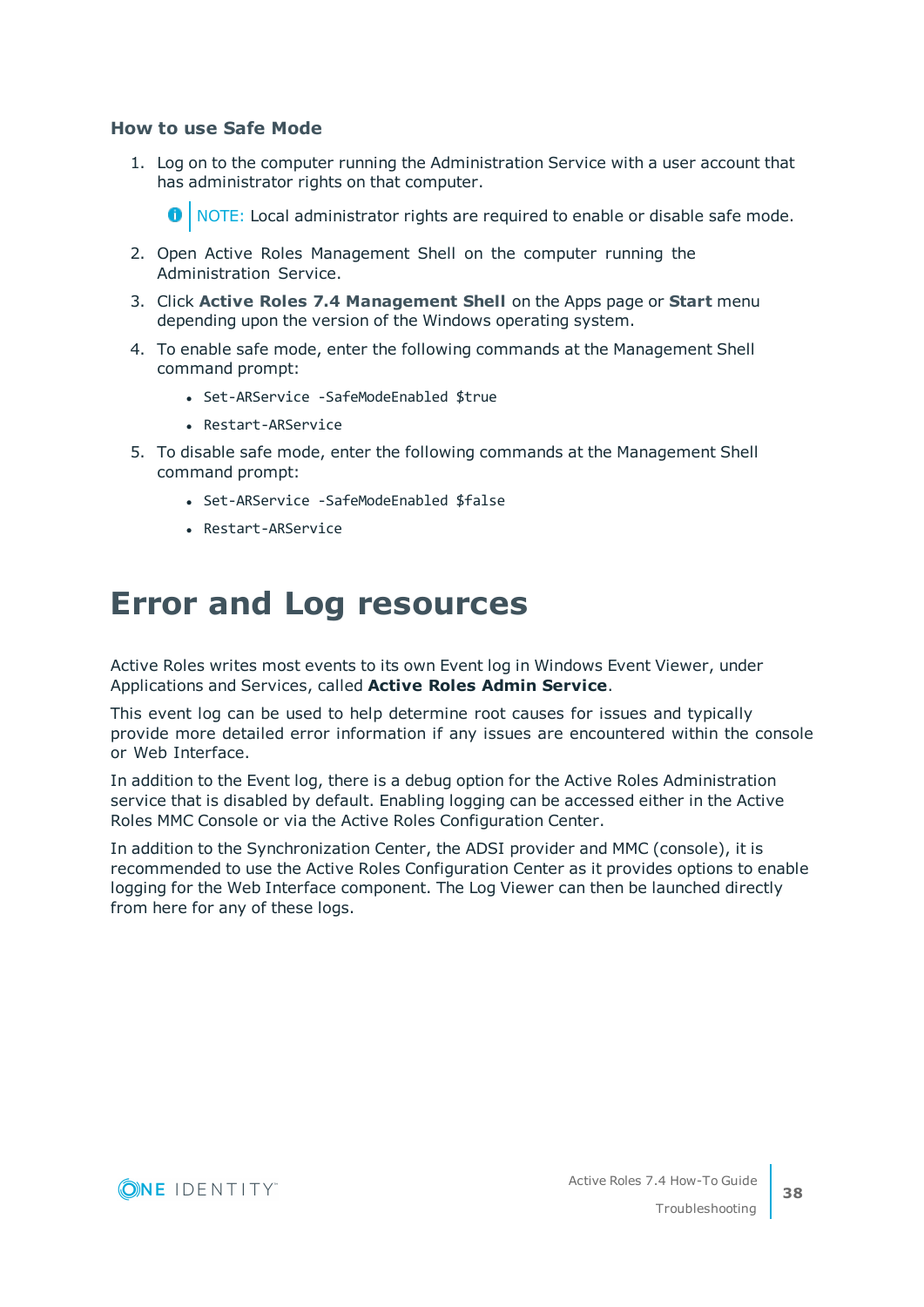## **Figure 3: Active Roles Console**



## **Figure 4: Active Roles Configuration Center**

| Co. Active Roles 7.3 Configuration Center                                   | ×                                                                                               |                            |                                                                               |
|-----------------------------------------------------------------------------|-------------------------------------------------------------------------------------------------|----------------------------|-------------------------------------------------------------------------------|
| <b>ONE IDENTITY</b> Active Roles                                            |                                                                                                 |                            | $\overline{\mathbf{H}}$ Local server                                          |
| Dashboard<br><b>Administration Service</b><br>Web Interface<br>R<br>Logging | Logging<br><b>Settings</b><br>Modify $\Box$ Browse with Explorer $\Box$ Open in Log Viewer<br>₽ |                            |                                                                               |
|                                                                             | <b>Component</b><br><b>Administration Service</b>                                               | Logging<br><b>Disabled</b> | Log location<br>C:\Program Files\One Identity\Active Roles\7.3\Service\ds.log |
|                                                                             | <b>Synchronization Service</b>                                                                  | <b>Basic</b>               | C:\ProgramData\One Identity\Active Roles\Logs\Synchronization                 |
|                                                                             | <b>ADSI Provider</b>                                                                            | <b>Disabled</b>            | C:\ProgramData\One Identity\Active Roles\Logs\ADSI\ADSI.log                   |
|                                                                             | Web Interface                                                                                   | <b>Disabled</b>            | C:\Program Files\One Identity\Active Roles\7.3\Web\Public\Log                 |
|                                                                             | Console (MMC Interface)                                                                         | <b>Disabled</b>            | C:\ProgramData\One Identity\Active Roles\Logs\Console\Console                 |

In versions earlier to Active Roles 7.0, after the logs are generated, the logs are sent to One Identity Support for analysis as the logs on their own can be difficult to read.

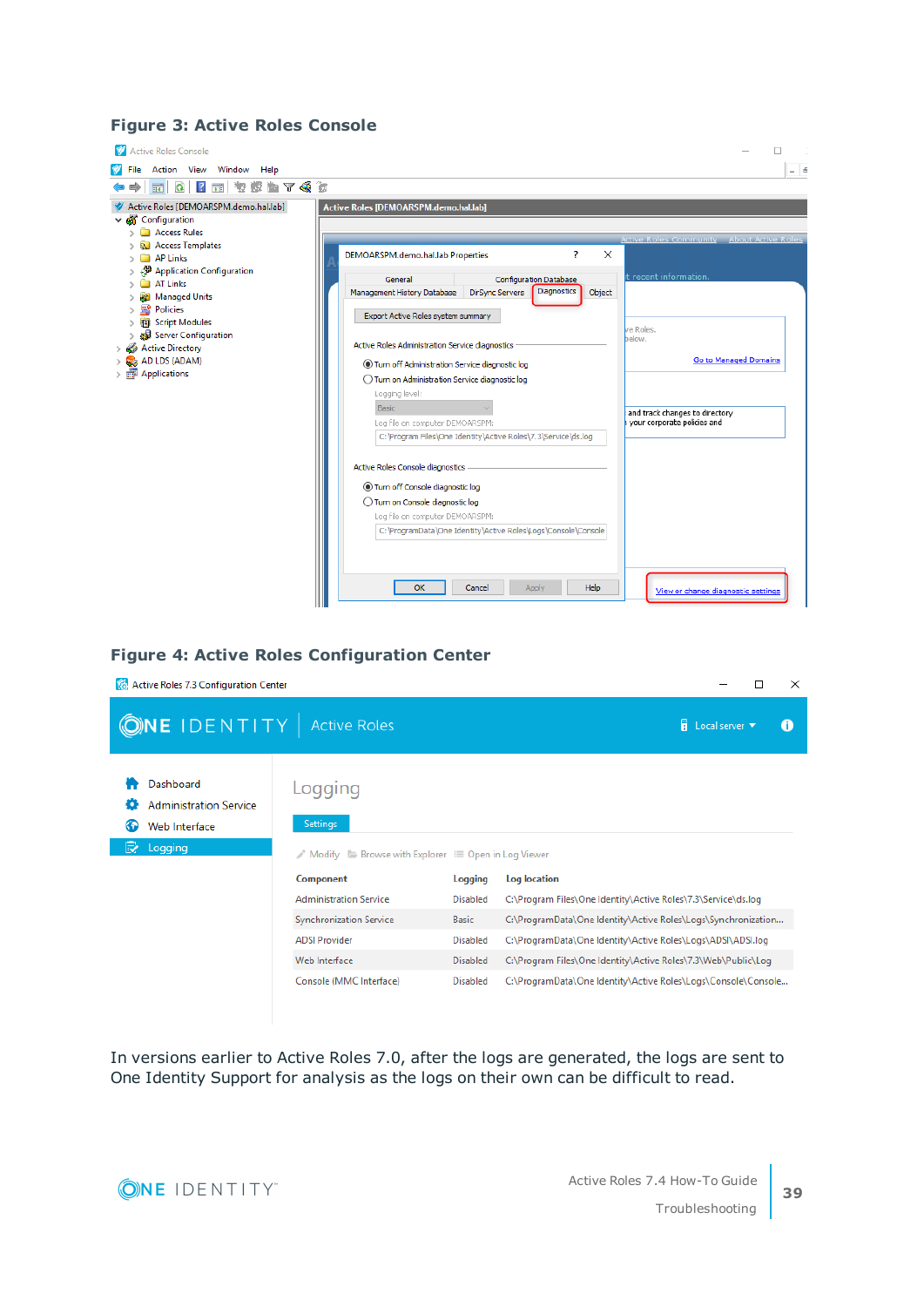With Active Roles 7.0 we have provided a new tool called the Active Roles Log Viewer, which breaks down the log to a simple and readable format so that customers can review the logs on their own before engaging One Identity Support.

## <span id="page-43-0"></span>**Active Roles Log Viewer**

The Log Viewer tool provides the ability to browse and analyze diagnostic log files created by the Active Roles Administration Service, as well as event log files created by saving the Active Roles event log in Event Viewer on the computer running the Administration Service. Log Viewer helps to study the sequence or hierarchy of requests processed by the Administration Service, identify error conditions that the Administration Service encountered during request processing, and find Knowledge Articles that apply to a given error condition.

With Log Viewer, both Active Roles diagnostic log files (ds.log) or saved event log files (.evtx) can be opened, and the following can be viewed:

- Errors encountered by the Administration Service and recorded in the log file
- Requests processed by the Administration Service and traced in the log file
- All trace records found in the diagnostic log file
- All events found in the event log file

Select an error in the list, and choose a command to look for the solution in Knowledge Base. The command performs a search in One Identity Software Knowledge Base to list the Knowledge Articles that can provide helpful information on how to troubleshoot the selected error. Log Viewer can be used to:

- Search the list for a particular text string, such as an error message
- <sup>l</sup> Filter the list by various conditions, to narrow the set of list items of interest
- View detailed information about each list item, such as error details, request details or stack trace

## **Log file size**

The logs grow in size quickly. Therefore, it is recommended to enable logging right before and disable logging immediately after the issue has been reproduced.

The file captures any activity being performed by the service, including the tasks performed by connected users while debug logging is enabled.

In some scenarios, it may be required to leave the logging on for a specific period of time. Due to the logs getting stored on the computer running Active Roles, sufficient hard drive space may not be available. In this event, the following solution can help to set logging for a specific interval and move the logs to another drive or network share:

• How to automate Active Roles logging (debug):

<https://support.oneidentity.com/kb/8617>

For the Web Interface, there is a separate log file,<*name of Site*>.log.

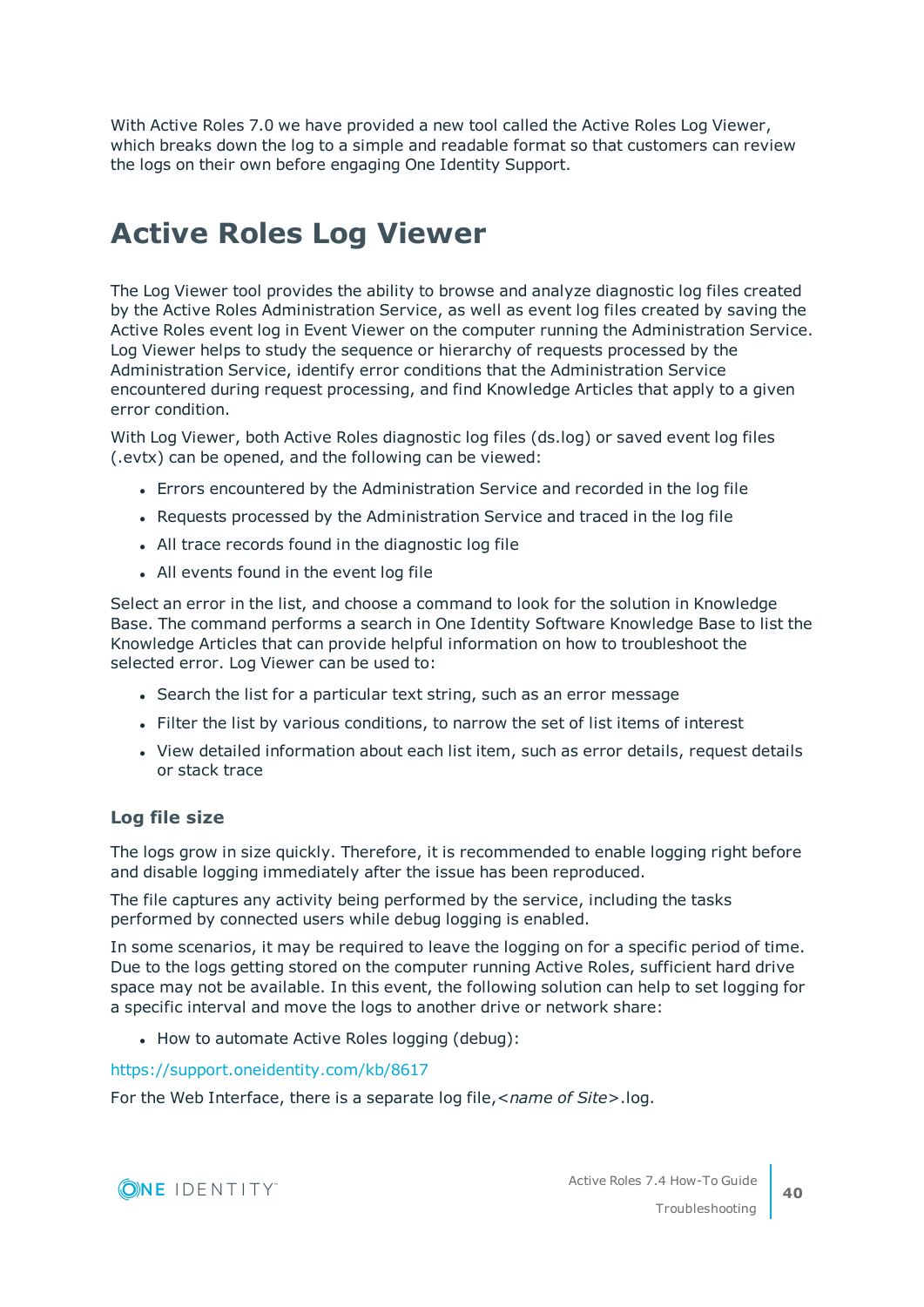The default Location of the Web Interface log is here:

## **C:\Program Files\One Identity\Active Roles\7.4\Web\Public\Log**

As with the ds.log file, the Web Interface log can grow quickly as well. It is recommended to turn it on while reproducing an issue only.

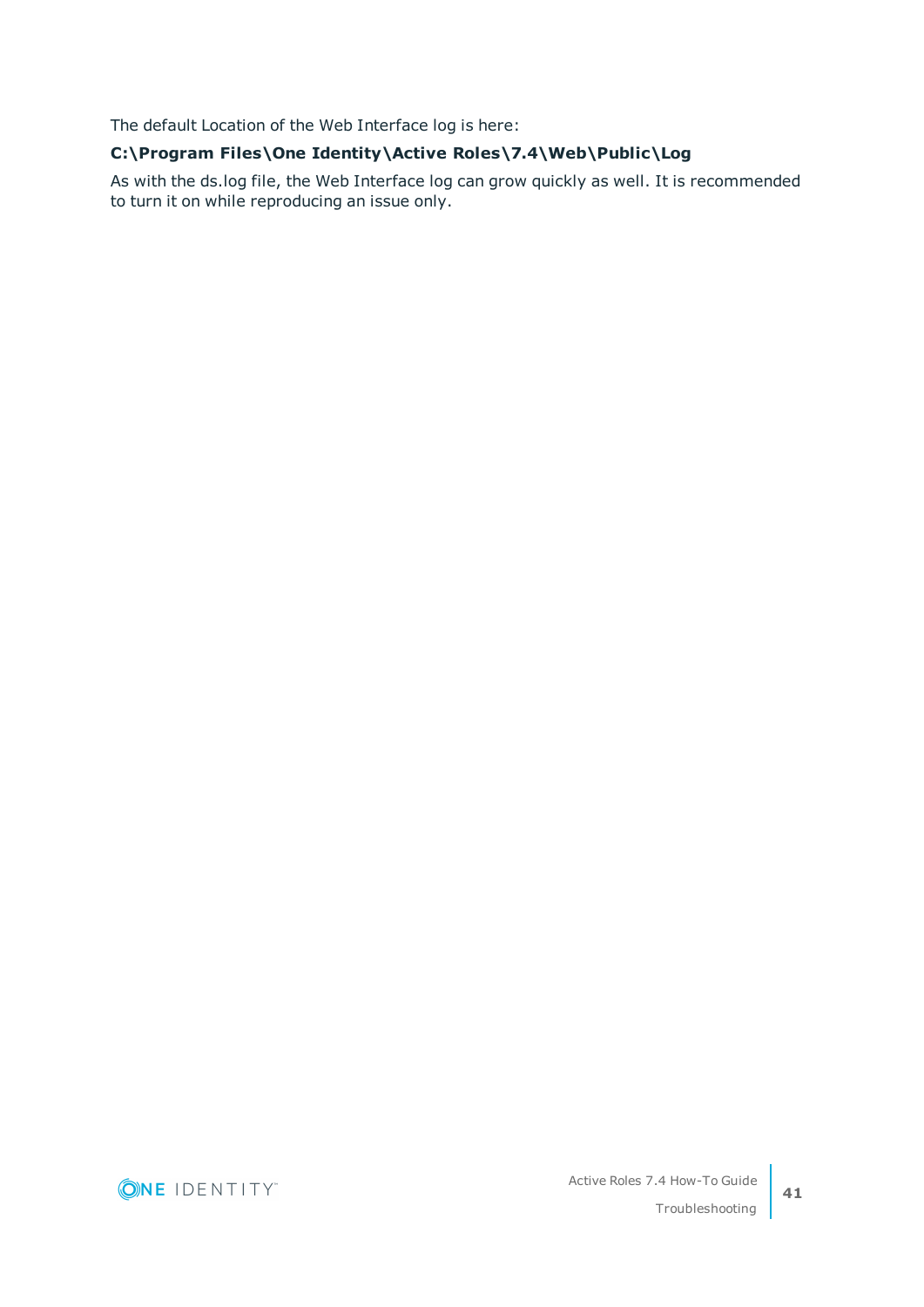# **Replication**

<span id="page-45-0"></span>For a video demonstration, please refer to the following knowledge base article:

<https://support.oneidentity.com/kb/234198>

For additional information and troubleshooting, please refer to the *Active Roles 7.4 Administration Guide*.

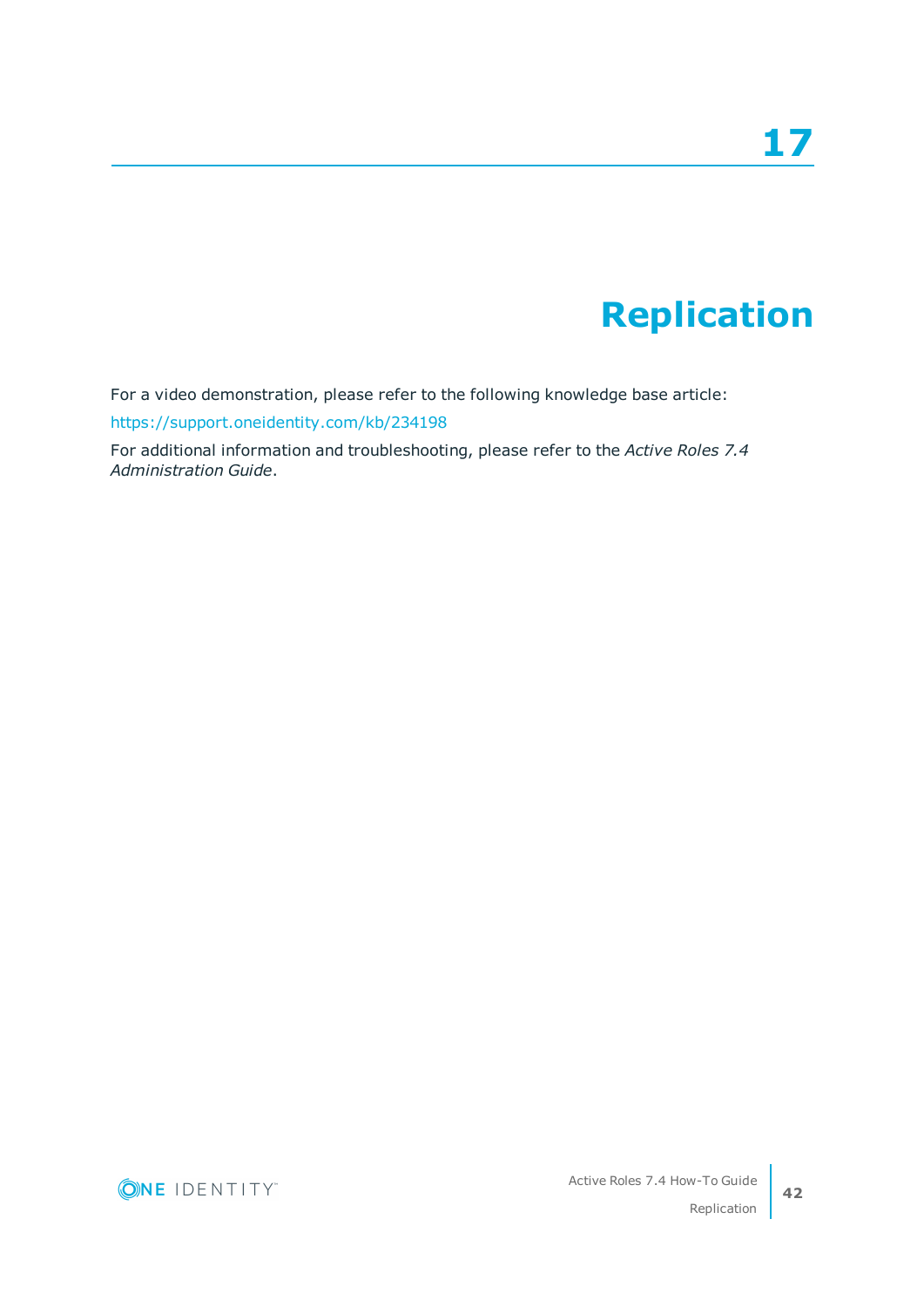# <span id="page-46-0"></span>**Understanding Management History**

The **Management History** feature provides information on who did what and when it was done with regard to the Active Directory management tasks performed using Active Roles.

This feature provides a clear log, documenting the changes that have been made to a given object, such as a user or group object. The log includes entries regarding actions performed, success or failure of the actions, as well as which attributes were changed.

The Management History feature can be used to examine:

- Change History Information on changes that were made to directory data via Active Roles.
- User Activity Information on management actions that were performed by a given user.

Both Change History and User Activity use the same source of information—the Management History log, also referred to as the Change Tracking log. For information on the configuration settings of the Change Tracking log, see the Management History configuration section.

Active Roles also includes reports to examine management history by collecting and analysing event log records. For more information on reports, see the Active Roles Reporting section. However, the process of retrieving and consolidating records from the event log may be time-consuming and inefficient.

**O** NOTE: You must import the Management History from the old version after an upgrade in order to perform Deprovisioning operations and Undo Temporal Group operations.

## <span id="page-46-1"></span>**Considerations and best practices**

### The **Management History** feature (also known as **Change History** or **Change Tracking**) is designed to help investigate promptly what changes were recently made to directory data, as well as when it was done and by whom. However, this feature does not provide for data change auditing exploring large volumes of data changes that occurred during a long period of time. For this reason, in addition to the Management History feature, Active Roles provides a suite of reports for change tracking and auditing, which is

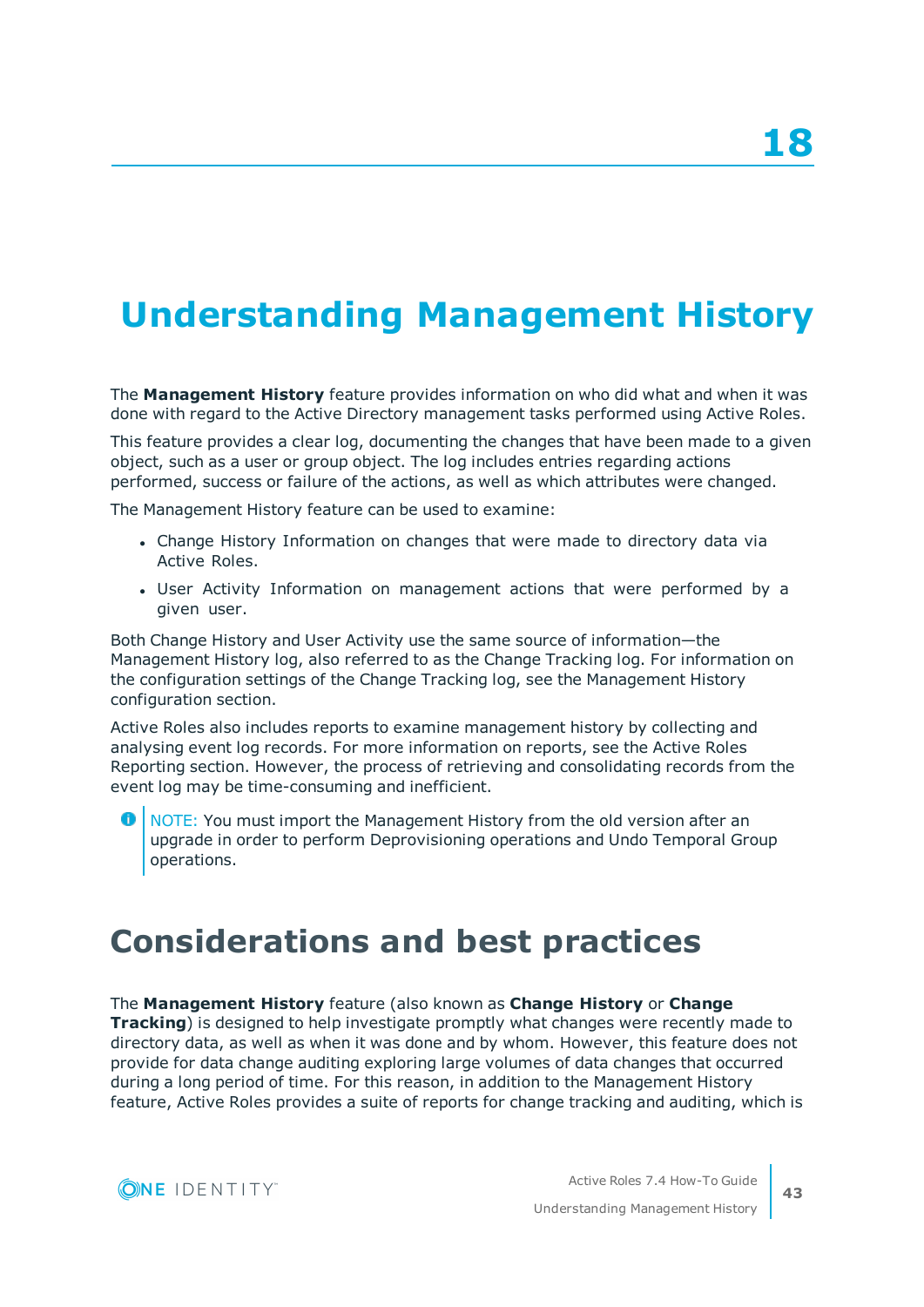part of the Active Roles Report Pack. Each of these options, Management History and Report Pack, has its own advantages and limitations. Follow the recommendations in this section to choose the one that is best suited.

The Management History feature can be used to examine changes that were made to directory data via Active Roles. The feature is designed to help answer the following typical questions:

- . Who made the most recent changes to a given user or group object?
- Who modified a given user or group object during the last X days?
- What changes were made to a given user object last night (yesterday, the day before)?
- Have any planned modifications of a given user or group object actually been performed?
- What objects did a given delegated administrator modify during the last X days?

Management History can be accessed instantly whenever an investigation is required or troubleshoot a problem that results from inappropriate modifications of directory data. Management History includes a dedicated repository to store information about data changes, referred to as the Change Tracking log, and GUI to retrieve and display information from that repository. No additional tasks, such as collecting or consolidating information, are required to build Management History results. However, the advantages of the Management History feature also entail some limitations. Before using the Management History feature, consider the following recommended best practices and limitations of using this feature. The main factor to consider is the size of the Change Tracking log. To ensure real-time update of the log on all Administration Services, the log is normally stored in the Active Roles configuration database, but can be separated into its own database if required. This imposes some limitations on the log size. By default, the Change Tracking log is configured to store information about changes that occurred within last 30 days. If the setting is increased, do so carefully; otherwise, the following problems may be encountered:

- Excessive increase in the log size significantly increases the time required to build and display Change History and User Activity results.
- As the log size grows, so does the size of the configuration database. This considerably increases the time required to back up and restore the database, and causes high network traffic replicating the database when an additional Administration Service is joined to Active Roles replication.
- The GUI is not suitable to represent large volumes of Management History results in a manageable fashion. Since there is no filtering or paging capabilities, it may be difficult to sort through the results.

To address these limitations, Active Roles provides different means for change auditing, change-tracking reports, included with the Active Roles Report Pack. These reports are designed to answer the following questions:

• What management tasks were performed on a given object within a certain period of time?

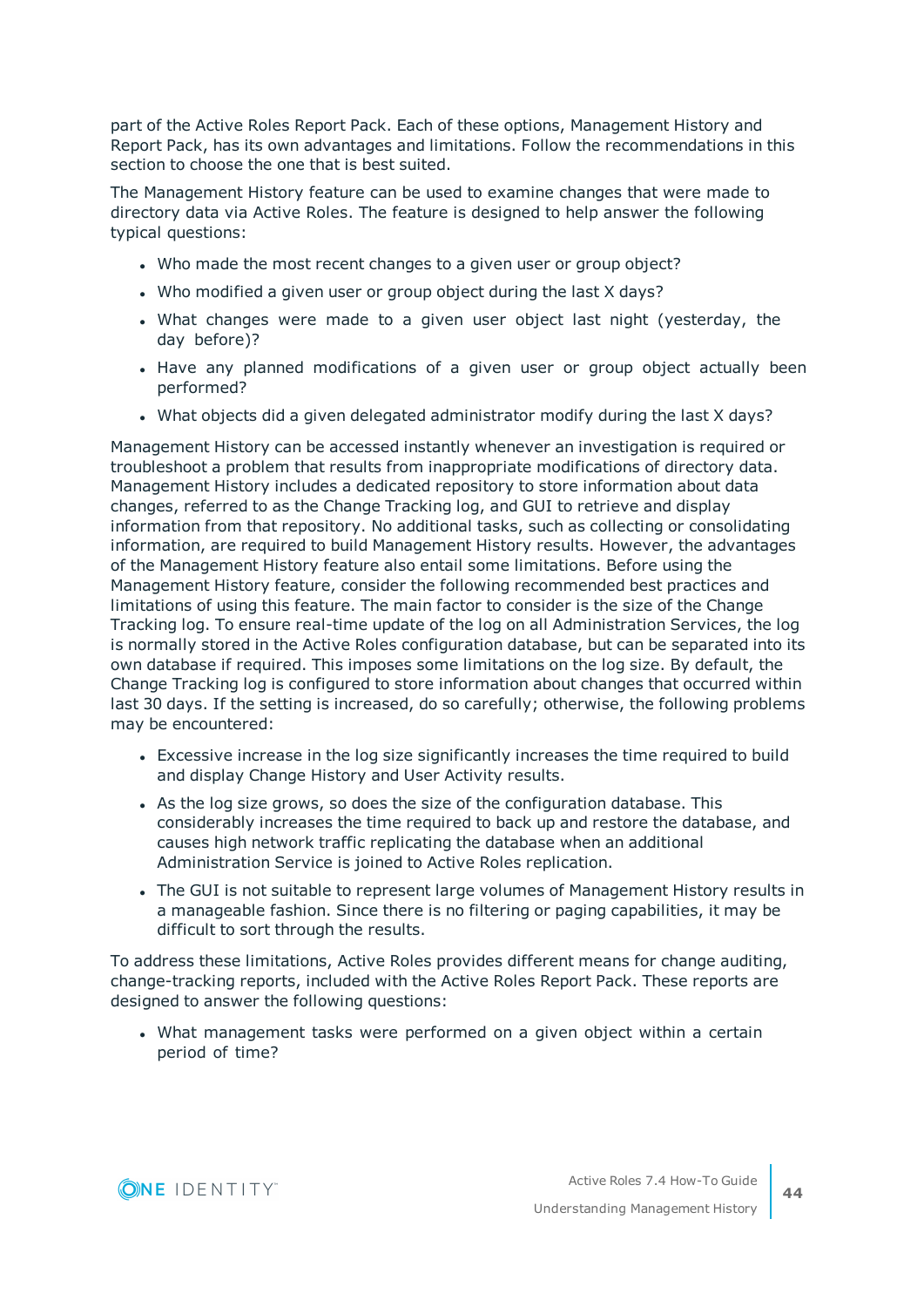- What management tasks were performed on a given object during the object's entire life time?
- When was a certain attribute of a given object modified?

Change-tracking reports are based on data collected from event logs. A separate log is stored on each computer running the Administration Service, and each log contains events generated by one Administration Service only. Therefore, to use reports, the events from all event logs need to be consolidated to form a complete audit trail. The process of consolidating events, referred to as the data collection process, is performed by a separate Active Roles component—Collector. The Collector wizard can be configured to execute data collection jobs, and schedule them to run on a regular basis. The main limitation of changetracking reports is the fact that the information needs to be collected and consolidated in a separate database before the reports can be built. The data collection process exhibits the following disadvantages:

- Collecting data may be a very lengthy operation and the database size may grow unacceptable when collecting all events that occurred within a long period of time in a large environment.
- Collecting data is impossible over slow WAN links. This limitation is inherent to the Active Roles component intended to collect data for reporting.

## <span id="page-48-0"></span>**Management History configuration**

The configuration of Management History includes the following elements:

- Change-tracking Policy Builds the data pertinent to history of changes made to directory objects, and specifies what changes are to be included in the reports on change history and user activity.
- Change Tracking Log Configuration Specifies how many change requests are to be stored in the log.
- Replication of Management History Data Specifies whether to synchronize Management History data between Administration Services that use different databases.

### Reference

Management History is being synchronized, the Active Roles service is unavailable:

<https://support.oneidentity.com/kb/103363>

Management History Wizard:

<https://support.oneidentity.com/kb/90375>

## **Important Considerations**

The Management History Migration Wizard was designed for a "one-to-one" database migration for an Active Roles upgrade. It was designed to speed up the upgrade process as

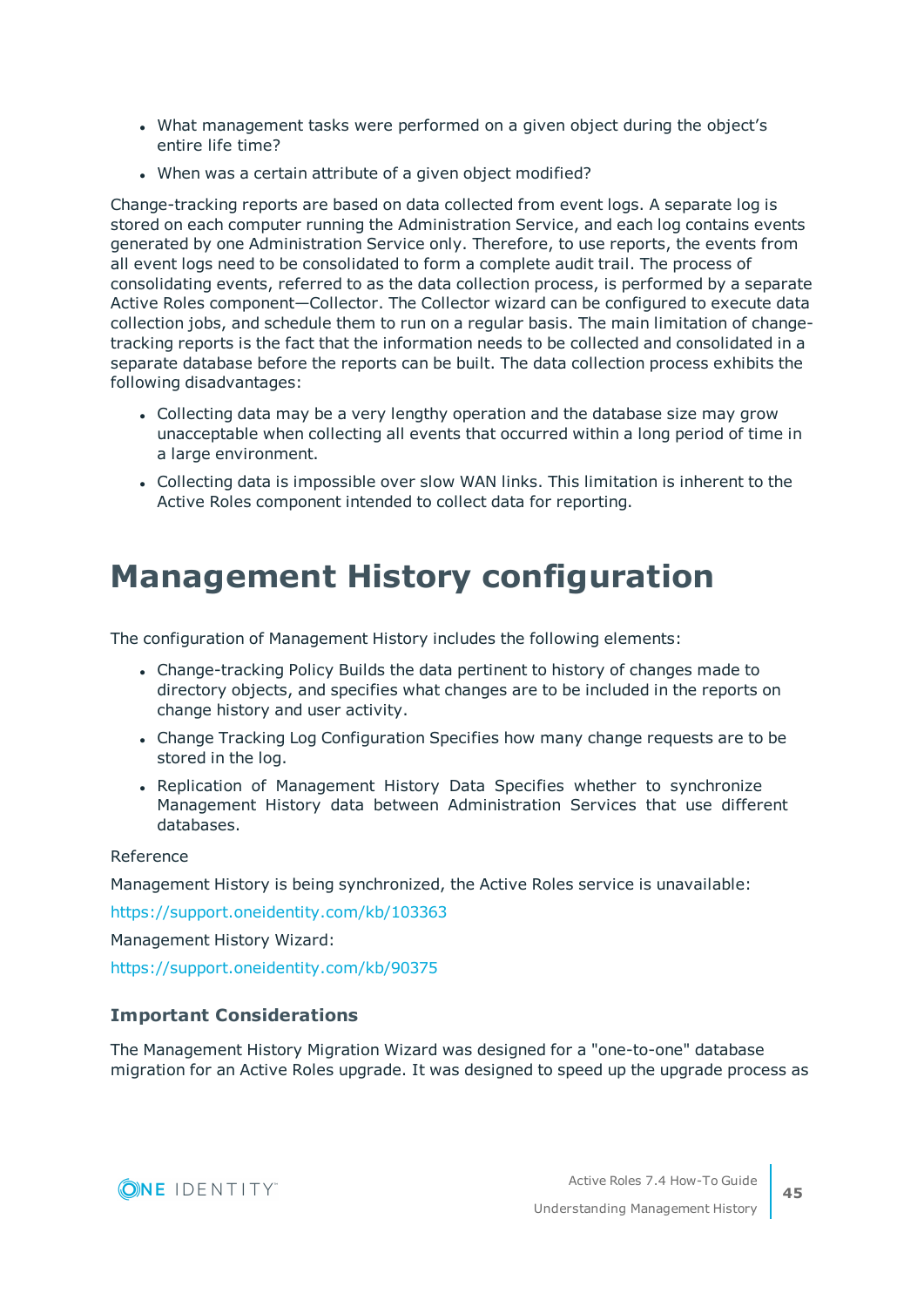the history migration can be quite lengthy - sometimes in excess of 25 hours (depending on history and environment).

The tool has never been tested in migrating several Management History databases to one. This type of scenario is not supported.

However, the tool can be re-run several times from the same source database in this upgrade scenario. The import for the Management History database is a Merge import and adds any changes to the target Active Roles database.

O NOTE: The Configuration database import functionality performs a Replace action. This operation overwrites current settings.

Active Roles stores its configuration data in the Configuration database in SQL. It is recommended to backup Configuration and Management History databases prior to the upgrade.

For more information on upgrade paths, refer to the knowledge base article [https://support.oneidentity.com/kb/111679.](https://support.oneidentity.com/kb/111679)

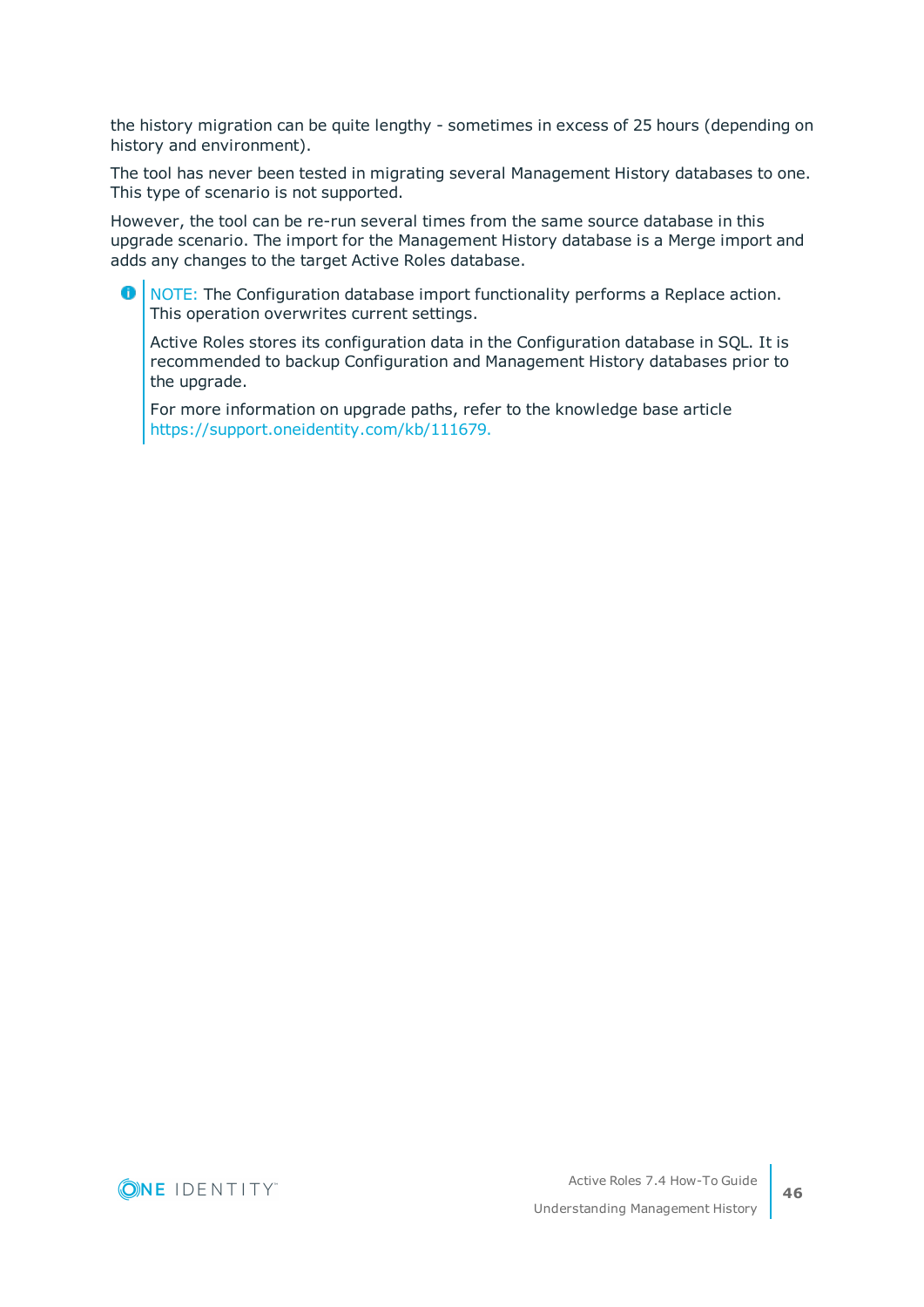# **Service Account**

<span id="page-50-0"></span>Active Roles 7.0 introduced the Configuration Center, which provides a simple method for changing or updating the Active Roles service account.

## <span id="page-50-1"></span>**Changing Active Roles service account credentials**

### *To change the Active Roles Administration Service account*

- 1. Launch the Active Roles Configuration Center.
- 2. Click **Administration Service** tab.
- 3. Click **Change** on the Service Account.
- 4. Enter the new credentials and click **Change**.
- 5. After completing, click **Finish**.

To start using the new credentials, you must restart the service. Restart the service immediately or later, at a more convenient time.

## <span id="page-50-2"></span>**Changing Service account credentials for SQL database connection**

### *To change the account that is used to run the Active Roles Administration Service*

- 1. Launch the **Active Roles Configuration Center**.
- 2. Click the **Administration Service** tab.
- 3. On the Active Roles database section, click **Change** .
- 4. Enter the new credentials and click **Next**.

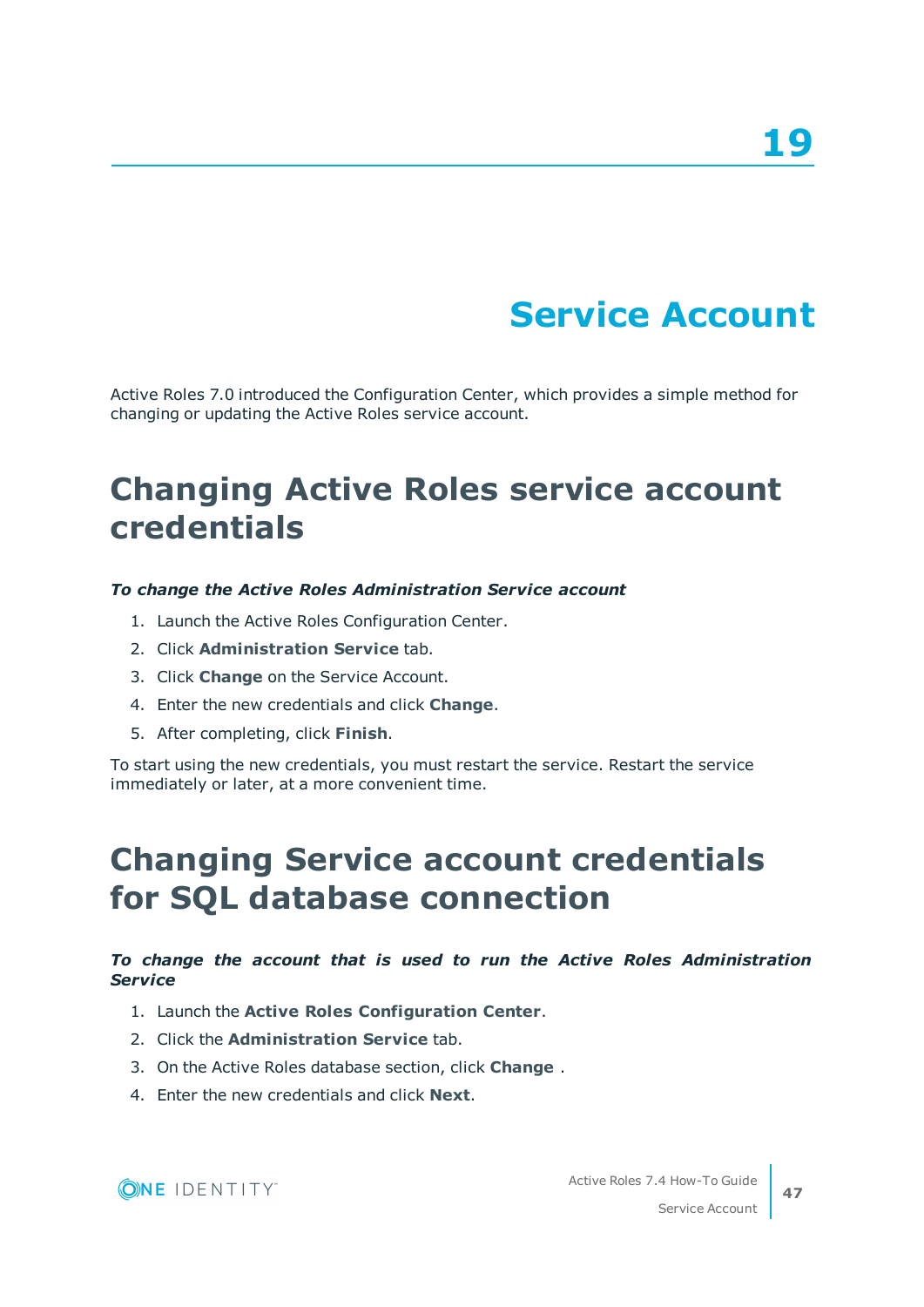- 5. Click **Change** to commit the changes.
- 6. Click **Finish**.

To start using the new credentials, you must restart the service. Restart the service immediately or later, at a more convenient time.